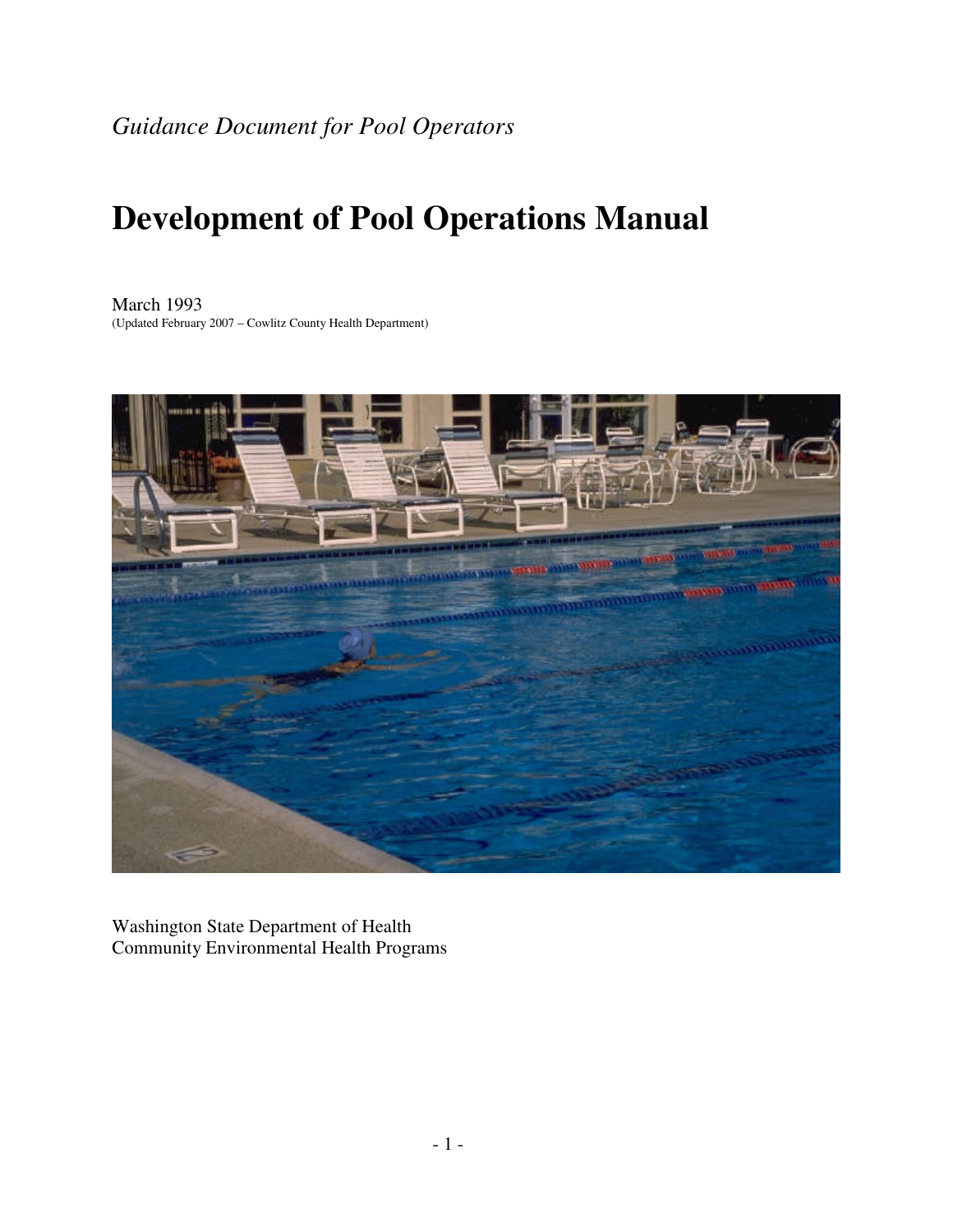## **Special acknowledgements to:**

Julie Awbrey *Spokane County Health District* 

Jerry Campbell *Grant County Health Department* 

Dave Compton *Snohomish County Health District* 

Dave Delong *Tacoma-Pierce County Health Department* 

Tony Gomez *Seattle King County Health Department* 

John Louderback *Southwest Washington Health District* 

Kay Massong *Thurston County Health Department*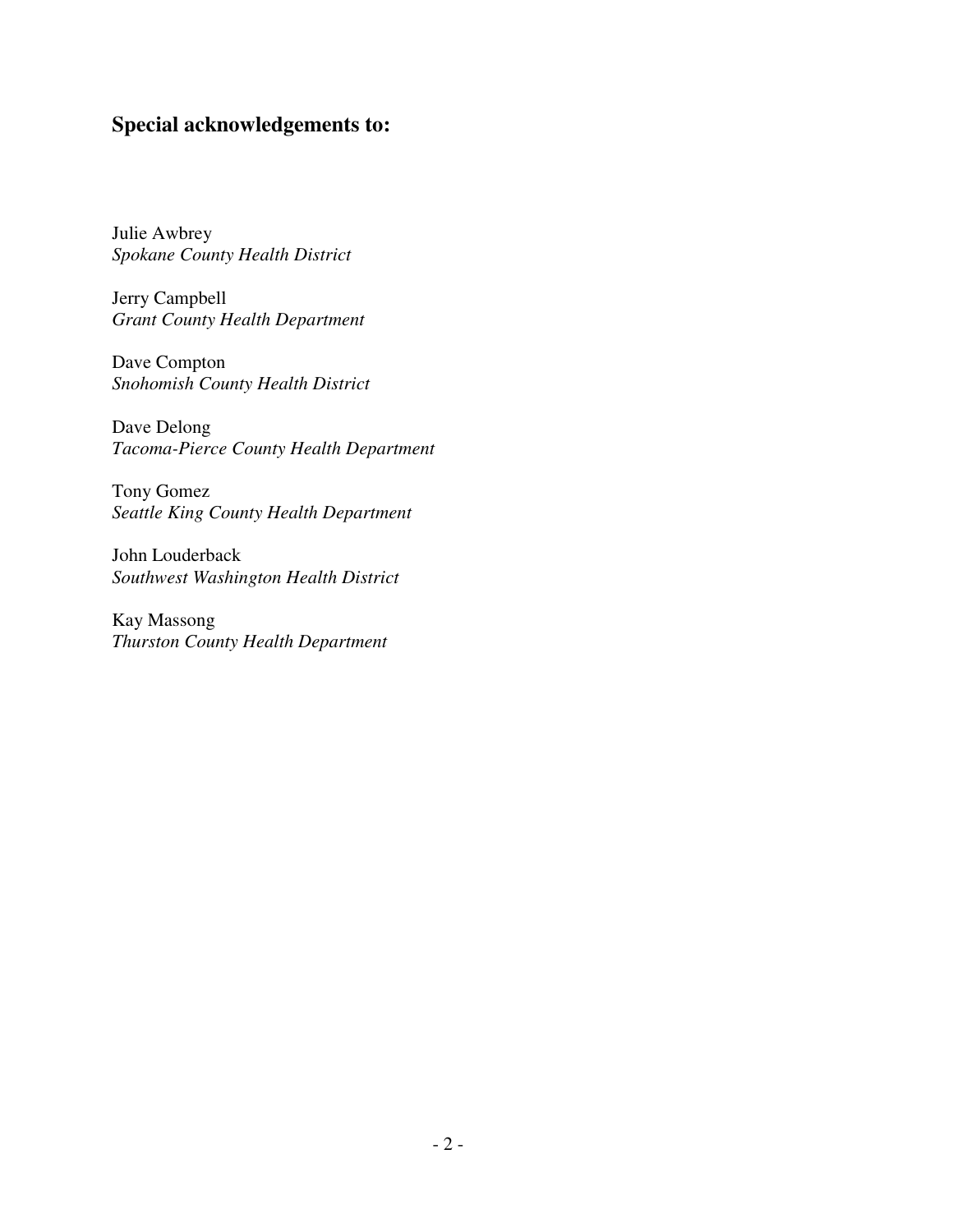### TABLE OF CONTENTS

- PAGE CONTENTS
- 4 Introduction
- 5 Operational Monitoring
- 14 Operating Checklists
- 20 **Pool Dimensioning and Evaluating Pool Characteristics**
- 26 Appendix A: Chemical Testing Guidelines
- 31 Appendix B: Forms and References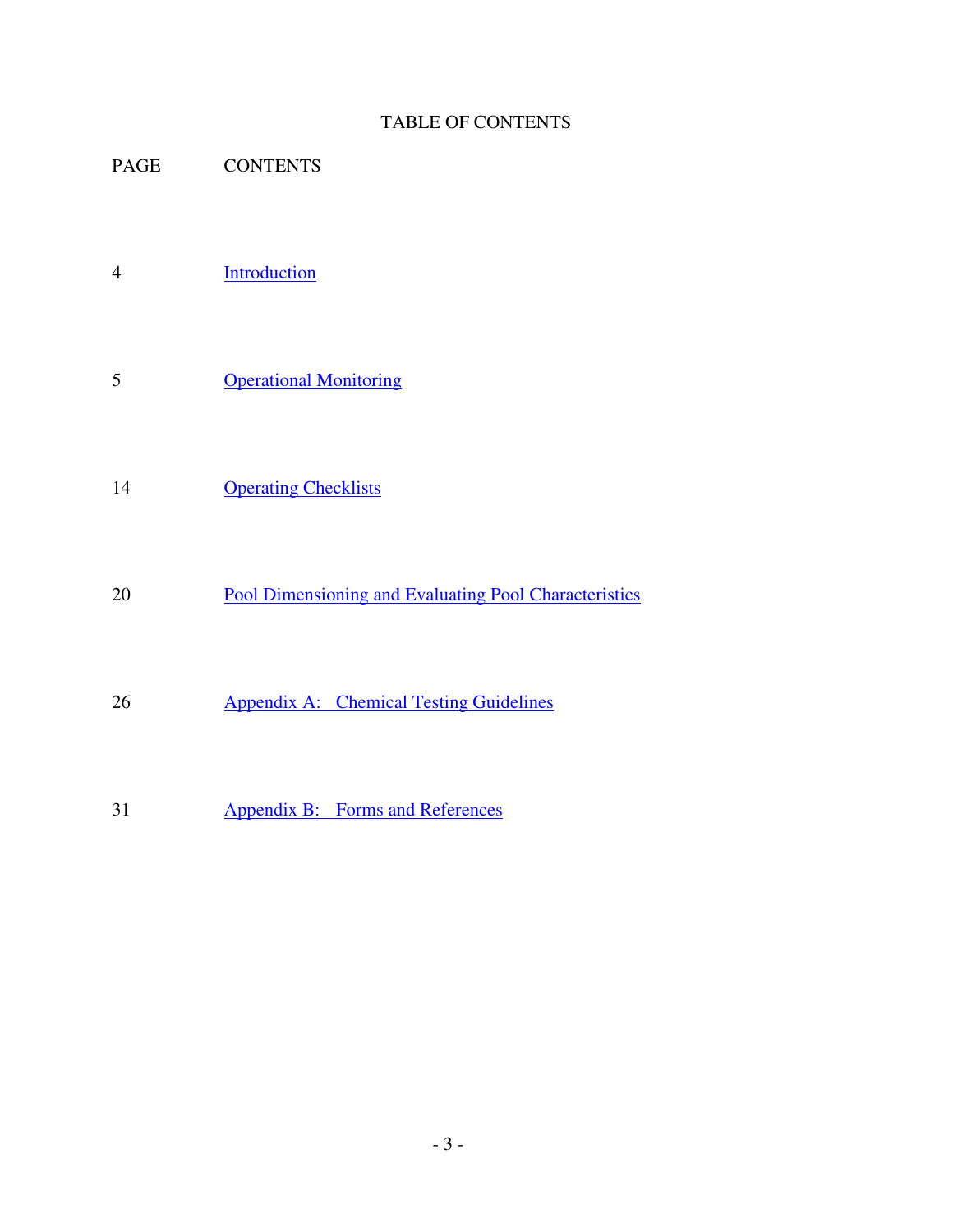### OPERATION GUIDANCE MANUAL WATER RECREATION POOL FACILITIES

This document is a guide to help pool operators review and check items for operating and maintaining their pool facilities. This is not to replace existing operation manuals, but serve as a guide for the items to include in development of such a manual. This guide will assist the operators in performing routine operation and troubleshooting of the water recreation facilities. Please understand this manual is not a complete compilation of all the facts necessary to properly maintain and operate a pool. It is designed to provide some useful checks on some key items that affect the health and safety considerations related to a pool. A bibliography of source reference manuals is provided in the appendix of this manual.

This guide evaluates pool facilities by reviewing the:

- Physical facility and its maintenance
- Safety equipment for the facility
- Water quality monitoring
- Supervision controls provided for bathers
- Factors related to the pool environment

This manual is organized in several different segments. The first section provides a brief narrative description of routine operations to be applied at a facility. Following this is a section of checklists for guiding the operator on some basic considerations. In the third section is a work sheet with some examples of basic factors to consider for determining some physical and operational characteristics of your individual pool.

When you have completed this section you will have a ready reference for chemical dosages necessary for your pools. Following this section is an appendix of some supportive materials.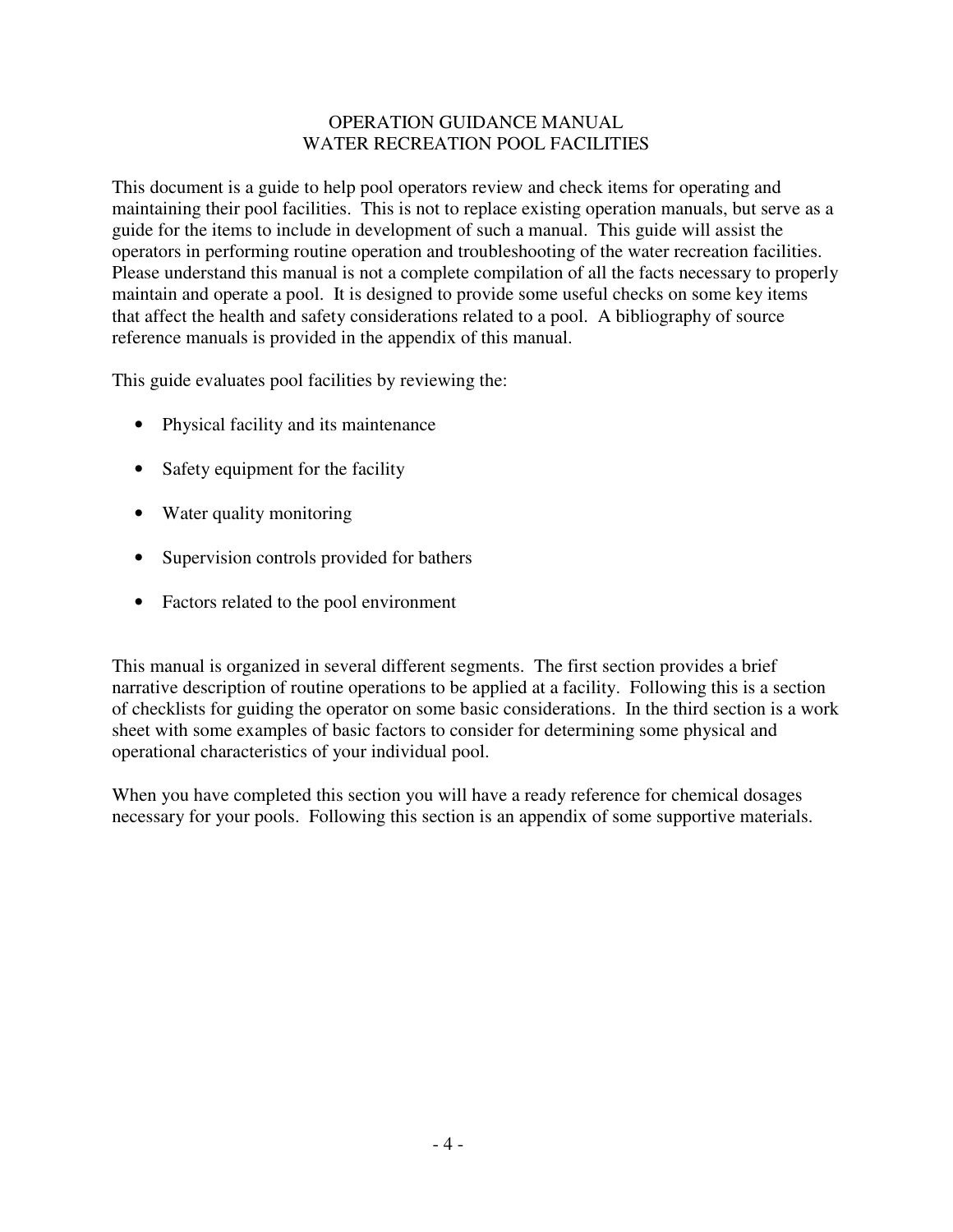# **SECTION I**

# **OPERATIONAL MONITORING**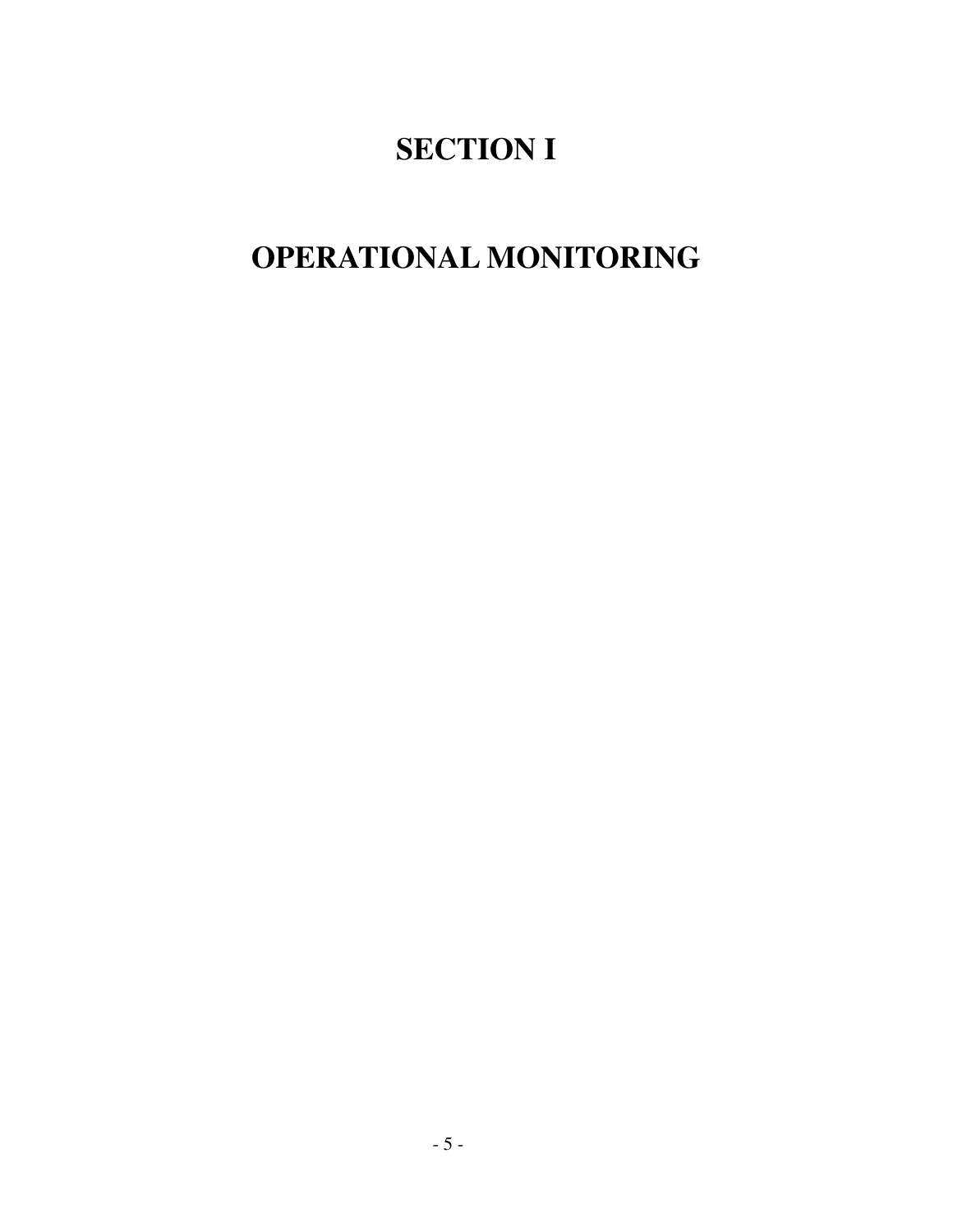### **DAILY OPERATIONAL CHECKS**

Daily operational checks of the pool facility must be made to ensure safe and healthy swimming conditions for bathers. These checks not only include water quality monitoring, but inspection of the physical facilities and pool equipment. Daily attention must also be given to bather supervision and environmental conditions.

## **PHYSICAL FACILITIES**

The pool facility, safety equipment, mechanical room and locker/restroom areas must be inspected at least once a day for safety and sanitation. If life-threatening safety hazards exist, e.g. missing main drain grates or broken faulty barriers, close the pool. Other physical facility parameters to review include:

- Observe pressure readings for filters and backwash as needed.
- Check water levels to ensure overflow system is at proper level.
- Check feeders to ensure adequate chemical levels are maintained.
- Hair and lint strainer is checked and cleaned as needed.
- Pool is vacuumed and brushed as needed.

## **WATER QUALITY CONDITIONS**

Observe water clarity in the pool. If the main drain, bottom and sidewalls are not easily visible, close the pool until the clarity recovers. Monitor pH and disinfectant levels sufficiently during periods of use to ensure they are maintained within required levels and record the results on log sheets (see Appendix). It is recommended that a minimum of three tests per day for chlorine/bromine be taken for moderately used pools.

## **BATHER SUPERVISION**

Lifeguarded Pools

Sufficient lifeguarding must be provided to ensure a 30-second response time to bathers. Include provisions for lifeguard rotation and/or rest periods. Define lifeguard stations per conditions at the pool.

Non-lifeguarded Pools

When the pool is used by children twelve years of age or under, a responsible adult eighteen years of age or older shall accompany the children and be at the pool or pool deck at all times the children use the facility. When used by persons thirteen through seventeen years of age a minimum of two people age thirteen or older must be at the pool facility. These rules must be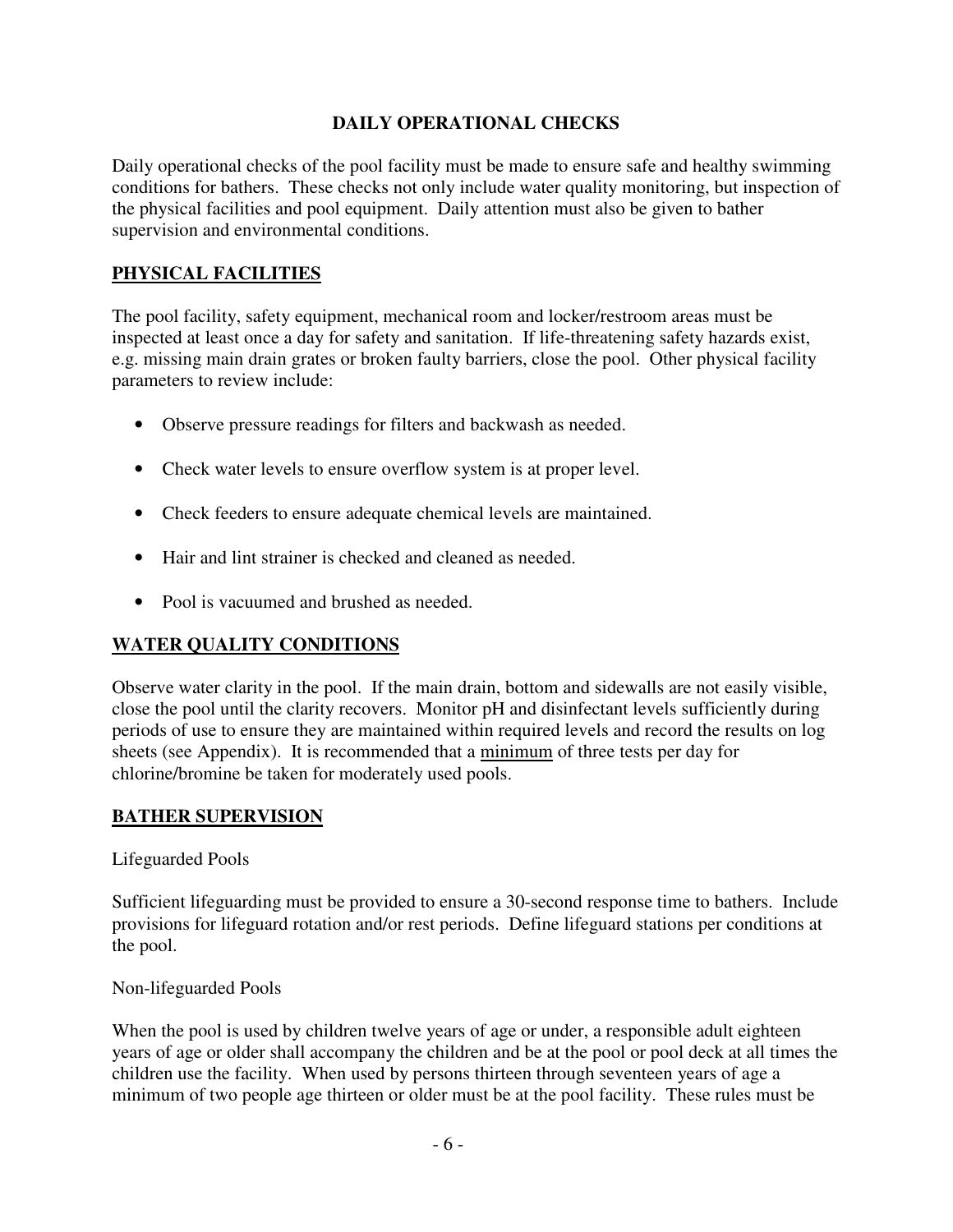posted and enforced. Annual, seasonal, or on going (e.g. at a motel) written notification must be provided to responsible parties.

## **ENVIRONMENTAL CONDITIONS**

If visibility problems arise due to fog, smoke, dust, etc., close the pool. If electrical storms arise, remove people from the pool until danger of the storm has passed. If an individual has brought an electrical device (e.g. radio, hairdryer, etc.) make sure it is not plugged in on the pool deck.

## **WEEKLY OPERATIONAL CHECKS**

Weekly operational checks of the swimming pool/spa pool facility are needed to ensure that certain safety equipment is in working order and that certain water quality conditions are within proper bounds. Some operators close the facility to use for abbreviated periods to bathers on slow days to perform some of the water quality tasks.

## **PHYSICAL FACILITY**

- Barriers are secure and gates are in good working order.
- Observe inlet and overflow system to ensure they are operative and in good repair.
- Ladders, steps, handrails and diving boards can become loose with use. Check their condition and tighten and secure as needed.
- Pool rule signs are necessary to properly inform users of their requirements for use. Ensure signs remain posted.
- Spa emergency shut off switches need to be tested to ensure they are operative to prevent entrapment hazards. This also applies to pools with a single main drain.
- Electrical lighting fixtures are operational and bulbs replaced as needed.
- Observe the pool for air bubbles, this is a sign of leaks in the lines. If necessary bleed air from the filter. Suction water lines or "O" rings on connections may need service.

## **WATER QUALITY**

• Monitor and record levels of alkalinity, hardness, and cyanuric acid (if used).

## **BATHER SUPERVISION SAFETY**

Lifeguarded Pools

• Take opportunity to observe staff and evaluate preventive lifeguarding practices of the guards.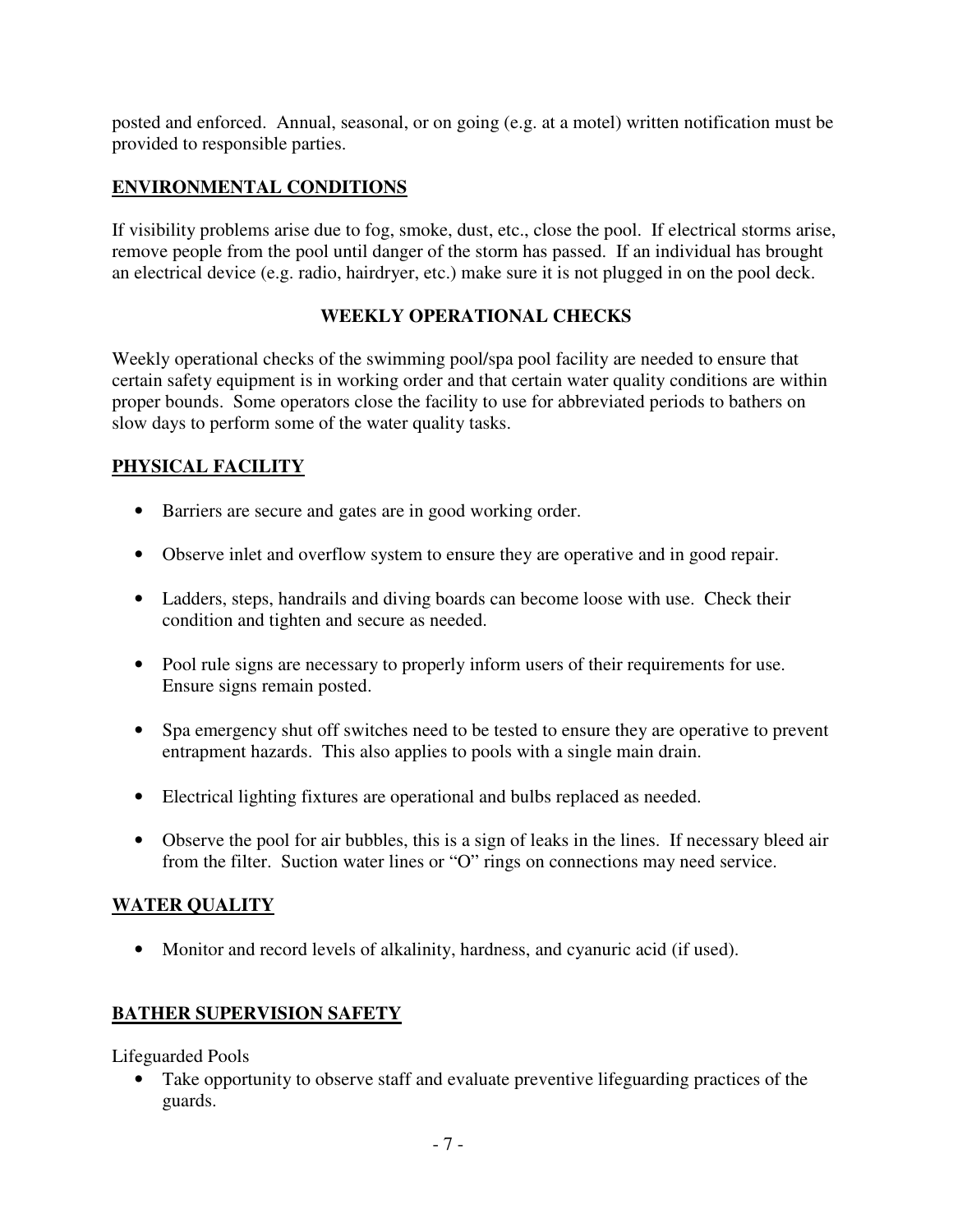Non-lifeguarded Pools

• Note problems with repeat offenders who are not complying with rules and take additional efforts to formally notify responsible adults of conditions for pool use.

### **ENVIRONMENTAL CONDITIONS**

• Observe relative humidity and ventilation conditions at indoor pools. If humidity feels excessive, or water is forming on the walls, note indoor and out door weather conditions and check condition of ventilation system.

### **MONTHLY OPERATIONAL CHECKS**

Monthly operational checks of the pool facility are set up for evaluating the working condition of the mechanical equipment, the physical surfaces, and staff performance. Monthly checks should be used to assure lifeguard training records are current, that the pool has run consistently to code the past month, that all equipment is functioning and repairs are scheduled in a timely manner. A good deal of preventive maintenance involves simple inspection procedures designed to detect pending troubles in time to allow corrective measures to be taken. Review your manufacturers recommendation for maintenance for all mechanical equipment.

### **PUMP ROOM**

The monthly check of the pump room begins with checking the door locks, looking for corrosion, standing water, or other signs of deterioration due to lack of ventilation or water damage. Each piece of equipment should be evaluated as follows:

### A. **Filters**

• **Caution:** Never open a filter before first bleeding off the air. The pressurized air in the filter can violently explode the shell when it is loosened.

Check for leaks from the vessel itself. **DE filter** septums should be checked for cracks, tears or breaks. In the DE filters look for bridging, which is, accumulation of filter media (DE) on adjacent filter element to such a thickness that a clear space between them becomes blocked. Remove this excess DE from the filter. **Cartridge filters** should be evaluated for cracks and breaks. Filters should be checked for damaged internal components. If cartridge filters have bypass valves, ensure these valves are permanently sealed closed. For **sand filters** – see quarterly checklist.

B. **Chemical feeders** should be disassembled, cleaned, and flushed as recommended by the manufacturer. Check for tight connections and that the cleaner is free flowing. Check records for trends that may indicate problems. Test feeders for output.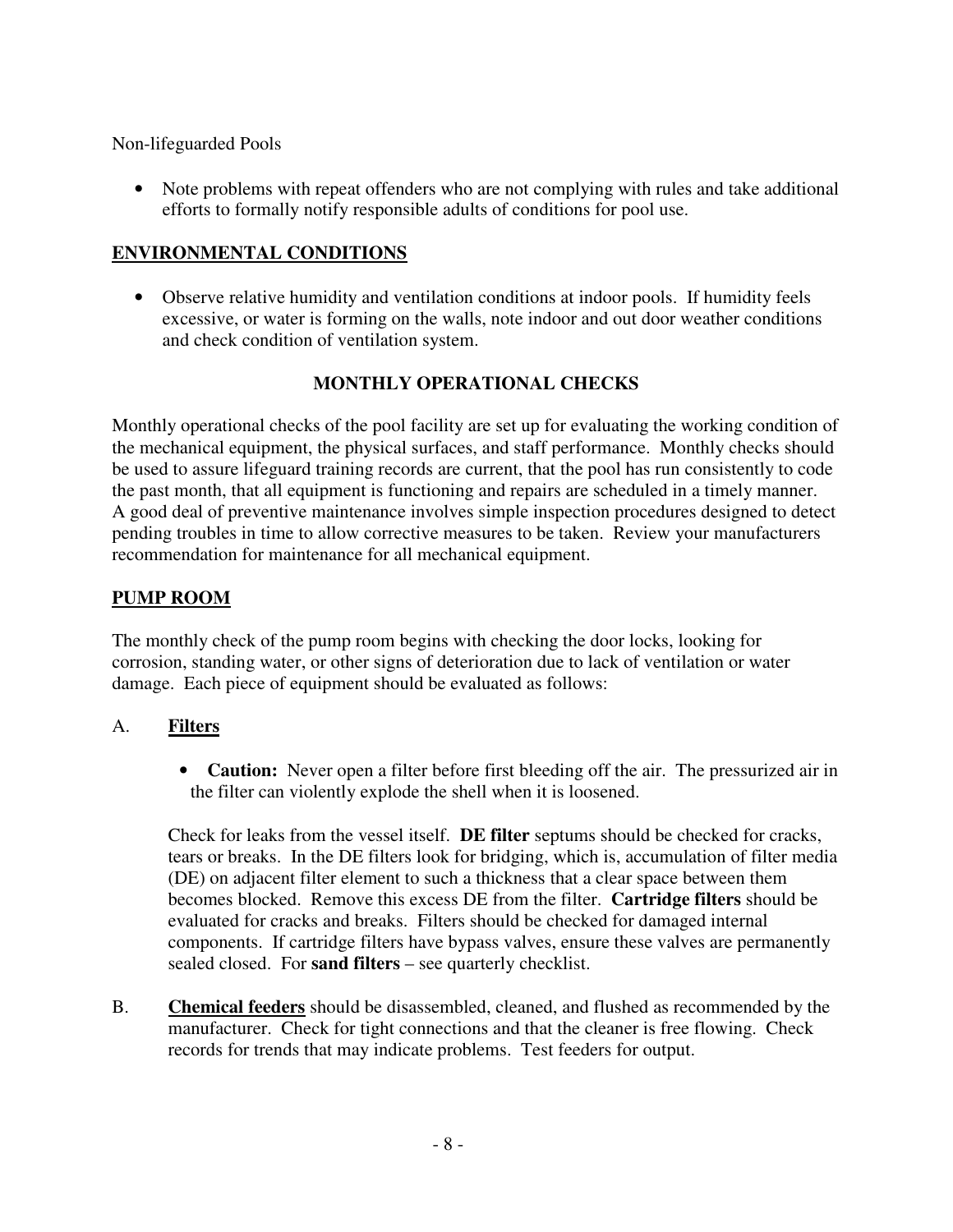- C. **Pump and motor** Unless you are well equipped with proper tools and working knowledge it is probably best to leave repair to a professional. There are some things to do to prevent major repair including:
	- Feel motor to ensure it is not excessively hot.
	- Listen for unusual noises or clicking noises.
	- Inspect terminal connections and pump for fraying wires.
	- Check for water leaks. Ensure that pump is properly secured and well ventilated.
	- There should be no standing water on the floor.
	- Air bubbles at the pool inlets indicate pump seal problems.
	- Check condition of hair strainer for breaks for air leaks.

## **SURFACES**

Observe conditions of surfaces. Check all decks, coping, steps and pool surfaces for standing water and potential algae growth. Ensure non-slip surfaces are maintained. Look for cracks, breaks, and tripping hazards in the walking surfaces. Plans for repairs should be documented and arranged.

## **SPA**

Ensure the bather load/usage is within state design limits. Make provisions to routinely drain spas. Use the following formula:

```
Spa volume \div 3 \div average number of users per day = Number of days between draining, cleaning and refilling
example: 900gal. \div 3 \div 20 users per day = 900 \div 3 = 300 300 \div 20 = 15 Drain, clean and refill every 15 days.
```
## **LIFEGUARDED POOLS**

All in-service training of staff should be updated and recorded. Document any audits, internal or external, and any changes made as a result.

## **RECORDS**

Injury, illness and incident records should be up to date and documented. It should be verified that the Health Department was called within 2 days, for serious injury or serious illness as required by code.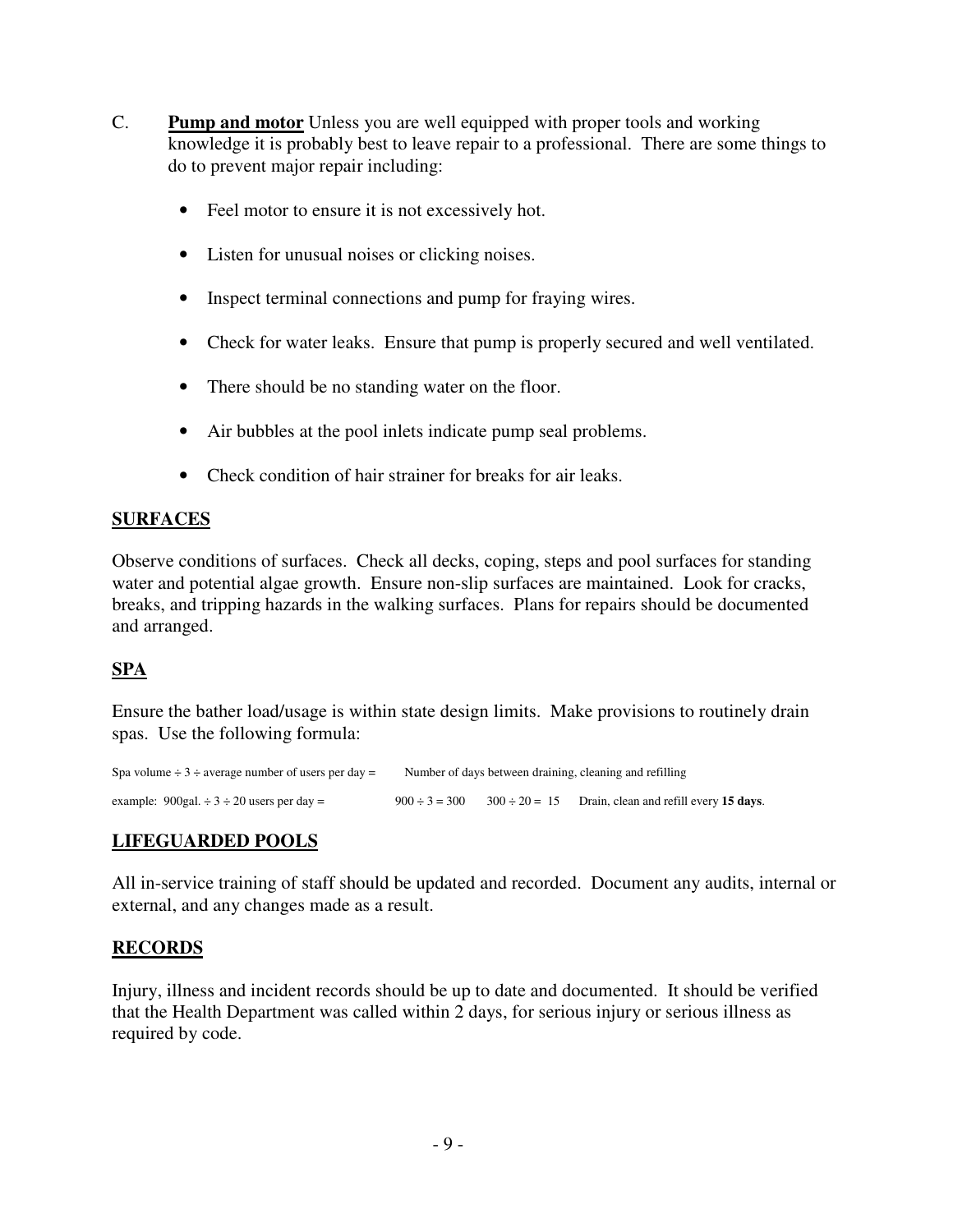### **QUARTERLY OPERATIONAL MONITORING**

There are many items that need to be performed on an approximately quarterly basis to ensure proper maintenance of the pool facility.

There is a checklist covering some items that need to be reviewed to assess facility safety and operations and staff preparedness. Following is an overview of several important items.

## **PHYSICAL FACILITIES**

Inspect the building that houses indoor pools. The moisture and corrosive chemicals used in pools can destroy building materials. Check the walls, roofs, fixtures and ceilings for damage, rot, rust, etc. Make any needed repairs in a timely manner – buildings have been known to collapse.

In addition, there have been problems with ventilation systems at time not providing enough fresh air makeup in buildings creating conditions where staff and bathers have upper respiratory ailments, headaches, and other conditions.

Inspect the ventilation system on indoor pools to ensure controls are working correctly. Ensure controls for airflow, temperature, and relative humidity are properly maintained.

## **SPA WATER TEMPERATURE**

Soaking in hot water is enjoyable, but if excessive temperatures are not controlled, they can lead to a variety of health problems. Water that is too hot can raise the body temperature dangerously high and cause heat stroke or unconsciousness. Young children are more easily affected by hot water than adults and require close supervision. Children under 6 years old should not use the spa. Individuals with medical conditions including, heart disease, circulatory problems, blood pressure problems, or on certain medications should restrict their use as advised by their doctor. Alcohol also accelerates the rate at which persons may succumb to heat and become unconscious. Persons should not drink and use a spa pool.

There are concerns of potential damage to the unborn child with women who are pregnant. Women sitting in a hot tub with too hot of water may have their body temperatures increased which creates a condition similar to a fever. This has been considered as a probable cause of some serious birth defects among children including teratogenesis and spina bifida. It is recommended that women in the childbearing years not enter spas in excess of 102° Fahrenheit (F) and limit their stay to 15 minutes. The time that is most critical for potential damage to the child is during the first 4 to 8 weeks (so the mother may not even realize she is pregnant yet).

We **recommend** spa temperatures not exceed  $102^{\circ}$  F. to take into consideration the potential damage to unborn children. We **allow** temperatures to be provided up to a maximum of 104° F. It is important that proper notice of the conditions for use of the spa pool be posted.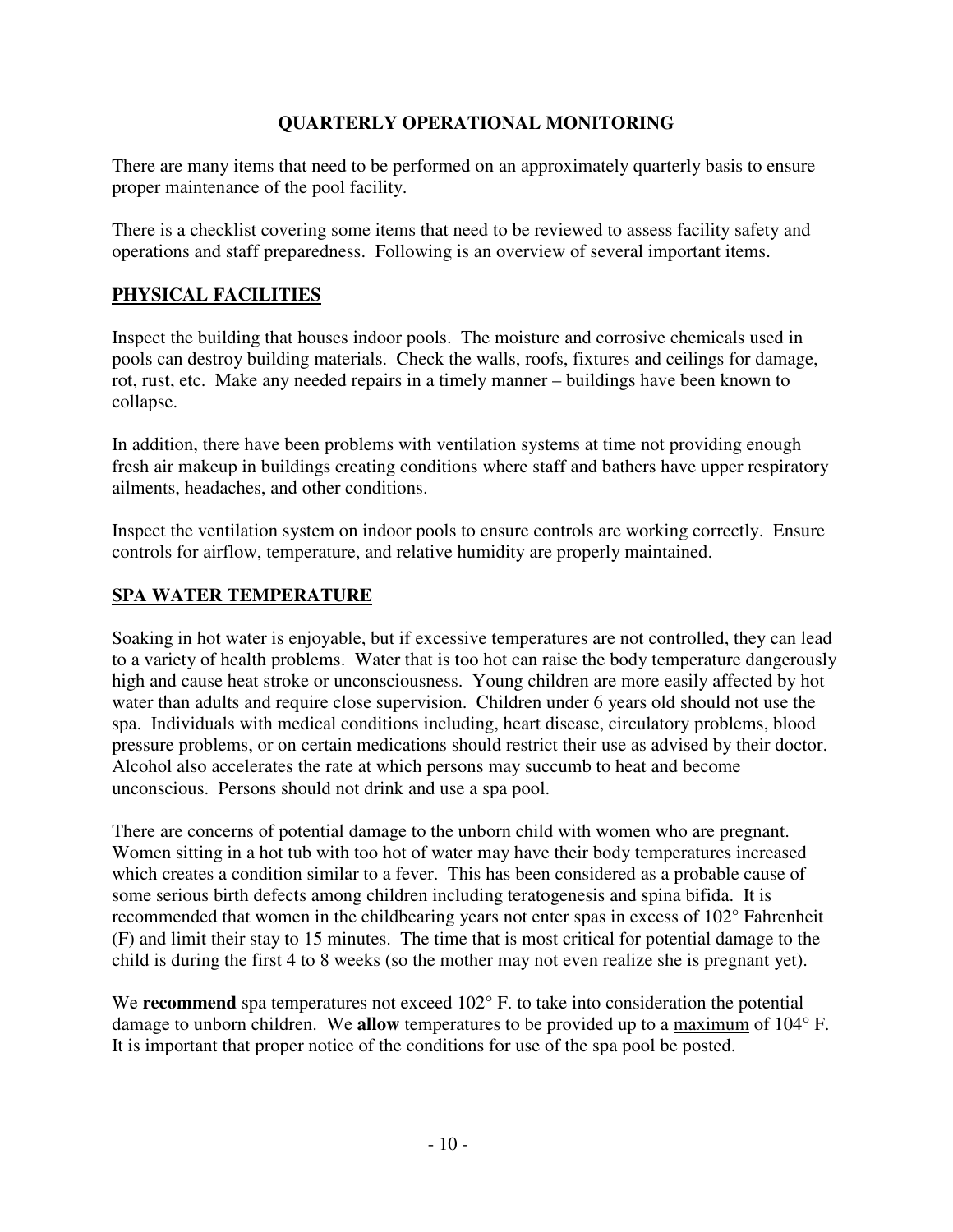Monitoring the water temperature in a spa pool is an important job. Spa water temperatures can fluctuate in relation to the particular thermostatic controls. Therefore, part of the quarterly checklist asks that the spa pool water temperature be monitored through one complete heating and cooling cycle to ensure that the maximum temperature of 104°F is never exceeded. A heating cycle runs from the time heater "clicks on", "clicks off" then "clicks on" again. Remember at no time during this cycle should the water temperature be greater than 104°F.

## **LIFEGUARDED FACILITIES**

Quarterly lifeguard audits should be held to practice skills and test the lifeguard staff's capabilities. Audits should be documented and include testing of:

- Ability to meet 30-second response time.
- Rescuing a drowning victim (conscious and unconscious)
- Rescuing a victim of a potential neck or back injury.
- In gas chlorine pools, providing means to evacuate bathers and secure area.

## **NON-LIFEGUARDED FACILITIES**

Copies of pool rules, especially the age restriction requirements must be sent out periodically to pool users. Responsible adults must be aware of pool rules and the limitations for pool use. CPR certified staff is highly recommended at all pools.

## **ANNUAL OPERATIONAL MONITORING**

As the pool operator performs annual maintenance on their equipment and facility, there are several items that need to be included for health and safety. Although the checklist is intended to be used annually, you will find some items that may warrant more frequent review.

### **CHEMICAL HANDLING**

Many swimming pool chemicals are exceedingly hazardous. Pool chemicals can react violently with each other or with water or other chemicals. Accidental mixing of chemicals can cause fires, explosions, and release of toxic gasses. Pool chemicals must be handled with care and stored correctly.

All chemicals at the pool facility must have a Material safety Data Sheet (MSDS) on file at the pool facility (OSHA and WISHA requirement). MSD sheets provide information on the potential hazards associated with a particular chemical and can be helpful in deciding how to work safely with chemicals. Each MSDS should provide specific information on a chemical's potential reactivity hazards.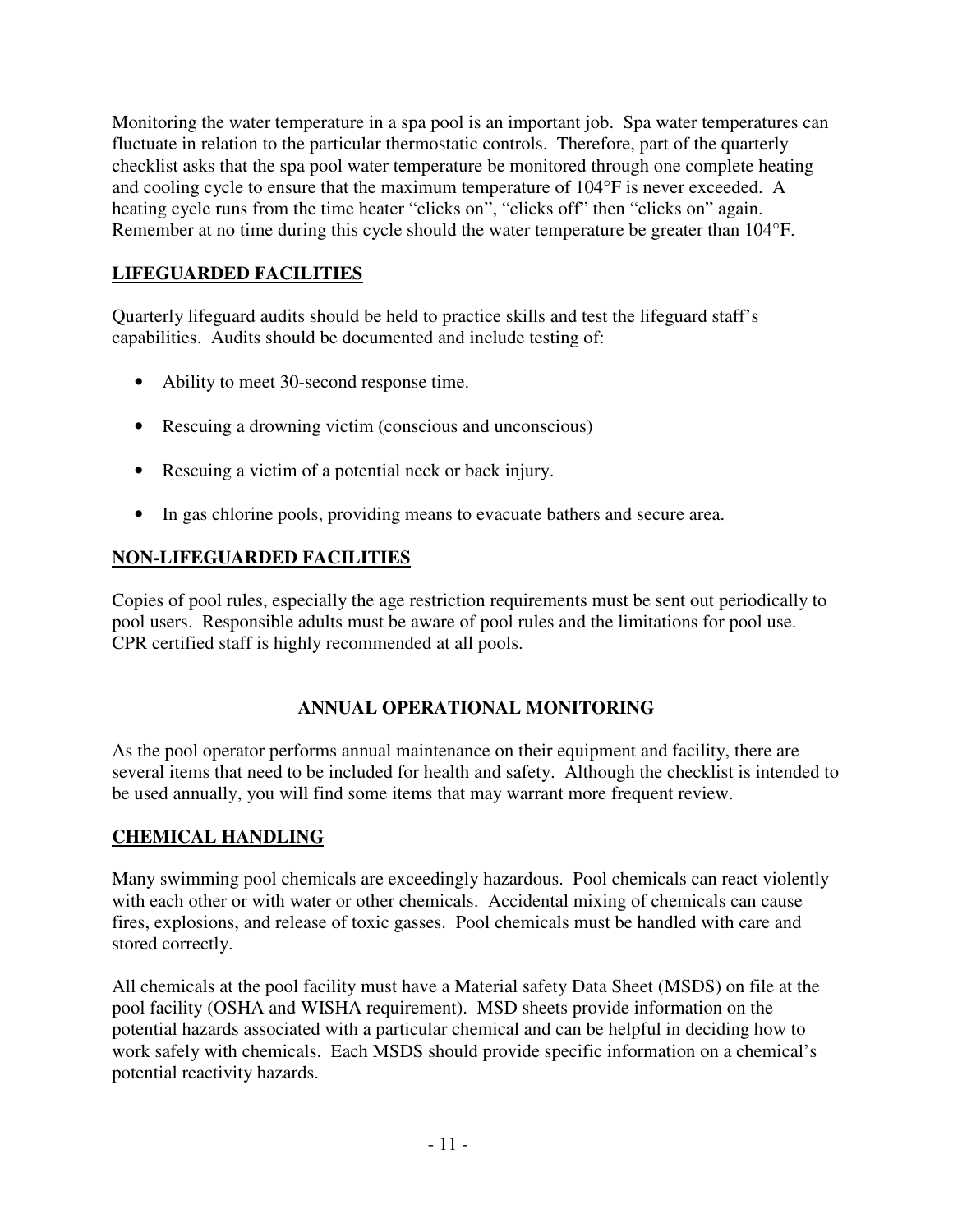Safety equipment should be provided for handling potentially harmful pool chemicals. As a minimum eye protection (goggles) and hand protection (heavy rubber gloves) should be provided for use when handling chemicals. Also, it is necessary to provide a dedicated dispensing utensil scoop or measure for each chemical.

Chemical storage is an important consideration. The best storage arrangement starts by dedicating a room to pool chemicals only. This will reduce the number and kinds of chemicals that might accidentally mix with pool chemicals. A couple rules of thumb should be kept in mind when deciding where to locate chemicals.

- Store chemicals above floor level.
- Store acids away from bases.
- Store inorganic chlorine away from organic chlorine.

Finally, all swimming pool managers and operators should be aware of the E.P.A. requirements for reporting hazardous chemical inventories as required under SARA Title III. Contact your Local Emergency Planning Committee or the Washington State Emergency Response Commission (1-800-633-7585) for more information about your responsibilities under this law.

## **EMERGENCY PLANNING**

Planning for potential emergencies can help save lives and prevent unnecessary injury or illness. As a minimum, pool operators should make contact with local rescue personnel each year. Evaluate how one would evacuate your facility in the event of an emergency. Also consider how you would react if a severe injury or near drowning or drowning occurred. Can emergency service personnel easily get into the facility? Can a person on a stretcher easily be removed from the facility?

## **RECORDS AND REPORTS**

- If you have a non-lifeguarded pool facility, are you providing a copy (annually and/or ongoing) of the age restriction requirements to the responsible adults using the facility? If you have a flier, when was it last updated? Do you provide any information explaining the need for adult supervision and the severity of the problem of drownings, near drownings and severe injuries associated with pools?
- Have you evaluated the treatment reports of your facility over the past year? Have you determined the amounts of various chemicals needed for operation of the facility? Have you had recurring operational problems, but not coming to corrective solutions? Do you have a preventive maintenance program established for your equipment? Have you identified major items needing replacement over the next quarter, year, and five years?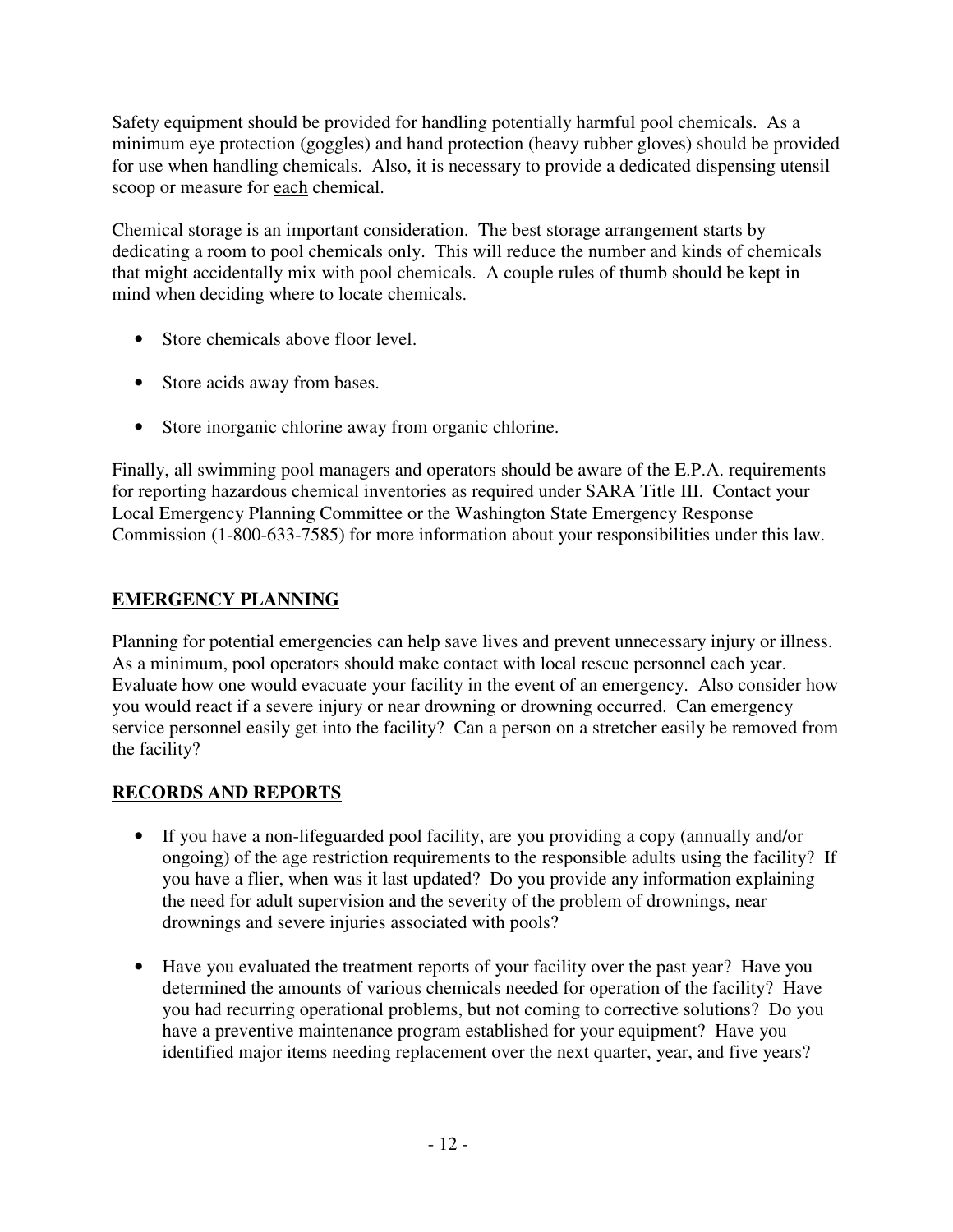- Are your records complete? Do they accurately reflect the conditions of the physical facility maintenance provided and water quality conditions maintained?
- Do you have copies of necessary reporting forms for water quality, injury or illness reports, and age restriction notification fliers for users?

### **TESTING EQUIPMENT**

Testing equipment needs to be evaluated routinely to ensure both the reagents and the equipment being used is providing accurate readings. Reagents should be replaced with new chemicals at least annually. If you are a seasonal pool, be sure to purchase new reagents just before the start of the upcoming pool season. At least once during the year, check your testing equipment accuracy with a pool maintenance company that can provide accurate testing. As the test kits are subjected to a variety of environmental conditions with heat, sunlight, chemicals, etc., the reagent kits do lose their accuracy and need replacement.

## **POOL MARKINGS AND SIGNAGE**

At least annually, the depth markings, marking lines in the pool, pool signage, and float ropes should be carefully reviewed and repaired or replaced as needed.

## **SPECIALTY CHECKS**

## **CHLORINE GAS**

There is need for emergency planning. Auditing capabilities of staff is to be done at least annually. Working closely with Emergency Services on an annual basis is advised. Information on emergency procedures for chlorine gas is in Appendix A.

- Provide commercial strength (twenty-six degrees Baume') ammonia vapor to detect chlorine gas leaks.
- Test chlorine exhaust fan to ensure proper operation.
- Test integral shut off switch from chlorine booster system with pool recirculation system to determine proper operation.

## **REPORTING TO STATE OR LOCAL HEALTH DEPARTMENT**

• DEATH, DROWNING, NEAR DROWNING, INJURY OR ILLNESS Whenever a death or serious injury or illness occurs which may be related to the pool facility, it is necessary to contact the state or local health jurisdiction within 48 hours. An injury reporting form is in the appendix. If additional forms are needed, please contact the state or local health agency.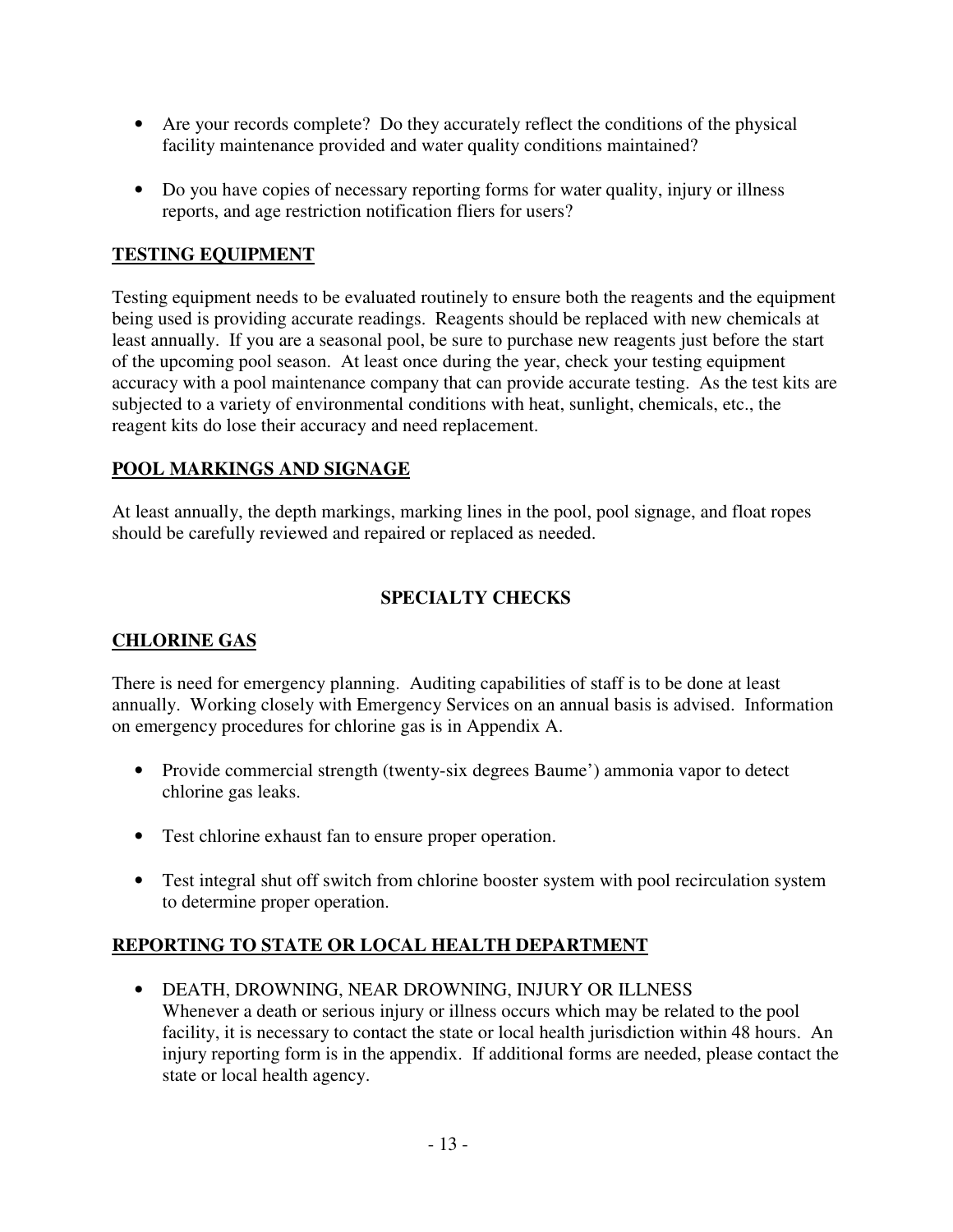# **SECTION II**

# **OPERATING CHECKLISTS**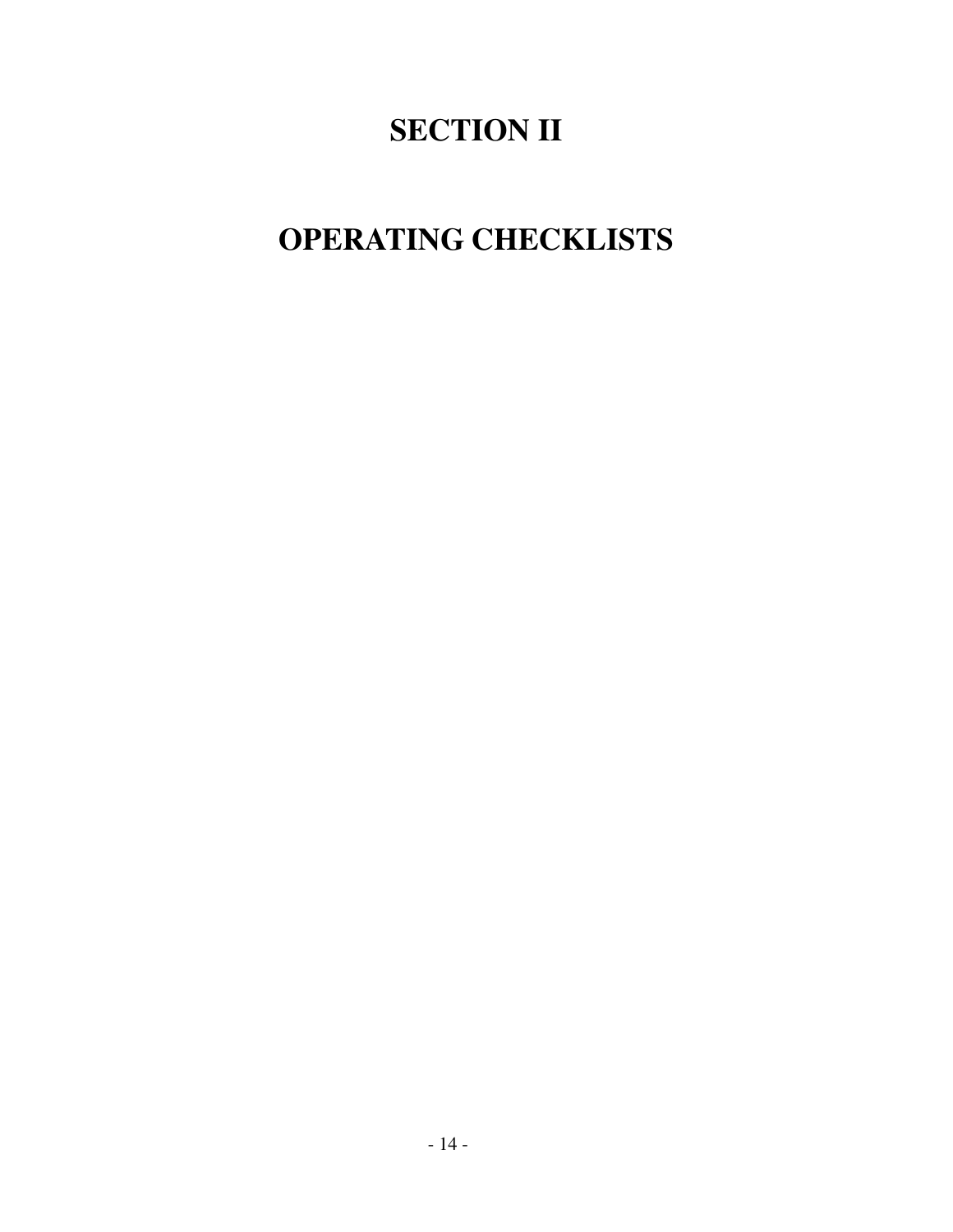| S | M                    | T | W | T | $\mathbf{F}$ | S | <b>WEEK OF:</b>                                                                                                             |  |
|---|----------------------|---|---|---|--------------|---|-----------------------------------------------------------------------------------------------------------------------------|--|
|   | PHYSICAL FACILITIES: |   |   |   |              |   |                                                                                                                             |  |
|   |                      |   |   |   |              |   | Gate & doors closed, self-closing, self-latching.                                                                           |  |
|   |                      |   |   |   |              |   | Pool decks clean & free of slip/trip hazards.                                                                               |  |
|   |                      |   |   |   |              |   | Main drain grates secure, not broken.                                                                                       |  |
|   |                      |   |   |   |              |   | Skimmers in good condition, water level adequate.                                                                           |  |
|   |                      |   |   |   |              |   | Inlets secure, not broken.                                                                                                  |  |
|   |                      |   |   |   |              |   | Pool vacuumed/brushed if needed.                                                                                            |  |
|   |                      |   |   |   |              |   |                                                                                                                             |  |
|   |                      |   |   |   |              |   | SAFETY EQUIPMENT:                                                                                                           |  |
|   |                      |   |   |   |              |   | First aid kit stocked and accessible.                                                                                       |  |
|   |                      |   |   |   |              |   | Reaching/throwing devices accessible, functional.                                                                           |  |
|   |                      |   |   |   |              |   | Emergency phone working and labeled.                                                                                        |  |
|   |                      |   |   |   |              |   | Float ropes secure.                                                                                                         |  |
|   |                      |   |   |   |              |   |                                                                                                                             |  |
|   |                      |   |   |   |              |   | <b>MECHANICAL ROOM:</b>                                                                                                     |  |
|   |                      |   |   |   |              |   | Pumps and filters operational.                                                                                              |  |
|   |                      |   |   |   |              |   | Chemical feeders filled and operational.                                                                                    |  |
|   |                      |   |   |   |              |   | Flowmeter working; record reading on log sheet.                                                                             |  |
|   |                      |   |   |   |              |   | Hair strainer checked; clean as needed.                                                                                     |  |
|   |                      |   |   |   |              |   | Chemicals properly labeled and stored.                                                                                      |  |
|   |                      |   |   |   |              |   | Check filter pressure; backwash if needed.                                                                                  |  |
|   |                      |   |   |   |              |   |                                                                                                                             |  |
|   |                      |   |   |   |              |   | SHOWER/LOCKER ROOMS:                                                                                                        |  |
|   |                      |   |   |   |              |   | Floors clean and non-slip.                                                                                                  |  |
|   |                      |   |   |   |              |   | Sinks/showers functional and clean                                                                                          |  |
|   |                      |   |   |   |              |   | Soap, toilet paper, paper towels, etc. provided.                                                                            |  |
|   |                      |   |   |   |              |   |                                                                                                                             |  |
|   |                      |   |   |   |              |   | <b>WATER QUALITY:</b>                                                                                                       |  |
|   |                      |   |   |   |              |   | Test pool chemical levels; record on log sheet.                                                                             |  |
|   |                      |   |   |   |              |   | Observe water clarity.                                                                                                      |  |
|   |                      |   |   |   |              |   | Test spa water temperature; record on log sheet.                                                                            |  |
|   |                      |   |   |   |              |   |                                                                                                                             |  |
|   |                      |   |   |   |              |   | <b>BATHER SUPERVISION</b>                                                                                                   |  |
|   |                      |   |   |   |              |   | Lifeguarded pools - staff is available & overseeing pools during use,<br>able to provide 30 second response time.           |  |
|   |                      |   |   |   |              |   | Non-lifeguarded pools - children under 12 are not using pool w/o<br>adult supervision. Kids 13-17 are not using pool alone. |  |
|   |                      |   |   |   |              |   |                                                                                                                             |  |

## **DAILY OPERATIONAL CHECKLIST**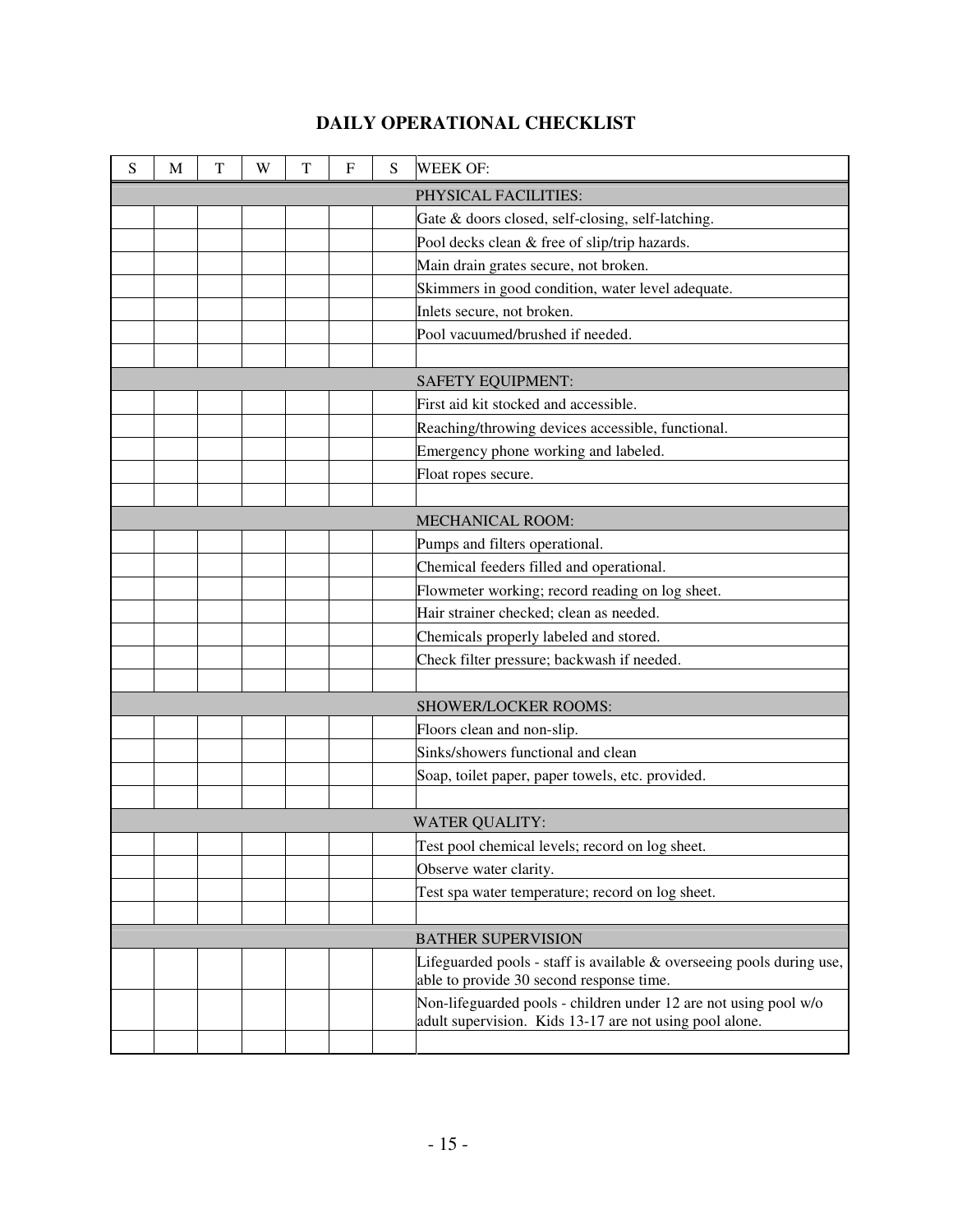## **WEEKLY OPERATIONAL CHECKLIST**

| <b>WEEK OF:</b>                                                                            |  |  |  |  |
|--------------------------------------------------------------------------------------------|--|--|--|--|
| PHYSICAL FACILITIES:                                                                       |  |  |  |  |
| Barriers are secure and in good repair.                                                    |  |  |  |  |
| Ladders, steps, handrails, diving boards secure.                                           |  |  |  |  |
| Light fixtures working; bulbs replaced as needed.                                          |  |  |  |  |
|                                                                                            |  |  |  |  |
|                                                                                            |  |  |  |  |
| SAFETY EQUIPMENT:                                                                          |  |  |  |  |
| Pool rules signs posted and visible.                                                       |  |  |  |  |
| Spa emergency pump shut-off switch working and labeled.                                    |  |  |  |  |
| Pool with single main drain emergency pump shut-off switch working and labeled.            |  |  |  |  |
|                                                                                            |  |  |  |  |
|                                                                                            |  |  |  |  |
| <b>WATER QUALITY:</b>                                                                      |  |  |  |  |
| Spa drained, scrubbed, refilled, and balanced (if heavily used).                           |  |  |  |  |
| Monitor and record levels of alkalinity, hardness and cyanuric acid (if used).             |  |  |  |  |
| Test kit is clean & adequately stocked.                                                    |  |  |  |  |
|                                                                                            |  |  |  |  |
|                                                                                            |  |  |  |  |
| <b>BATHER SUPERVISION:</b>                                                                 |  |  |  |  |
| Lifeguarded pools - observe staff & evaluate preventive lifeguard practices.               |  |  |  |  |
| Non-lifeguarded pools - evaluated repeat violations and take corrective action with adults |  |  |  |  |
|                                                                                            |  |  |  |  |
|                                                                                            |  |  |  |  |
| <b>ENVIRONMENTAL CONDITIONS:</b>                                                           |  |  |  |  |
| Indoor pools - check relative humidity & ventilation conditions.                           |  |  |  |  |
|                                                                                            |  |  |  |  |
|                                                                                            |  |  |  |  |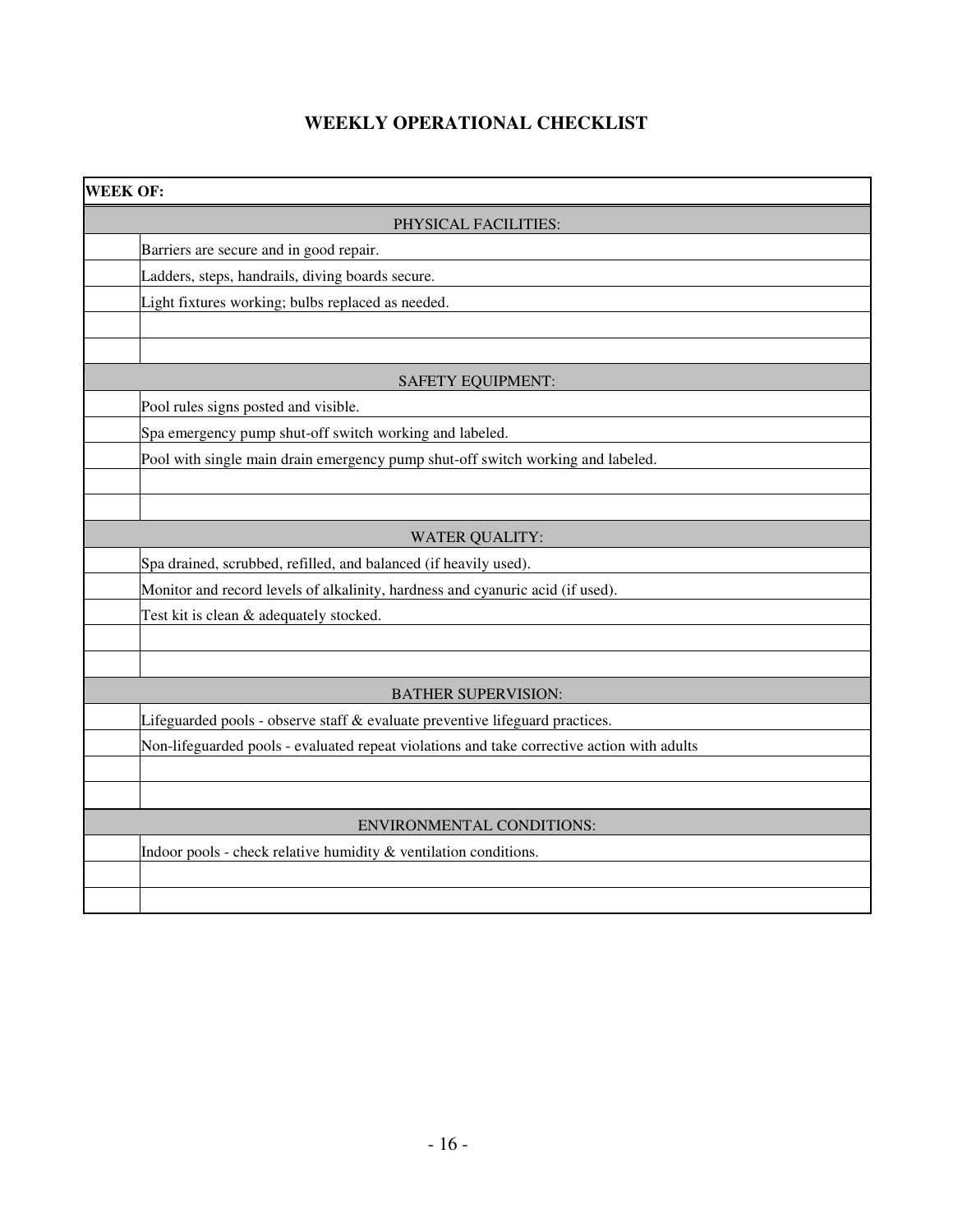| Date completed | Month of:                                                                                                                                          |
|----------------|----------------------------------------------------------------------------------------------------------------------------------------------------|
|                | PHYSICAL FACILITY                                                                                                                                  |
|                | FILTER - DE/Cartridge - Evaluate condition of internal components of filter. Sand - See<br>quarterly operation checklist.                          |
|                | CHEMICAL FEEDERS - Evaluate working condition.                                                                                                     |
|                | PUMP AND MOTOR - Observe and check condition                                                                                                       |
|                | SURFACES - Observe condition of walking steps and pool surfaces.                                                                                   |
|                | SPA POOLS - In spa pools ensure pool water is drained, cleaned and refilled on a routine<br>basis. In heavily used spas this may be a weekly task. |
|                |                                                                                                                                                    |
|                |                                                                                                                                                    |
|                | BATHER SUPERVISION                                                                                                                                 |
|                | Lifeguarded pools - provide in-service training of staff and record training.                                                                      |
|                | Non-lifeguarded pools - review supervision requirements with staff to ensure compliance                                                            |
|                |                                                                                                                                                    |
|                |                                                                                                                                                    |

## **MONTHLY OPERATION CHECKS**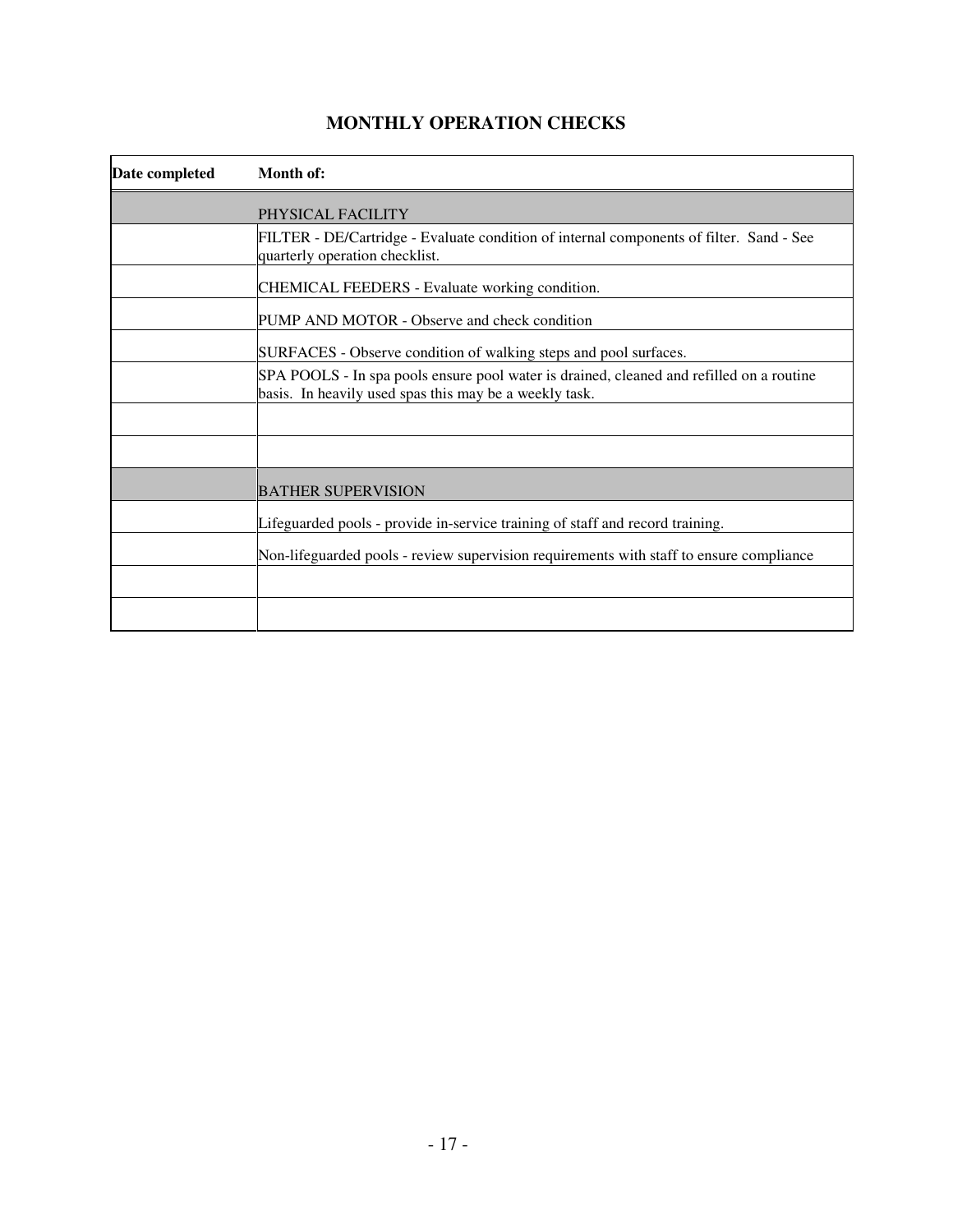| <b>OUARTER:</b>                 |                                                                                                                                                                                                   |
|---------------------------------|---------------------------------------------------------------------------------------------------------------------------------------------------------------------------------------------------|
| <b>DATE</b><br><b>COMPLETED</b> | PHYSICAL FACILITIES                                                                                                                                                                               |
|                                 | Spa water does not exceed 104° F measured through one heating and cooling cycle.                                                                                                                  |
|                                 | Sand filters - remove inspection lid after air has been released & observe sand for even conditions.<br>If over 1" difference evaluate for potential break through. Also test sand for mud balls. |
|                                 |                                                                                                                                                                                                   |
|                                 | <b>INDOOR POOLS</b>                                                                                                                                                                               |
|                                 | Ceiling and roof are in sound condition.                                                                                                                                                          |
|                                 | Walls and support structure in sound condition.                                                                                                                                                   |
|                                 |                                                                                                                                                                                                   |
|                                 | <b>BATHER SUPERVISION/SAFETY</b>                                                                                                                                                                  |
|                                 | LIFEGUARDED FACILITIES:                                                                                                                                                                           |
|                                 | Provide documentation of lifeguard audit (minimum of two per year).                                                                                                                               |
|                                 | Lifeguard certifications are valid and on file.                                                                                                                                                   |
|                                 | Guards able to meet 30-second response time.                                                                                                                                                      |
|                                 | Guards demonstrate the proper use of backboard.                                                                                                                                                   |
|                                 | Guards can handle a variety of rescue problems (seizure, heart attack, neck/back injury).                                                                                                         |
|                                 | Chlorine gas emergency drill.                                                                                                                                                                     |
|                                 |                                                                                                                                                                                                   |
|                                 | NON-LIFEGUARDED FACILITIES:                                                                                                                                                                       |
|                                 | Written notification given to pool users of limiting conditions for use. (i.e. age restrictions and<br>supervision requirements)                                                                  |
|                                 | C.P.R. certified staff (recommended).                                                                                                                                                             |
|                                 |                                                                                                                                                                                                   |
|                                 |                                                                                                                                                                                                   |

## **QUARTERLY OPERATIONAL CHECKLIST**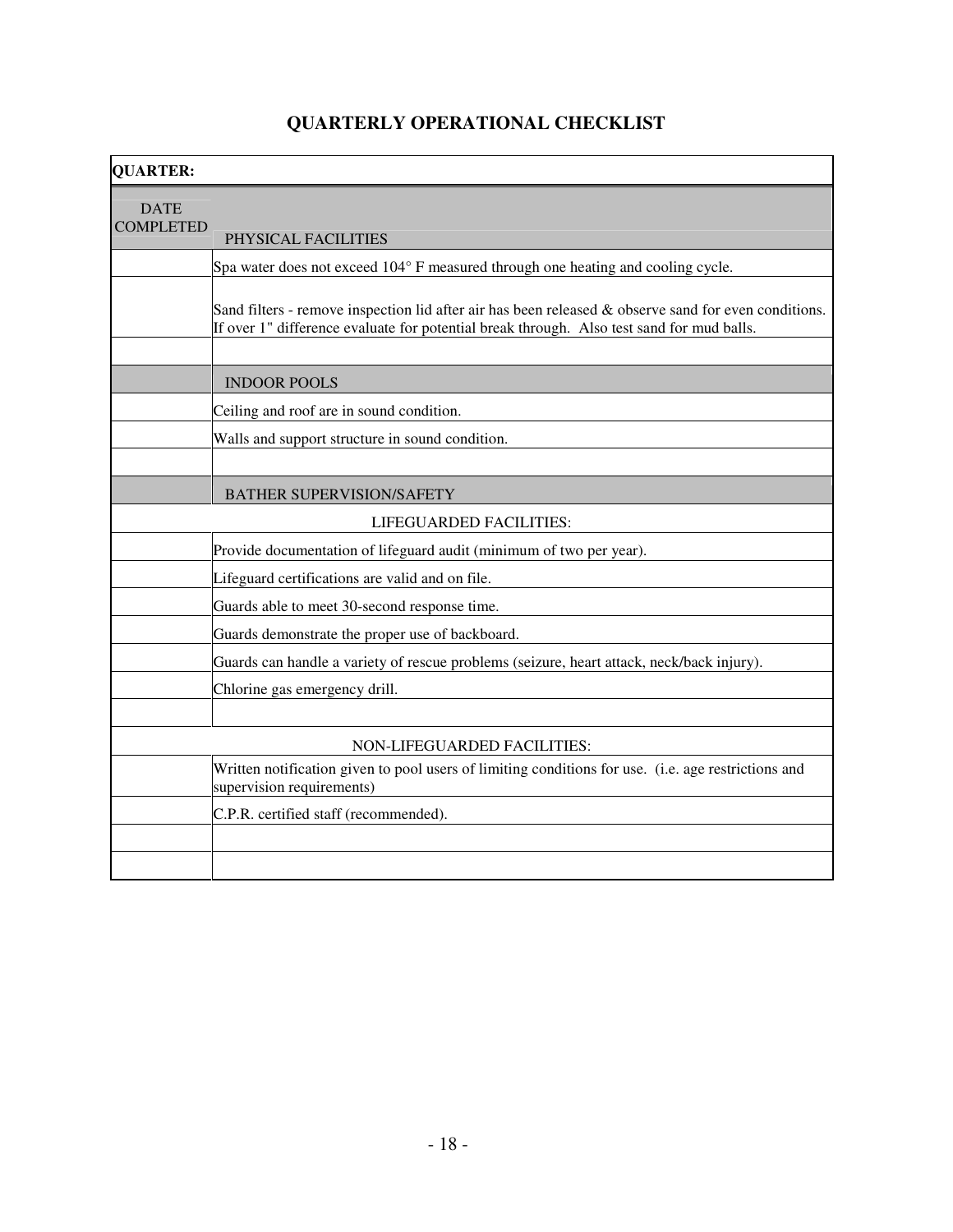| YEAR:                           |                                                                                                                                              |
|---------------------------------|----------------------------------------------------------------------------------------------------------------------------------------------|
| <b>DATE</b><br><b>COMPLETED</b> | PHYSICAL FACILITIES                                                                                                                          |
|                                 | Proper safety gear is provided for chemical handling and emergencies.                                                                        |
|                                 | Material safety data sheets are provided for all chemicals at the facility.                                                                  |
|                                 | Chemicals properly stored.                                                                                                                   |
|                                 | Pool test reagents fresh.                                                                                                                    |
|                                 | Pool test kit in good condition (not stained and faded) and properly stored.                                                                 |
|                                 | Marking lines visible and in good condition.                                                                                                 |
|                                 | Depth markers easily readable.                                                                                                               |
|                                 |                                                                                                                                              |
|                                 | <b>RECORDS AND REPORTS</b>                                                                                                                   |
|                                 | Non-lifeguarded pools - review message flier on supervision and update as needed                                                             |
|                                 | Lifeguarded pools - review in service training for year and plan for following year.                                                         |
|                                 | Ensure records are complete - water quality, lifeguard certificates, reporting of injury or illness to<br>state or local health departments. |
|                                 | Are more forms needed for water quality, injury reporting, etc. Contact state or local health<br>departments for additional forms.           |
|                                 |                                                                                                                                              |

## **ANNUAL OPERATING CHECK**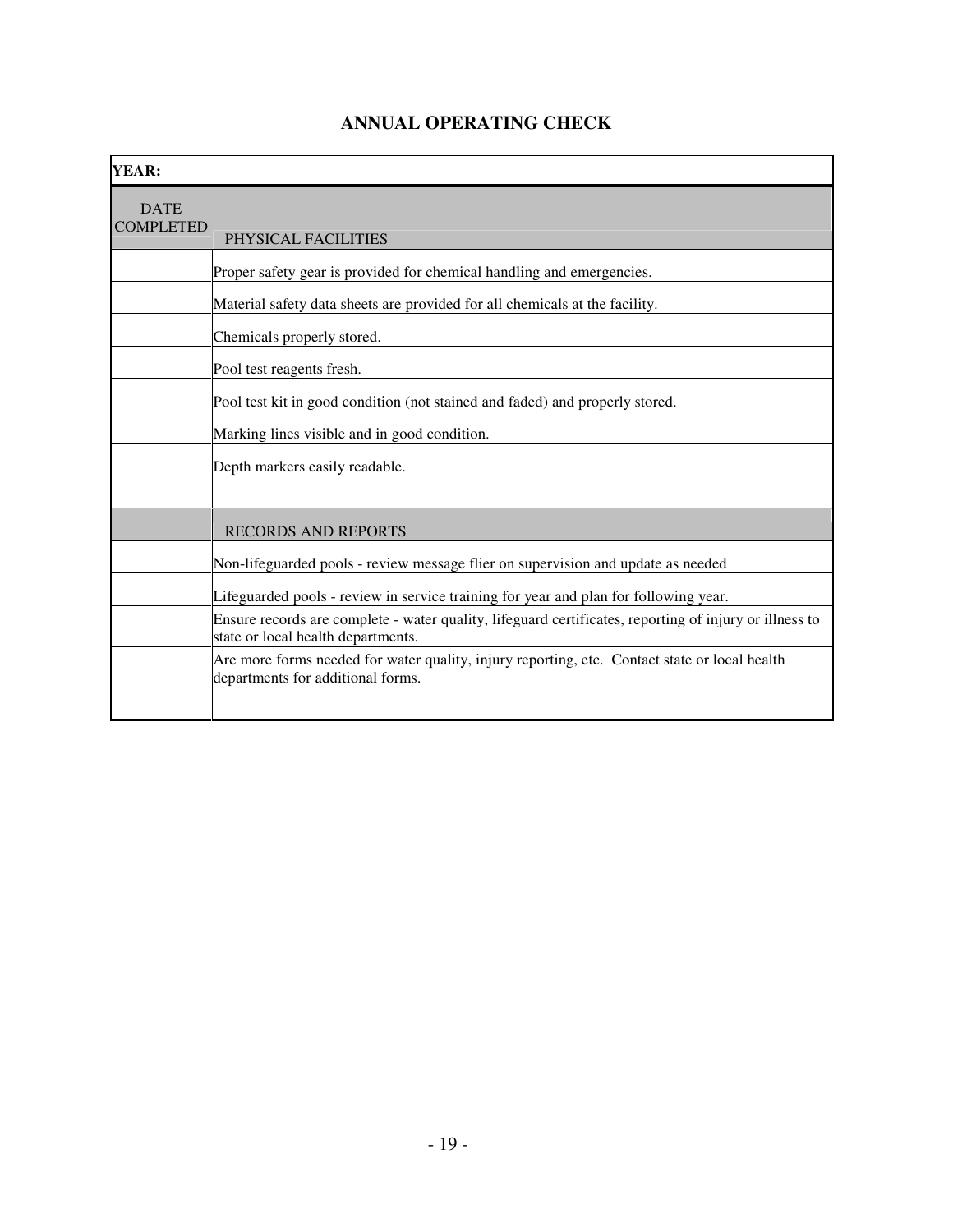# **SECTION III**

# **POOL DIMENSIONING AND CHARACTERISTICS**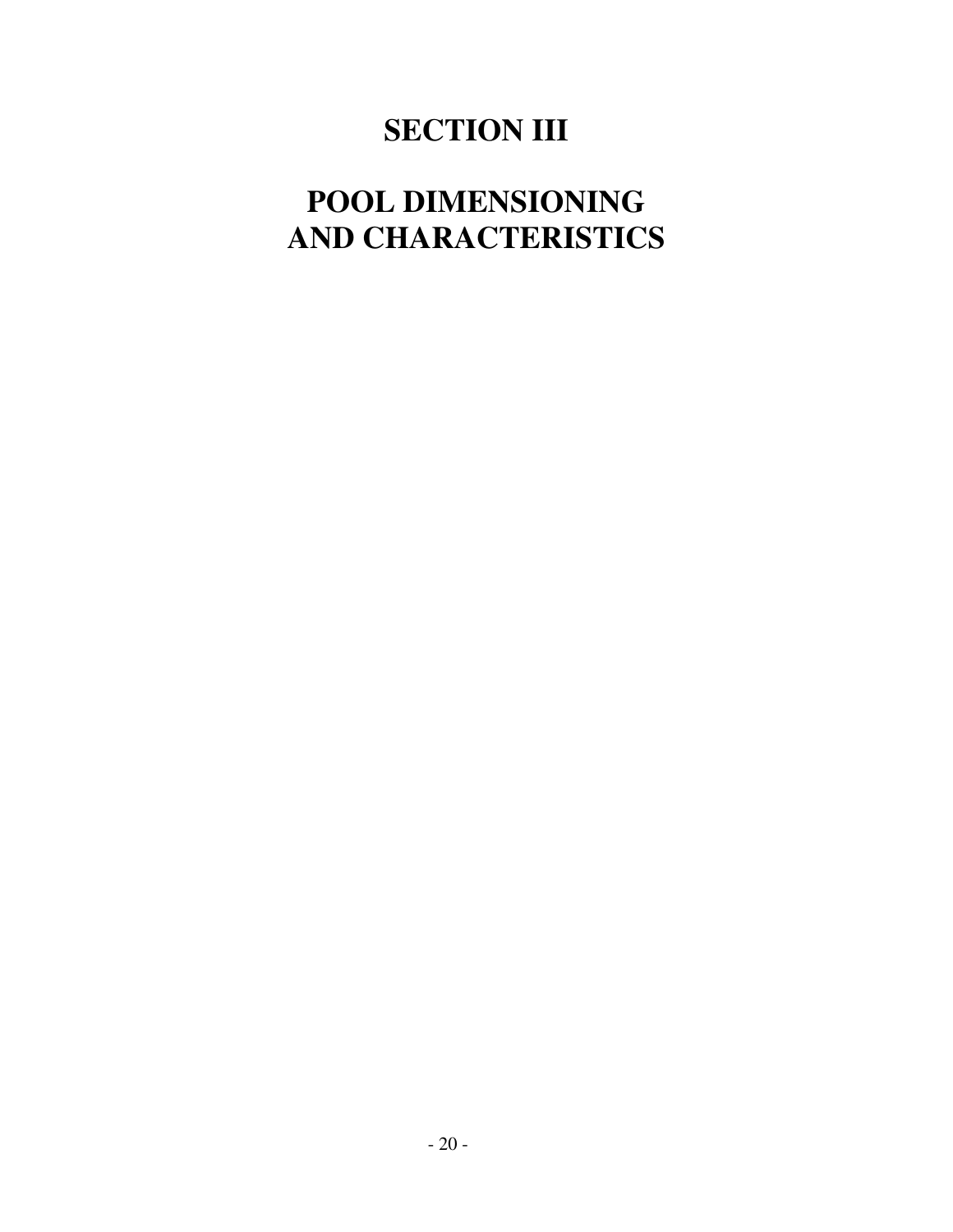#### **POOL AND SPA DIMENSIONING**

Before beginning any chemical adjustments in the pool or spa, calculate the volume of water first. Accurate adjustments cannot be made unless the water volume is known. Calculating pool or spa volume is easy using some simple formulas and math.

For all calculations remember that:  $[V] =$  Volume

 $[L] =$  Length of Pool  $[W] =$  Width of Pool [D] = Depth of water in the Pool

Also remember that your answer will be in cubic feet and 1 cubic foot contains 7.48 gallons of water.

**Example A.** Constant Depth Pool: Lets start with a simple rectangular pool of the same depth. This pool is 50' long, 25' wide and 3' deep.

 $L=50'$ 



The formula to determine how many cubic feet is in the pool is: Volume (V) = Length (L) x Width x Depth (D) or Volume =  $50^\circ x25^\circ x3$ Volume = 3750 cu. Ft. of water since one cubic foot contains 7.48 gallons of water  $3750$  cu. Ft x 7.48 galls = 28.050 sallons the volume of this pool is 28.050 gallons.

the volume of this pool is  $28,050$  gallons.

**Example B.** Variable Depth Pool: However most swimming pools are not just one depth, but usually have a deep end and a shallow end. We'll use the same  $50'x25'$  pool as above, but suppose it is 3' deep at one end and gradually slopes to 6' at the other.



The formula is the same [Volume =  $L \times W \times D$ ], however since the depth varies we must figure an **AVERAGE** depth for our pool. To do that add the two depths and divide by two, or  $6' + 3' = 4.5'$ 

 $\mathfrak{D}$ 

Volume  $(V)$  = Length  $(L)$  x Width  $(W)$  x Depth  $(D)$ 

Volume =  $50 \times 25 \times 6' + 3' = 5625$  cu. ft. of water 2

since 1 cu. ft. contains 7.48 gallons then 5625 cu. ft. x 7.48 gals.  $= 42,075$ 

Volume of this pool then is 42,075 gallons.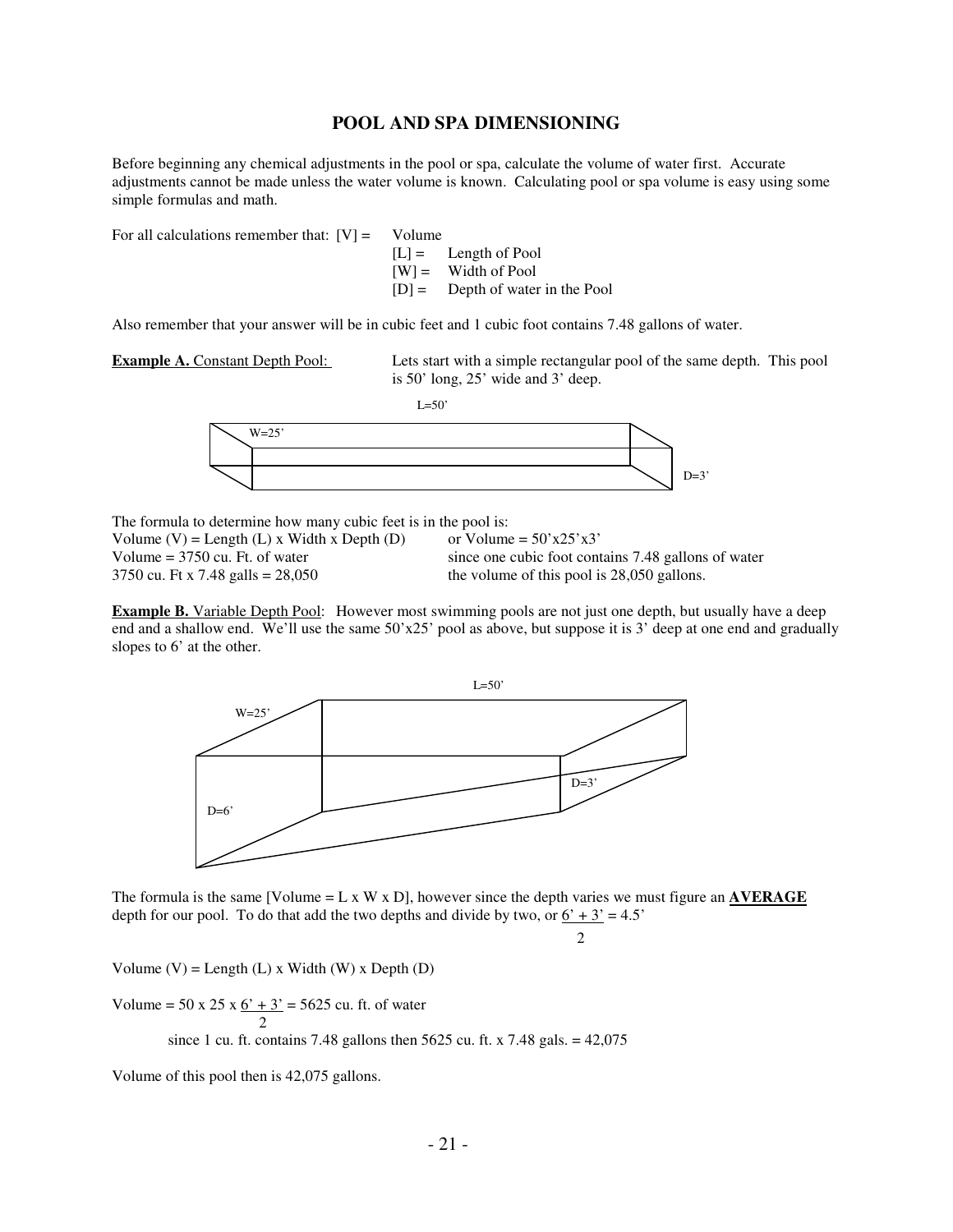**Example C.** Variable Slope Pools: This pool is the same size, 25' x 50' but the bottom slopes from 3' at the shallow end to 6' at the middle. Then the rest of the pool is 6' deep.



Perhaps the easiest way to figure volume of this type of pool is to divide it into two pools that can be easily figured and add the results. Let's calculate the deep end as one pool 25' x 25' which is 6' deep (example A) and the shallow end of the pool as a 25' x 25' pool with a variable depth from 3' to 6' deep (example B).



OR the total volume of the pool is  $4675 + 2812 = 7487$  cu.ft. 7487 x 7.48 gal. per cu.ft. = 56006

This pool then contains 56,006 gallons of water.



**Example D.** Multiple Depth Pools: The pool is 40' x 20' and is 6' deep in the middle and 3 ft. deep on the ends.

For pools with multiple depths simply divide the pool into sections. The deep or middle section is  $10' \times 20' \times 6'$ , and the ends are 15' x 20' x  $3'+6'$ . Therefore the volume of section 1 is 1350 cu. ft., volume of section 2 is 2 1200 cu. ft., and section 3 is 1350 cu. Ft., for a total of 3900 cu. Ft. or 29,172 gallons.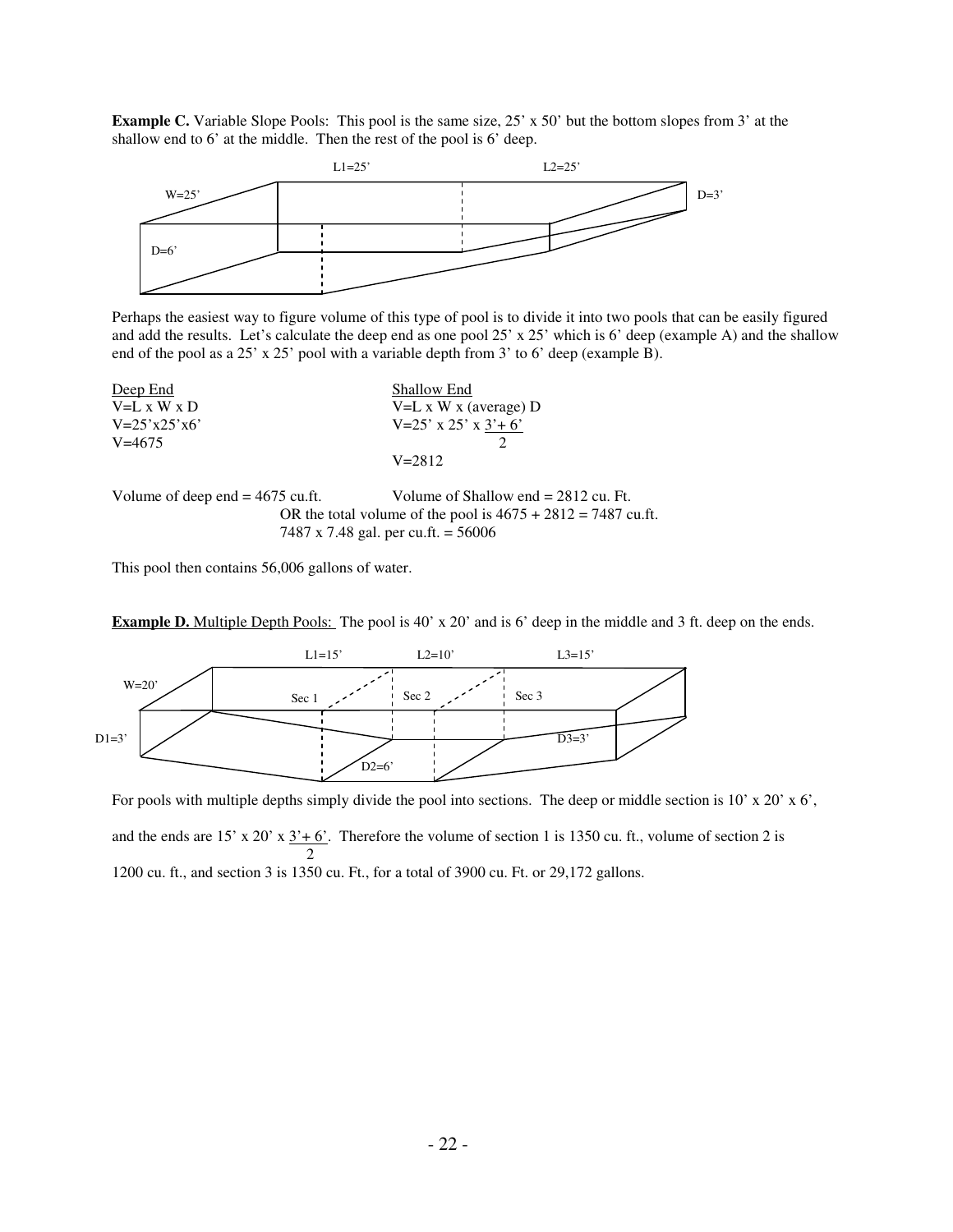**Example E** L shaped and other Common Shapes of Pools: Calculating Volume of these pool types is done by dividing the pool into sections (dotted line) that can be easily worked with.



$$
\begin{array}{c}\n\leftarrow \\
\hline\n\text{D= 3.5'}\n\end{array}
$$

Volume =  $\pi$  x r x r x D  $= 3.14 \times 10 \times 10 \times 3.5$  $= 1099$  cu. Ft. and since one cubic foot contains 7.48 gallons, 1099 cu. Ft. x 7.48 gals. = 8220 gallons

Volume of this pool then is 8,220 gallons

**Example G.** Round Pools with Seating: Pools or spas of this design can be divided into two sections, an upper and a lower circular area.



The upper section of this pool is the same as **Example F.** Just calculate the volume of the foot well or lower section and add the two volumes.

Volume =  $\pi$  x r x r x D = 3.14 x 6 x 6 x 2 = 226 cu. Ft. since one cubic foot contains 7.48 gallons, 226 cu.ft. x 7.48 gals.  $= 1691$  gallons add this to the upper section or  $8220 + 1691 = 9911$  gallons of water in this pool.

Volume of this pool is 9,911 gallons.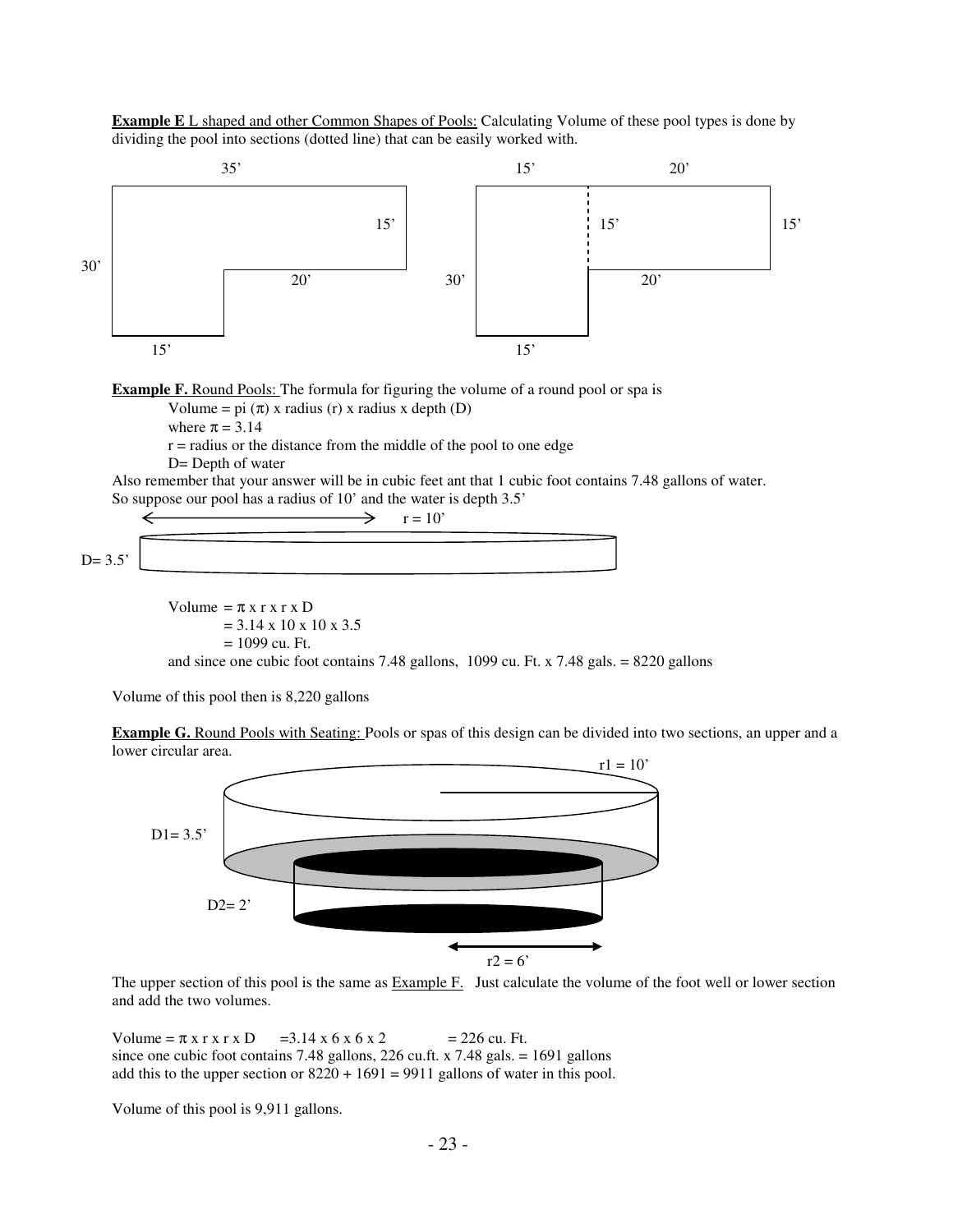**Example H.** Irregularly Shaped Pools: If y our pool or spa is irregularly shaped try contacting:

The Builder The Pool Manufacture Your Equipment Supplier The Health District

It is also possible to calculate the volume by determining the surface area based upon a grid. Carefully draw the pool out on a graph paper; each square equals one square foot. Count the number of squares at each depth and calculate the volume.

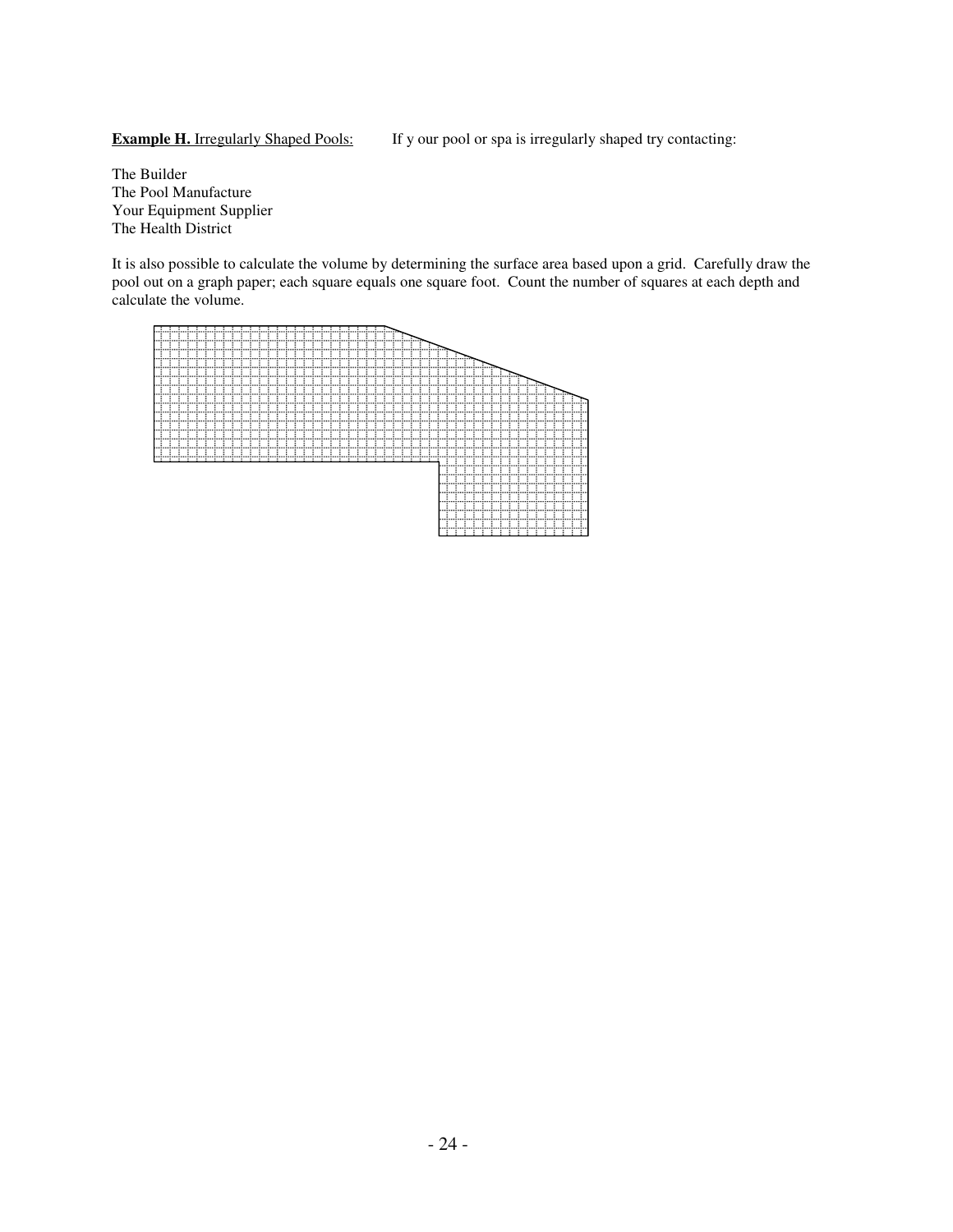#### POOL CHARACTERISTICS

The following information should be completed for each pool at your facility. This will enable you to accurately determine many important conditions for proper operation of your pool. If you need help in determining volume and dosages, we suggest you contact your local pool supply company.

Appendix A provides tips on testing water quality conditions. Appendix B offers miscellaneous forms and further resources to aid you in maintaining your pool. Dimensions: Length Width Depth Range ' " " to ' " " Pool volume: \_\_\_\_\_\_\_gallons. (See Pool and Spa Dimensioning) Determine minimum turnover rate: Pool volume divided by 360 (for six hour turnover)  $=$  gpm. (swimming pool)<br>Pool volume divided by 180 (for three hour turnover)  $=$  gpm. (wading pool) Pool volume divided by 180 (for three hour turnover)  $=$  gpm. (wading pool)<br>Pool volume divided by 30 (for 30 minute turnover)  $=$  gpm. (lightly loaded spa pool) Pool volume divided by 30 (for 30 minute turnover)  $=$  gpm. (lightly loaded spa pool)<br>Pool volume divided by 20 (for 20 minute turnover)  $=$  gpm. (moderately loaded spa pool) Pool volume divided by 20 (for 20 minute turnover) Pool volume divided by 10 (for 10 minute turnover)  $=$  gpm. (heavily loaded spa pool) Flowmeter reading of actual turnover rate maintained with pool filter: clean \_\_\_ gpm; dirty \_\_\_ gpm. Type of disinfectant used in pool facility. Amount of disinfectant needed to provide one part per million in the pool is (ounces, pounds). Chemical(s) used to maintain pH within range is Amount of chemical needed to increase pH by 0.1 unit. (ounce or pound).  $Chemical(s)$  used to maintain alkalinity  $\overline{\phantom{a}}$ Amount of chemical needed to decrease or increase alkalinity by 10ppm. \_\_\_\_\_\_\_\_\_ (ounce or pound). Chemical(s) used to maintain hardness . Amount of chemical needed to decrease or increase hardness by 10 ppm. (ounce or pound). Goal levels for chemicals to be maintained in this pool are: Primary disinfectant range. \_\_\_\_\_\_ to \_\_\_\_\_\_ ppm. pH to .

Alkalinity range  $\frac{1}{\sqrt{2\pi}}$  to ppm. Cyanuric acid range (if used) \_\_\_\_\_ to \_\_\_\_\_ ppm. Hardness range \_\_\_\_\_\_ to \_\_\_\_\_\_ ppm.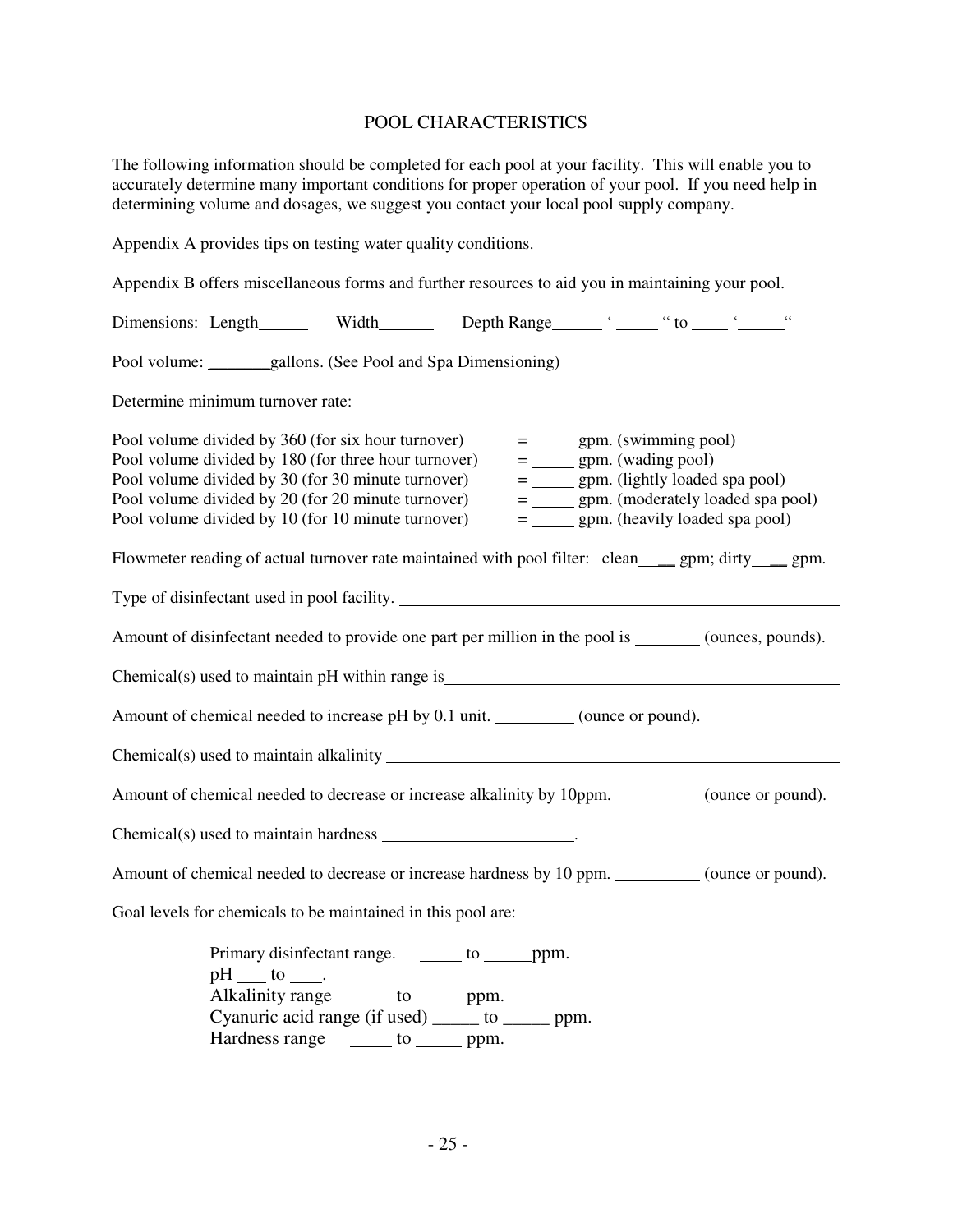# **APPENDIX A**

# **CHEMICAL TESTING GUIDELINES**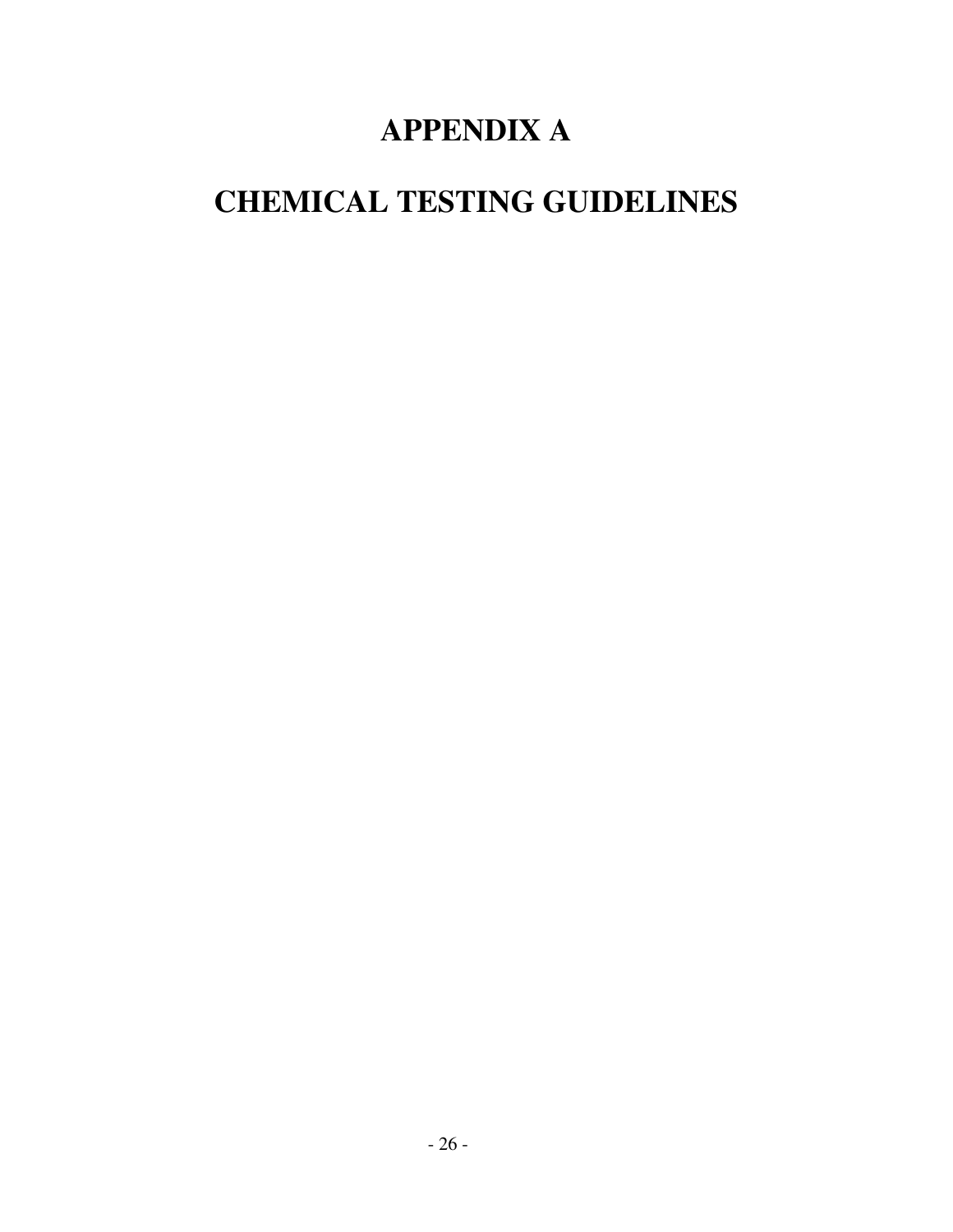## **CHLORINE CONVERSION CHART**

## ALL AMOUNTS ON EACH LINE CONTAIN THE SAME QUANTITY OF AVAILABLE CHLORINE

| $1$ lb.<br>Gas<br>Chlorine                      | $=$      | $1$ gal<br>Sodium<br>Hypochlorite                               | $\qquad \qquad =$ | $1 lb 8 \frac{1}{2} oz$<br>Calcium<br>Hypochlorite | $=$               | 1 lb 12 1/2 oz<br>Sodium<br>Dichlor           | $=$      | 1 lb 2 oz<br>Trichlor                   |
|-------------------------------------------------|----------|-----------------------------------------------------------------|-------------------|----------------------------------------------------|-------------------|-----------------------------------------------|----------|-----------------------------------------|
| $1$ gal<br>Sodium<br>Hypochlorite Chlorine      | $=$      | <u>1 gal</u><br>Gas                                             | $=$               | $1 lb 8 \frac{1}{2} oz$<br>Calcium<br>Hypochlorite | $=$               | $1 lb 12 \frac{1}{2} oz$<br>Sodium<br>Dichlor | $=$      | 1 lb 2 oz<br>Trichlor                   |
| $1$ lb.<br>$Calcium =$<br>Hypochlorite Chlorine |          | $10\frac{1}{2}$ oz<br>Gas                                       | $=$               | $2/3$ gal<br>Sodium<br>Hypochlorite                | $\qquad \qquad =$ | $1 lb 2 \frac{1}{2} oz$<br>Sodium<br>Dichlor  | $=$      | $11\frac{1}{2}$ oz<br>Trichlor          |
| $1$ lb.<br>Sodium<br>Dichlor                    | $\equiv$ | 9 oz.<br>Gas<br>Chlorine                                        | $=$               | $\frac{1}{2}$ gal<br>Sodium<br>Hypochlorite        | $\qquad \qquad =$ | $\frac{14}{2}$ oz<br>Calcium<br>Hypochlorite  | $\equiv$ | $10 \text{ oz}$<br>Trichlor             |
| $1$ lb.<br>Trichlor                             | $=$      | $\frac{14 \frac{1}{2} \text{ oz}}{2}$<br>Sodium<br>Hypochlorite | $\qquad \qquad =$ | $\frac{9}{10}$ gal<br>Liquid<br>Chlorine           | $\qquad \qquad =$ | 1 lb 6 oz<br>Calcium<br>Hypochlorite          | $=$      | <u>1 lb 9 ½ oz</u><br>Sodium<br>Dichlor |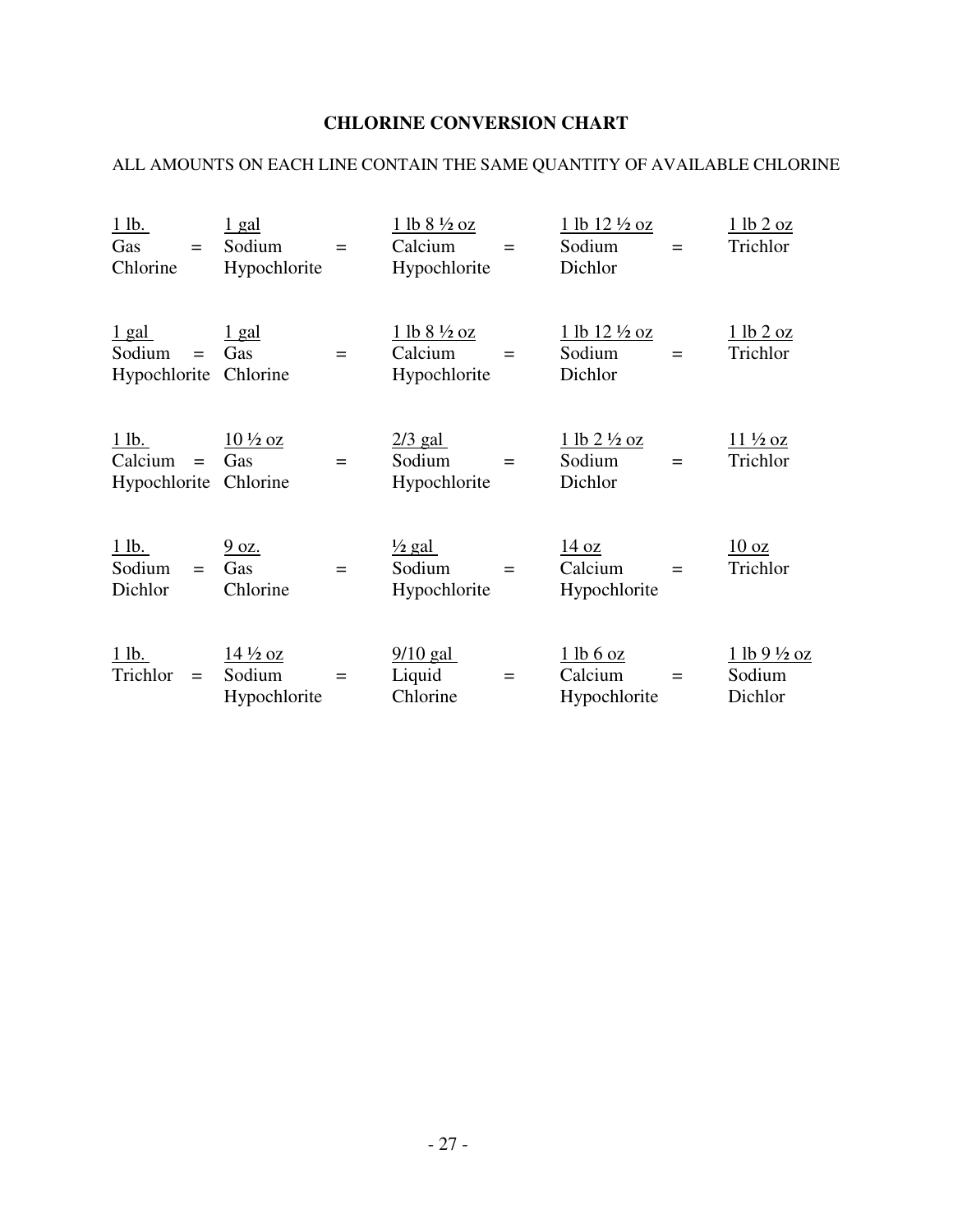## MAKING CHEMICAL ADJUSTMENTS THIROUGH HAND FEEDINGS

Before beginning any chemical adjustments in the pool or spa, calculate the volume of water first. Accurate adjustments cannot be done unless the water volume is known.

### **Adding Chemicals:**

- 1. Add large amounts *gradually* in thirds over a 2-hour period.
- 2. Add directly into the pool/spa when no swimmers are present and time is sufficient to permit even distribution of the chemical(s).
- 3. Add granular chlorine or soda ash solution directly to the pool/spa, but separately. Always mix chemicals into plastic containers that have been filled with water first.
- 4. Add chemicals evenly by walking the perimeter of the pool/spa.
- 5. Add chemicals frequently to prevent highs and lows in readings. Large reading fluctuations are hard on soft metals and produce a bounce effect on water treatment.
- 6. Add additional chemicals only following an adequate time that permits a second or third chemical reading.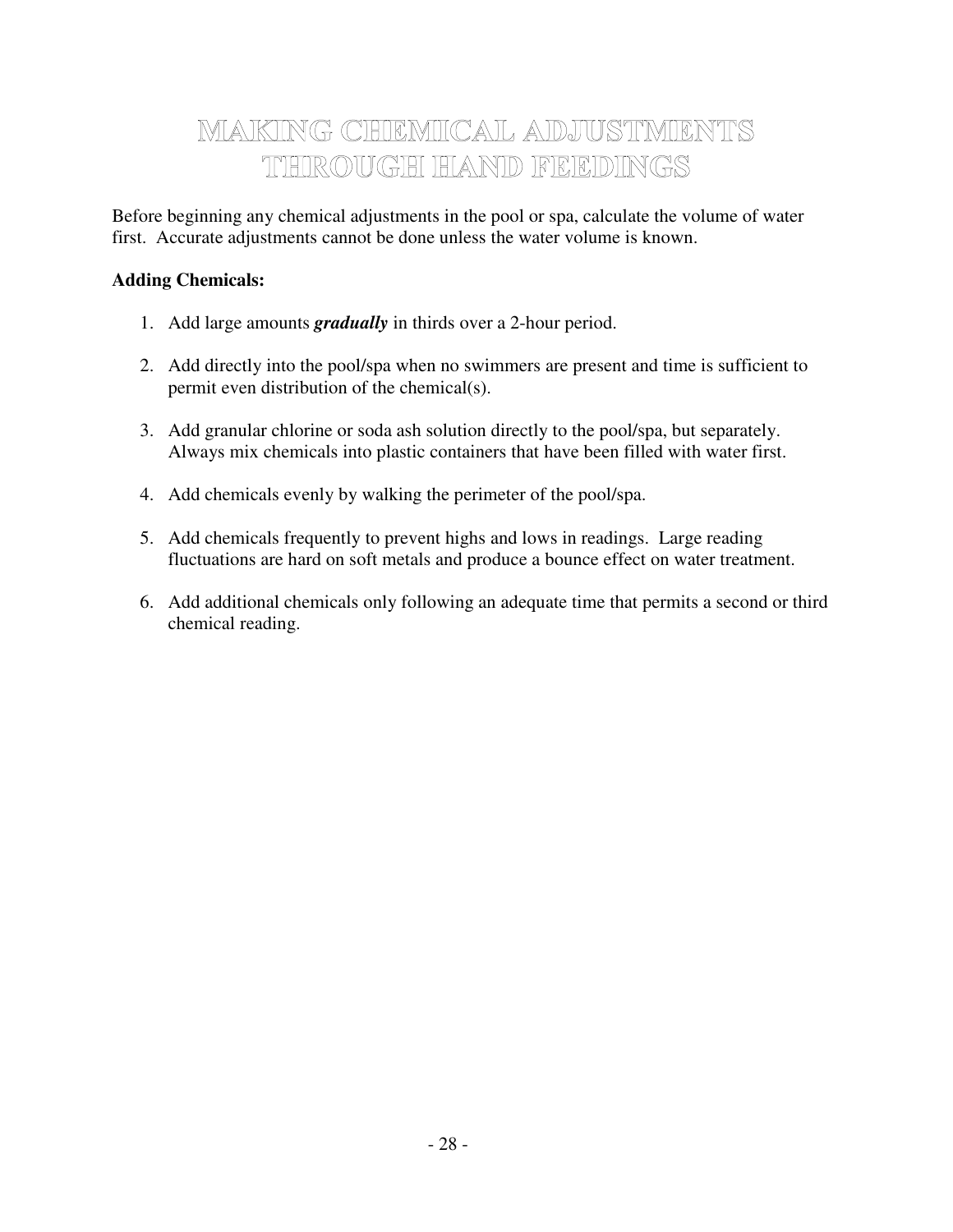## TUHUNGS TO REMEMBER

- 1. When adding chemicals to the pool or spa make sure no one is in the facility.
- 2. Do not add chemicals in the skimmers.
- 3. When using chlorine as the disinfectant, use only the chlorine designed for the type of feeder being used. (*Caution!* Granular chlorine placed in a feeder designed for tablets can result in an explosion.)
- 4. The greatest influence on pH in the water is often chlorine.
- 5. When stabilized chlorine is used cyanuric acid is also being continuously added.
- 6. Cartridge filters must be removed and cleaned, not backwashed.
- 7. Do not touch DPD tablets with your hands when conducting chlorine readings. Use lid on the sample tubes when shaking sample not your finger.
- 8. Flow meters periodically get dirty or clogged and require cleaning.
- 9. Dirty filters are not the only reason a pool or spa gets cloudy.
- 10. Clean pump strainer baskets and skimmer baskets regularly.
- 11. Do not use acid on D.E. filters before thoroughly washing with a strong detergent, the acid will set oil and grease making cleaning difficult.
- 12. Too high a pH can cause scaling. Too low a pH can cause corrosion.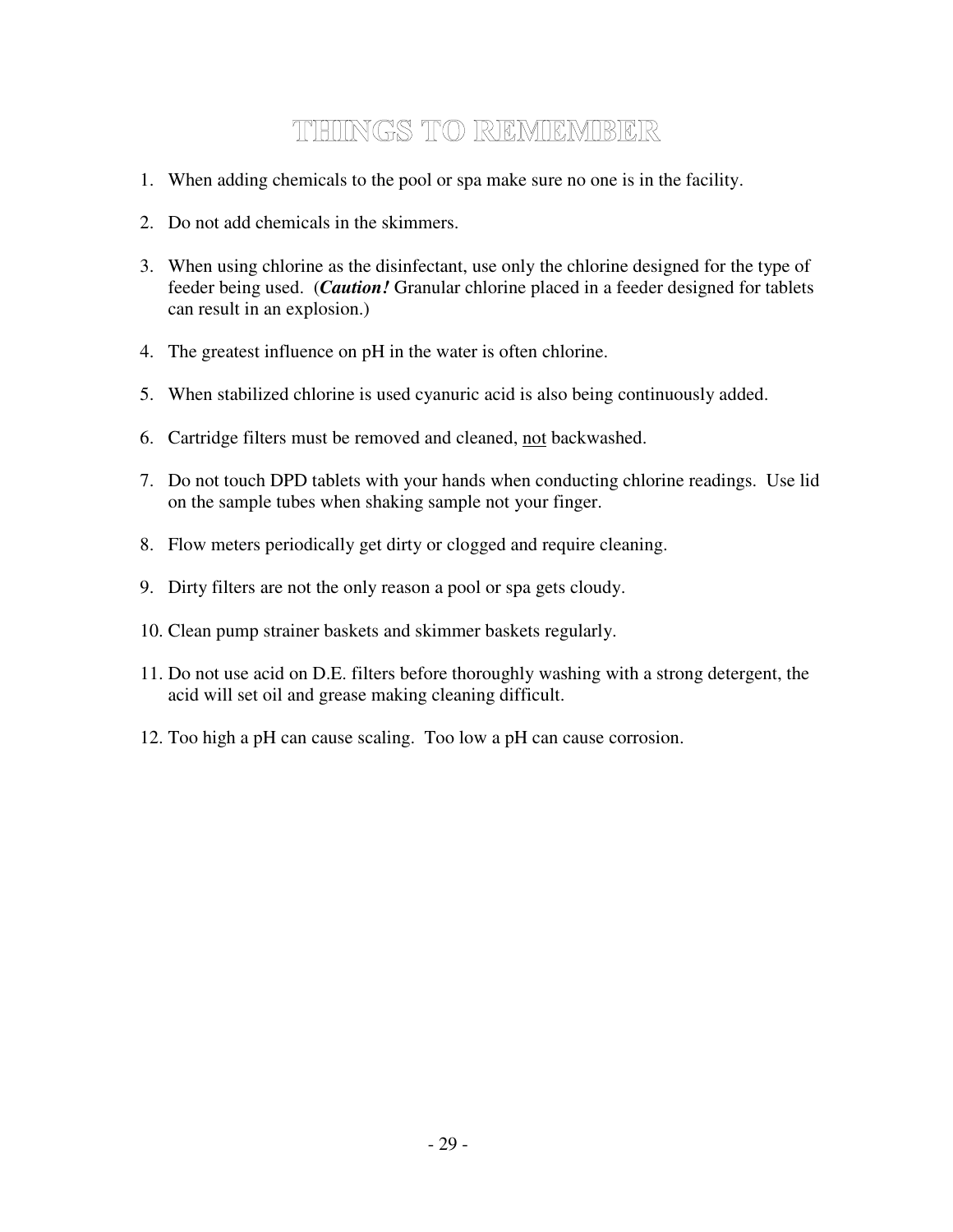## **EMERGENCY PROCEDURE FOR CHLORINE GAS LEAKS**

### **DESCRIPTION OF LEAKAGE:**

Liquid compressed chlorine (gas bottles) cannot be seen escaping into the air unless the leak is very large. It will have a greenish yellow color in high concentrations. It will have an irritating, bleach like odor and it is heavier than air. Chlorine forms a strong acid (hydrochloric acid) when it encounters water moisture. Inhaling it or getting it in the eyes causes immediate damage and distress. Chlorine will burn the wet or perspiring skin. Exposure to the chlorine gas can cause serious damage to the lungs and can stop a victim from breathing in a very short period of time. The chlorine bottles can begin leaking in warm conditions. If the temperature of the cylinder exceeds 158 degrees Fahrenheit there is a fuseable plug that will allow chlorine gas to escape to prevent bursting of the cylinder.

### **EMERGENCY PROCEDURE IF CHLORINE LEAK IS FOUND**

- 1. If you are entering the chlorine room and notice the smell of chlorine gas, or are in the vicinity of the chlorine room and either smell or see chlorine vapors, consider that a chlorine leak is occurring.
- 2. Avoid contact with the chlorine liquid or vapors. Do not try to be a hero. Unless you have proper protective equipment, including self-contained breathing apparatus and are trained on its proper use, do not try to stop a leak on your own.
- 3. If the leak is small and no visible chlorine can be seen, put on self-contained breathing apparatus [preferably have two persons go to chlorine room with protective equipment] and turn off chlorine cylinder.
- 4. If the leak is severe [visible], initiate evacuation of the facility, moving the bathers and spectators up hill and up wind of the leak. As soon as the persons are moving to safety, have staff person contact emergency service agency with the following instructions:
	- a. Dial 911 or other predetermined emergency response number.
	- b. Note the name and address of the facility and note that you have a serious chlorine gas leak.
	- c. Ensure that all bathers, spectators, neighboring facilities and personnel are safely away from the area of the chlorine leak.
	- d. Continue to maintain the area until emergency service personnel arrive.
	- e. Prepare to give first aid to any injured bathers, spectators or staff.

### **FIRST AID FOR CHLORINE INJURIES**

- 1. Move the victim to fresh air. If victim is conscious place them on their back with head elevated. Keep warm. Direct emergency service personnel to assess any victims and assist as needed.
- 2. If breathing stops, give artificial respiration. If knowledgeable on use of manual respirator, use this if possible. Chlorine on the skin of the victim can burn the mouth of the rescuer.
- 3. Burns may develop in the eyes or on the skin where moisture is present. Flush the area with clean water.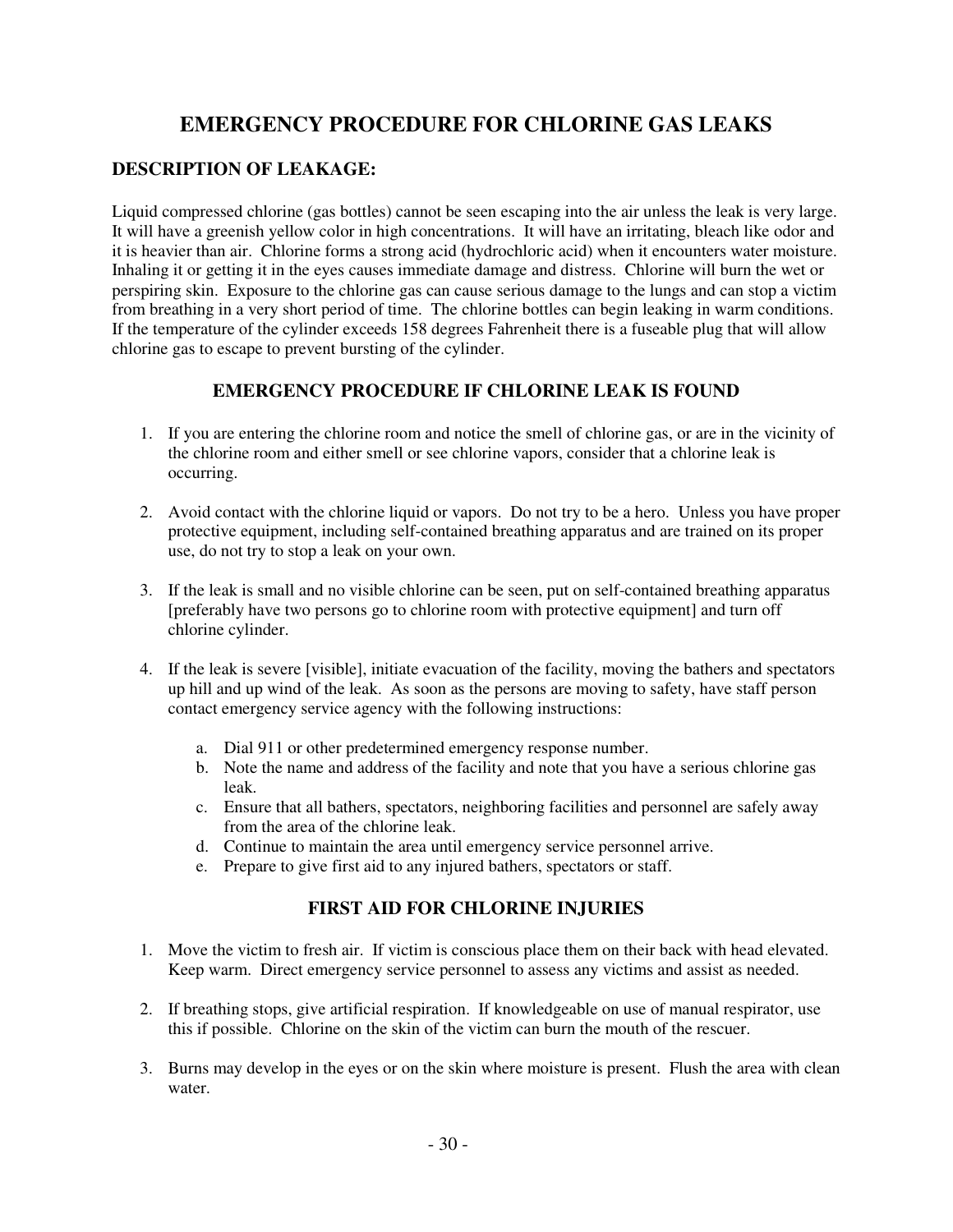# **APPENDIX B**

# **FORMS AND REFERENCES**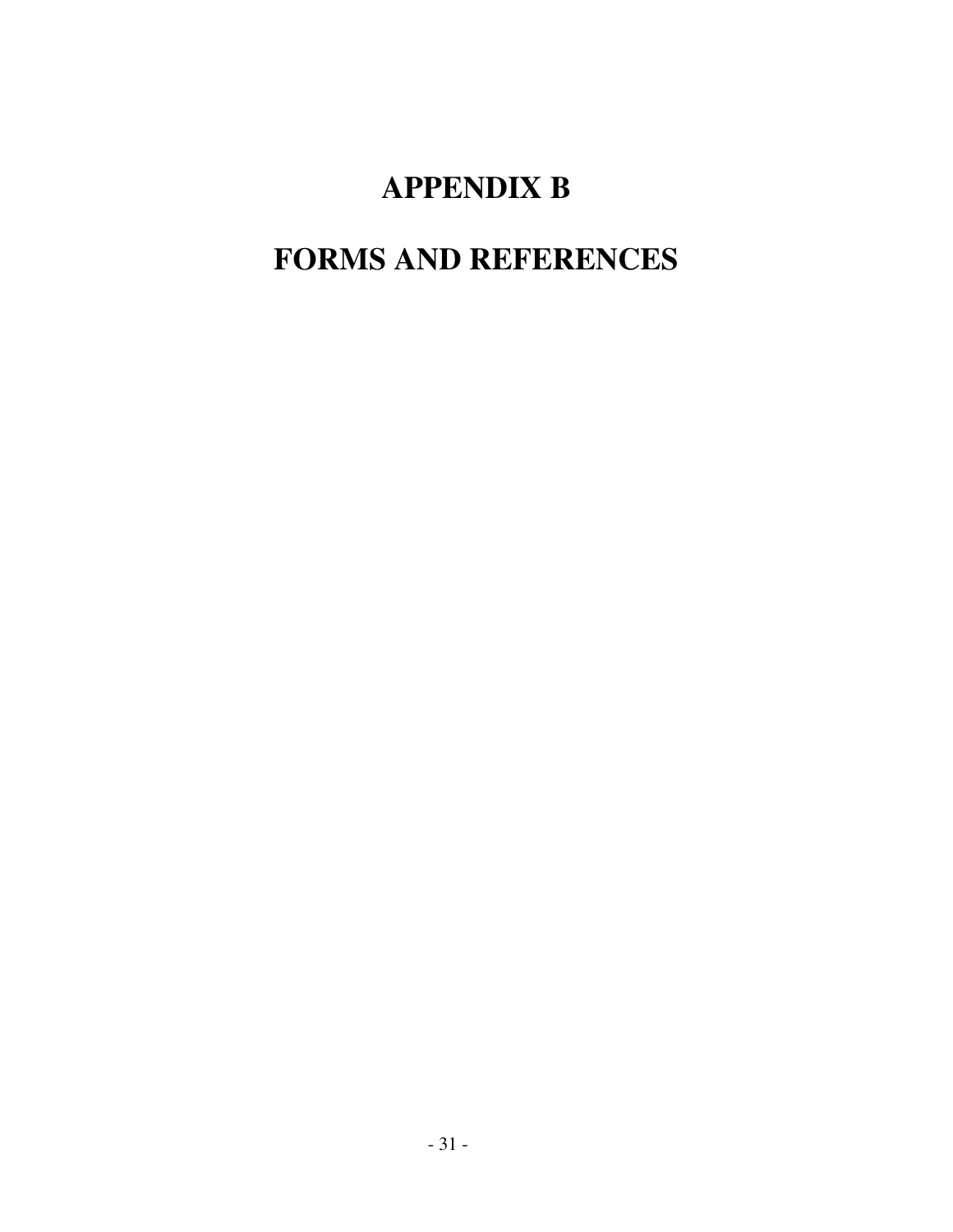#### **Water Recreation Facility Injury Report Form**

**Reporting Requirement:** The owner or operator **MUST** report any death, near drowning or serious injury to the Department within 48 hours (RCW 70.90 & WAC 246-260). A serious injury means someone has called for emergency aid (such as "911") and/or the person needs immediate medical treatment at a clinic or emergency room and/or is admitted to a hospital.

**Need Help?** If help is needed in completing this form, call the Environmental Health Division at your local health jurisdiction or the state Department of Health at (360) 236-3073, or 236-3392 or 1(888) 586- 9427.

|                                                                                                                                                                             | Name of Facility:                                                                                                                                                                            |                                                                                                                                                                           |
|-----------------------------------------------------------------------------------------------------------------------------------------------------------------------------|----------------------------------------------------------------------------------------------------------------------------------------------------------------------------------------------|---------------------------------------------------------------------------------------------------------------------------------------------------------------------------|
| Date of Injury                                                                                                                                                              | Time of Day<br>$\frac{1}{2}$ : $\frac{1}{2}$ AM PM<br>(Circle One)                                                                                                                           | Race (Circle One)<br>Asian/Pacific<br><b>Black</b><br>White<br>Hispanic<br>Other<br>Native American                                                                       |
| Day of Week of Injury                                                                                                                                                       | Age of Person<br>Years Years                                                                                                                                                                 | Sex (Circle One)<br>Female<br>Male                                                                                                                                        |
| Where did Injury Occur?<br>(Circle One)<br>In Pool or Spa<br>$\bullet$<br>Deck/Walkway<br>$\bullet$<br>Locker Room<br>$\bullet$<br>Diving Board or Slide<br>Other (Specify) | When Injury is other than<br>Drowning or Near Drowning<br>(Circle One)<br>Head<br>$\bullet$<br>Neck<br>$\bullet$<br><b>Back or Trunk</b><br>$\bullet$<br>Arm/Leg,<br>$\bullet$<br>Finger/Toe | If Injury included Submersion,<br>was it: (Circle One)<br>• Drowning (Fatal)<br>Near Drowning<br>$\bullet$<br>(Resuscitated/Non<br>Fatal)<br>Other (Specify)<br>$\bullet$ |
| Taken to Doctor? (Circle One)                                                                                                                                               | Result of Injury? (Circle                                                                                                                                                                    |                                                                                                                                                                           |

- Emergency Service (Fire, Ambulance, Police, Etc)
- Family, Friends or **Others**
- One)
	- Died
	- Hospitalized
	- Treated &
		- Released

Injury Description: (Provide a Short Statement Describing the  $Injury):$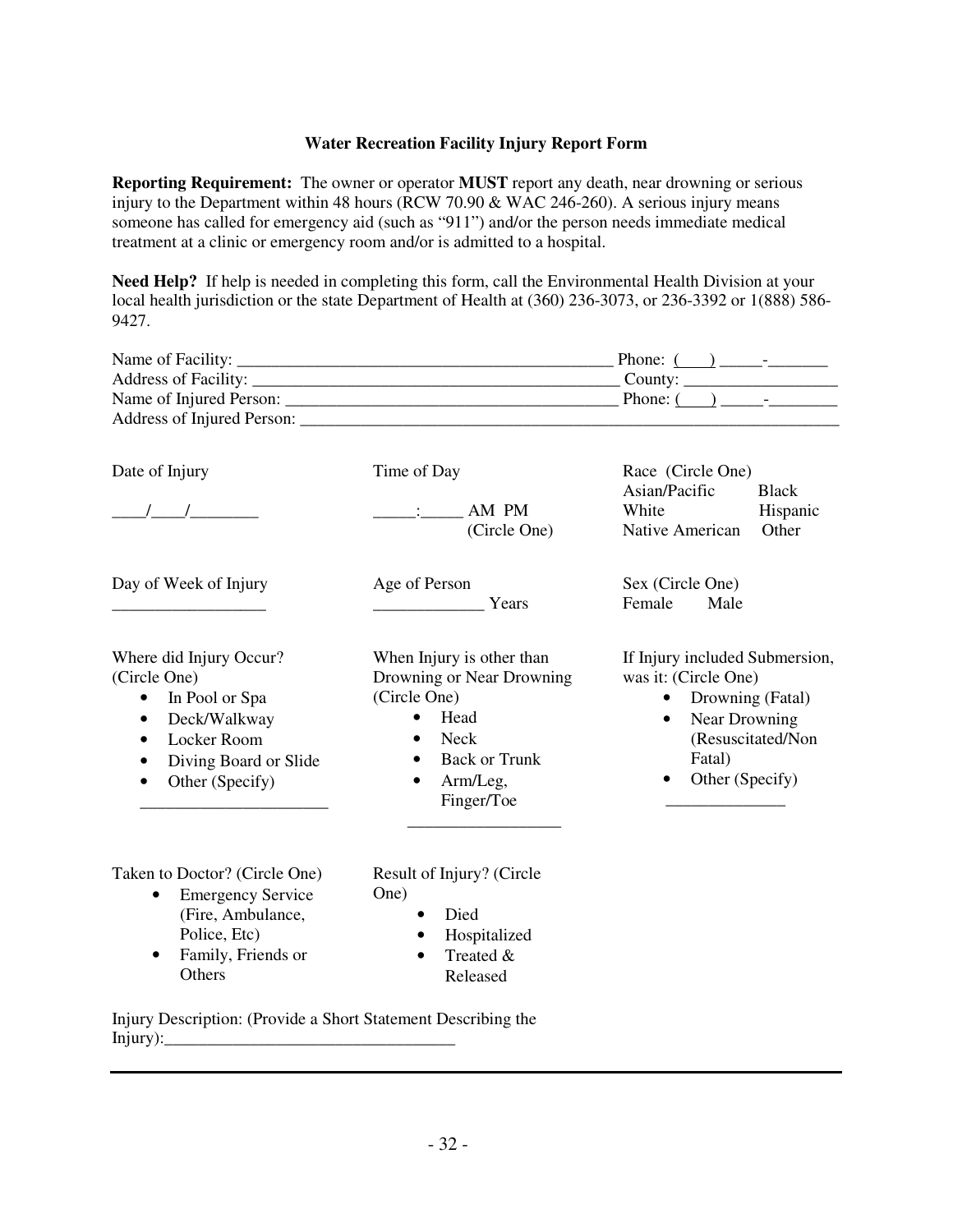## **Water Quality Standards (Effective October 31, 2004)**

## **Minimum and Maximum Levels of Disinfectant (ppm)**

| <b>Swimming Pool</b>      | <b>Minimum</b> | Maximum $(*)$ |
|---------------------------|----------------|---------------|
| Chlorine                  |                |               |
| Chlorine with             |                |               |
| <b>Cyanurate Compound</b> |                |               |
| <b>Bromine</b>            |                |               |

| Spa & Wading Pool         | <b>Minimum</b> | Maximum $(*)$ |
|---------------------------|----------------|---------------|
| Chlorine                  |                |               |
| Chlorine with             | 35             | 70 G          |
| <b>Cyanurate Compound</b> |                |               |
| <b>Bromine</b>            |                |               |

\* The maximum disinfectant level shall conform to manufacturers' recommendations.

## **Other Water Quality Constituents For both Pools and Spas**

| Chemical/Physical                 | Ranges                                                                                                              |
|-----------------------------------|---------------------------------------------------------------------------------------------------------------------|
| Constituent                       |                                                                                                                     |
| pH                                | $7.2 - 8.0$                                                                                                         |
| Recommended Ranges for Alkalinity |                                                                                                                     |
| <b>Plaster Pools</b>              | $80-120$ ppm                                                                                                        |
| Painted, Vinyl, Fiberglass        | 100-150 ppm                                                                                                         |
| <b>Combined Chlorine</b>          | $<50\%$ of the free chlorine                                                                                        |
| Water Clarity                     | Main drain and pool bottom must be visible at all                                                                   |
|                                   | times                                                                                                               |
| Turbidity                         | .5 T.U. Maximum                                                                                                     |
| Cyanuric Acid                     | $0-90$ ppm                                                                                                          |
| Temperature                       | 104 °F Maximum (a pool thermometer must be<br>provided when the water temperature exceeds 95<br>degrees Fahrenheit) |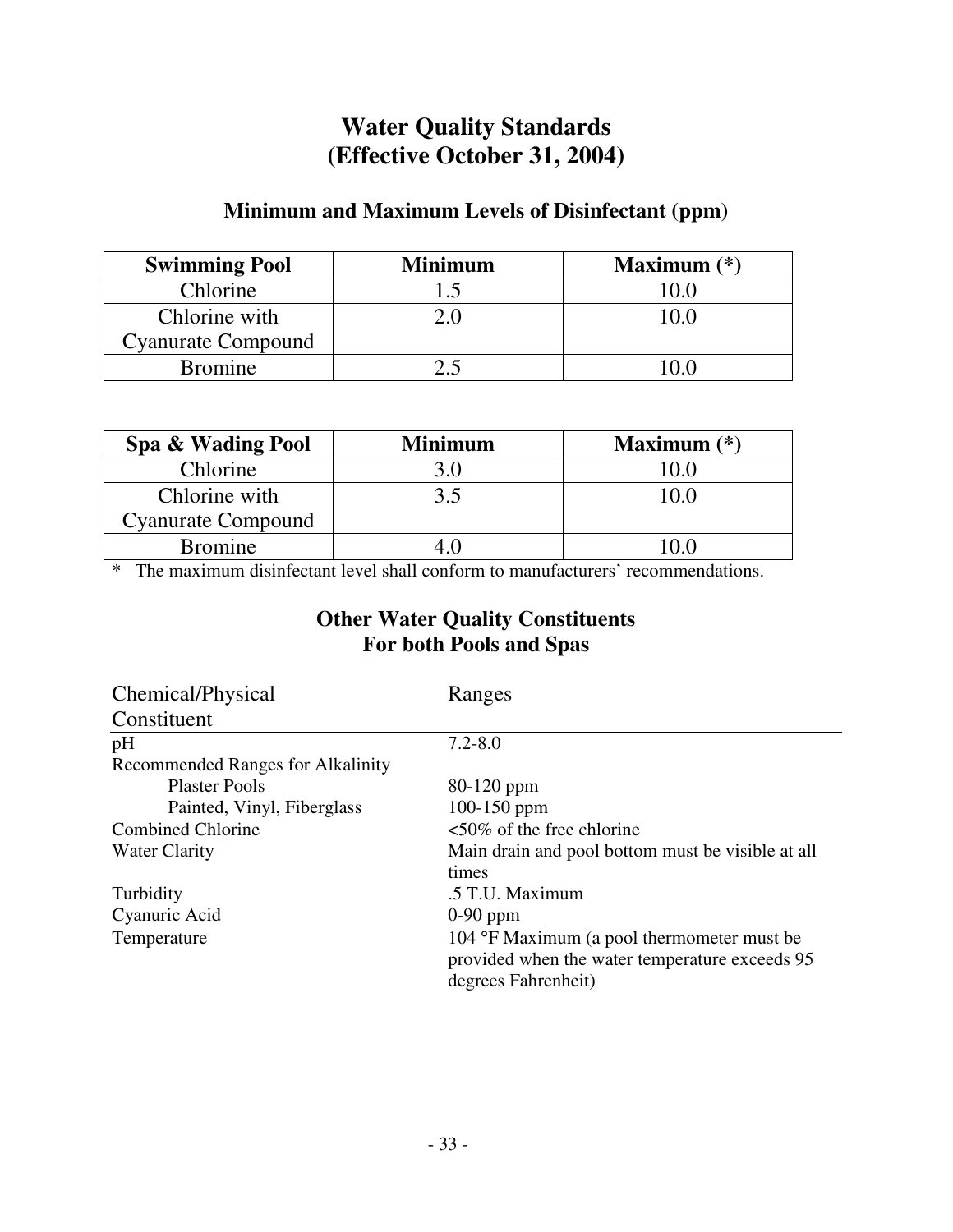## **Pool Contamination Guidelines: Feces and Vomit**

Pool and spa operators should be aware that fecal matter (stool) or vomitus in the pool poses a potential health risk for all pool users. If contamination should occur, the following is a general guide developed for pool operators by the Washington State Department of Health. When applying these disinfecting procedures, use unstabilized forms of chlorine (bleach or cal hypo) rather than stabilized forms of chlorine (dichlor or trichlor).

#### **Step 1 – Evacuation.**

Instruct bathers to exit the pool. Close the pool until all steps in this guideline are completed. Somewhat different guidelines are developed by CDC on their healthy swimming website, found at www.cdc.gov/healthyswimming which may also be applied.

### **Step 2 – Evaluation.**

Determine (if possible) who contaminated the pool.

- **a) Go to Step 3 if all of these conditions are met:**
- The stool or vomitus is intact, easily picked up, and illness is not suspected.
- **b) Got to Step 4 if one or more of these conditions is met:**  The stool is loose, the stool is not easily picked up, or illness is suspected when a victim is vomiting.

### **Step 3 – Removal and Disinfection Procedures for Conditions Listed in Step 2a.**

- a) Remove as much of the feces or vomitus as possible. Use of leaf catchers or leaf lakes is helpful.
- b) Vacuum the remaining visible material.
- c) Small material that is floating on the surface and cannot be removed by use of leaf catchers or leaf rakes should be pushed toward the overflow or skimmers until all visible material is removed.
- d) Spot disinfect the area of contamination with a small quantity of available disinfectant.
	- Add one ounce of calcium hypochlorite (or 4 to 5 oz. of bleach) to a couple gallons of water applying the solution to affected area.
	- Brush the walls and bottom of the pool in the contaminated area.
- e) **Wait approximately 30 minutes** to ensure chlorine levels and pH levels meet the requirements outlined in the water recreation facility regulations, especially in the area where chemicals have been added.
- f) Backwash the filter. (Pool operators with vacuum DE [diatomaceous earth] filters may use the **Vacuum DE Filter Option** on the reverse page.)
- g) Reopen the pool.

### **Step 4 – Removal and Disinfection Procedures for Conditions Listed in Step 2b.**

- a) Follow all the measures outlined in Steps 3 a, b, and c above.
- b) Swimming pools; raise the chlorine to a minimum maintained free chlorine residual of 10 PPM and let the water recirculate for a minimum of 25.5 hours. (Refer to the **High Chlorine Dosage Worksheet** on the reverse page if the pool cannot be closed for 24 hours.) Spas and wading pools; it is recommended that spas (and small wading pools) be drained, the sides and bottom cleaned, brushed with 100 ppm chlorine, refilled and balanced.
- c) Backwash the filter.
- d) Reopen the pool.

#### **Step 5 – Recordkeeping.**

When incidents of contamination occur document what you did to correct the situation. Maintain this record with your daily operating records. An **Incident Report** section is provided on the reverse side of this guide.

## **Blood**

If an incident occurs resulting in minor cuts and scrapes to a bather, verify that disinfection levels met rules at the time of the incident.

#### **If there is a serious injury resulting in significant blood loss in the pool, follow the procedures outlined in Steps 1, 3 d, e, and g, and 5.**

*Note: For incidents resulting in feces, vomitus, blood, or other bodily fluids on the pool deck or in the locker rooms, refer to Washington Department of Labor and Industries for proper bloodborne pathogens precautions and procedures.*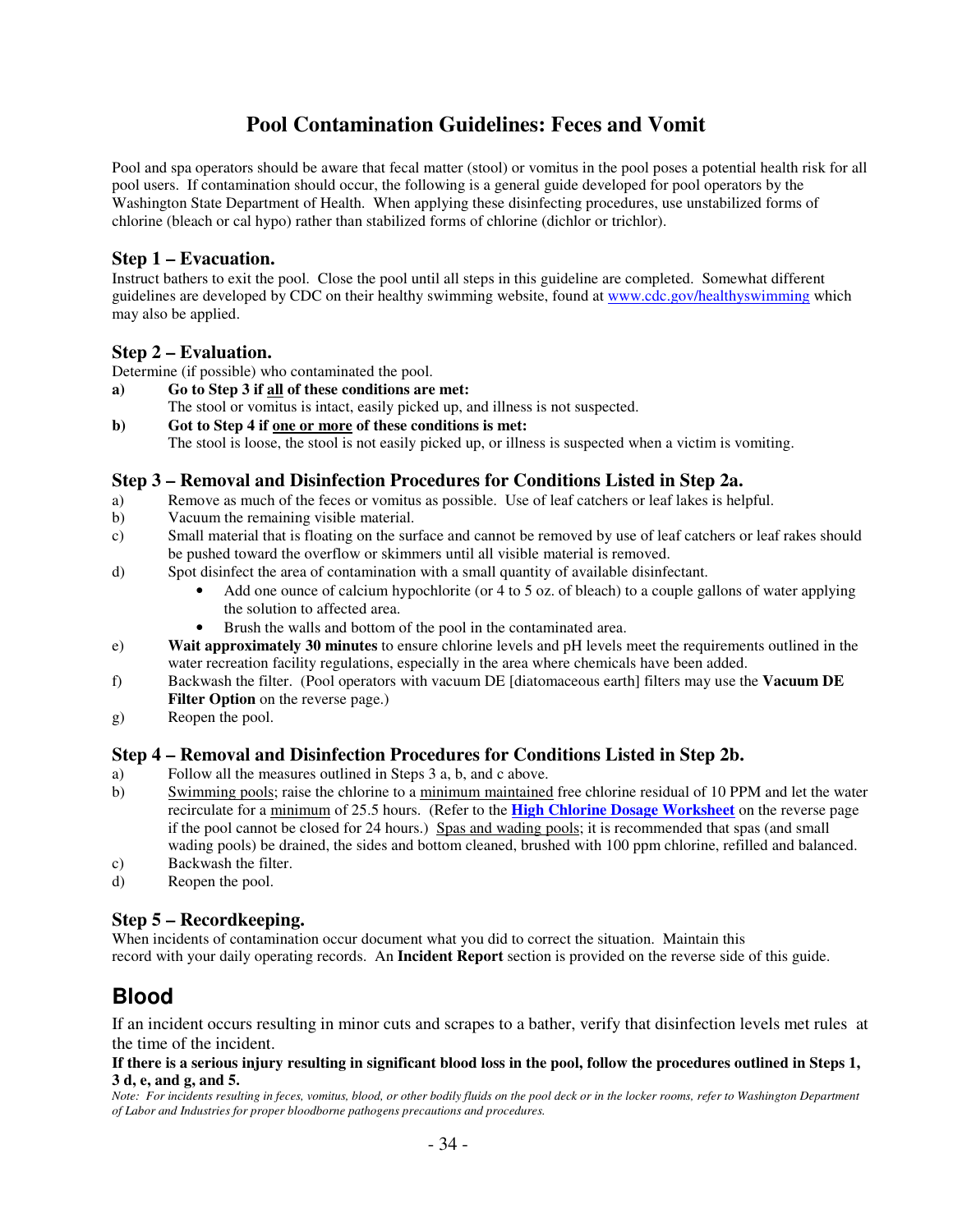### **HIGH CHLORINE DOSAGE WORKSHEET L.E. 99-02**

Use only after contamination of pool by feces or vomitus.

#### Complete the worksheet and keep it in your log book under the incident date.

#### **CAUTION:**

- ♦ You are using this worksheet because your pool has been contaminated by feces or vomitus AND the responsible person is ill or suspected to be ill, OR the stool or vomitus is loose or spread into a large area.
- Use this sheet only if the pool cannot be closed for 25.5 hours (see Step 4b on the other side of this guide). ♦
- ♦Be aware that you will be trying to reach a high chlorine residual. After determining the needed chlorine level, you should contact your swimming pool equipment supplier to ensure this level will not have a harmful effect on the pool or equipment.
- Do not use this procedure unless you are familiar with calculating and reaching high chlorine residuals. ♦
- ♦Do not use this procedure unless you understand how to use your chlorine test kit to accurately read high chlorine residuals.
- ♦Do not use this procedure unless you can quickly lower high free chlorine residuals to less than 10 PPM.

#### **Time and Concentration Calculation:**

Use this chart to determine the amount of time you wish to keep the pool closed and the minimum concentration of chlorine necessary for that time to ensure bacteria from the incident are killed. Times different from the chart can be calculated by using the formula:  $15,300 \div T = C$  or  $15,300 \div$  Time in minutes = the Concentration of chlorine in PPM.

| <b>TIME</b>  | URS<br>HO <sub>2</sub>   | OURS                 | 10 HOURS  | <b>HOURS</b>  | <b>HOURS</b><br>Iб | HOURS<br>20 |
|--------------|--------------------------|----------------------|-----------|---------------|--------------------|-------------|
| ORINE<br>CHL | <b>PPM</b><br>$4^{\sim}$ | $\sim$<br><b>PPM</b> | PPM<br>26 | <b>22 PPM</b> | <b>PPM</b><br>16.  | <b>PPM</b>  |

#### **Amount of Chlorine Needed:**

 The amount of chlorine needed to achieve the PPM you have determined will depend on: 1) the volume of water in your pool and, 2) the concentration of the chlorine you are using. Read the product information with the chlorine you are using, or contact your pool equipment supplier. You might consider using chlorine made for shocking which would dissipate quickly. The pool cannot be opened until the free chlorine level is below 10 PPM.

#### **Bromine pools: Use chlorine to obtain the high dosage.**

**\*\*\*\*\*\*\*\*\*\*\*\*\*\*\*\*\*\*\*\*\*\*\*\*\*\*\*\*\*\*\*\*\*\*\*\*\*\*\*\*\*\*\*\*\*\*\*\*\*\*\*\*\*\*\*\*\*\*\*\*\*\*\*\*\*\*\*\*\*\*\*\*\*\*\*\*\*\*\*\*\*\*\*\*\*\*\*\*\*\*\*\*\*\*\*\*\*\*\*\*\*\*\*\*\*\*\*\*\*** 

### **VACUUM DE FILTER OPTION**

Facilities that take a significant time to backwash may choose this option in lieu of Steps 3 f and g, (not suitable for Step 4 conditions):

- ♦Increase the free available chlorine (FAC) in your filter tank to 20 PPM.
- ♦Reopen the pool.
- ♦Backwash your filter at the end of the day.

#### **\*\*\*\*\*\*\*\*\*\*\*\*\*\*\*\*\*\*\*\*\*\*\*\*\*\*\*\*\*\*\*\*\*\*\*\*\*\*\*\*\*\*\*\*\*\*\*\*\*\*\*\*\*\*\*\*\*\*\*\*\*\*\*\*\*\*\*\*\*\*\*\*\*\*\*\*\*\*\*\*\*\*\*\*\*\*\*\*\*\*\*\*\*\*\*\*\*\*\*\*\*\*\*\*\*\*\*\*\*\***

### **CONTAMINATION INCIDENT REPORT**

Date of Incident:  $\ell$   $\ell$  . Material in the pool was (check one):  $\square$ stool  $\square$ vomit. Material was  $\square$ intact  $\square$ spread into the pool. The person responsible:  $\square$ was ill  $\square$ was not ill Owas not found. Free chlorine level at the time of the incident: \_\_\_\_ PPM. OThe pool was not closed. OThe pool was closed for \_\_\_\_\_ hours and the free chlorine level was maintained at \_\_\_\_\_PPM. The amount and type of chlorine added: \_\_\_\_\_\_\_\_ (lbs., ounces, quarts) of \_\_\_\_\_\_\_\_\_\_\_\_\_. The pool was closed at \_\_\_\_\_\_\_\_\_\_ AM/ PM on  $\frac{1}{1}$  The pool was reopened at  $\frac{1}{1}$  AM/ PM on  $\frac{1}{1}$  The free chlorine level at the time of opening was  $\frac{1}{1}$  PPM (pools with a free chlorine level above 6 PPM cannot be opened).

**Signed: \_\_\_\_\_\_\_\_\_\_\_\_\_\_\_\_\_\_\_\_\_\_\_\_\_\_\_\_\_\_\_\_\_\_\_\_\_\_\_\_\_\_\_\_\_**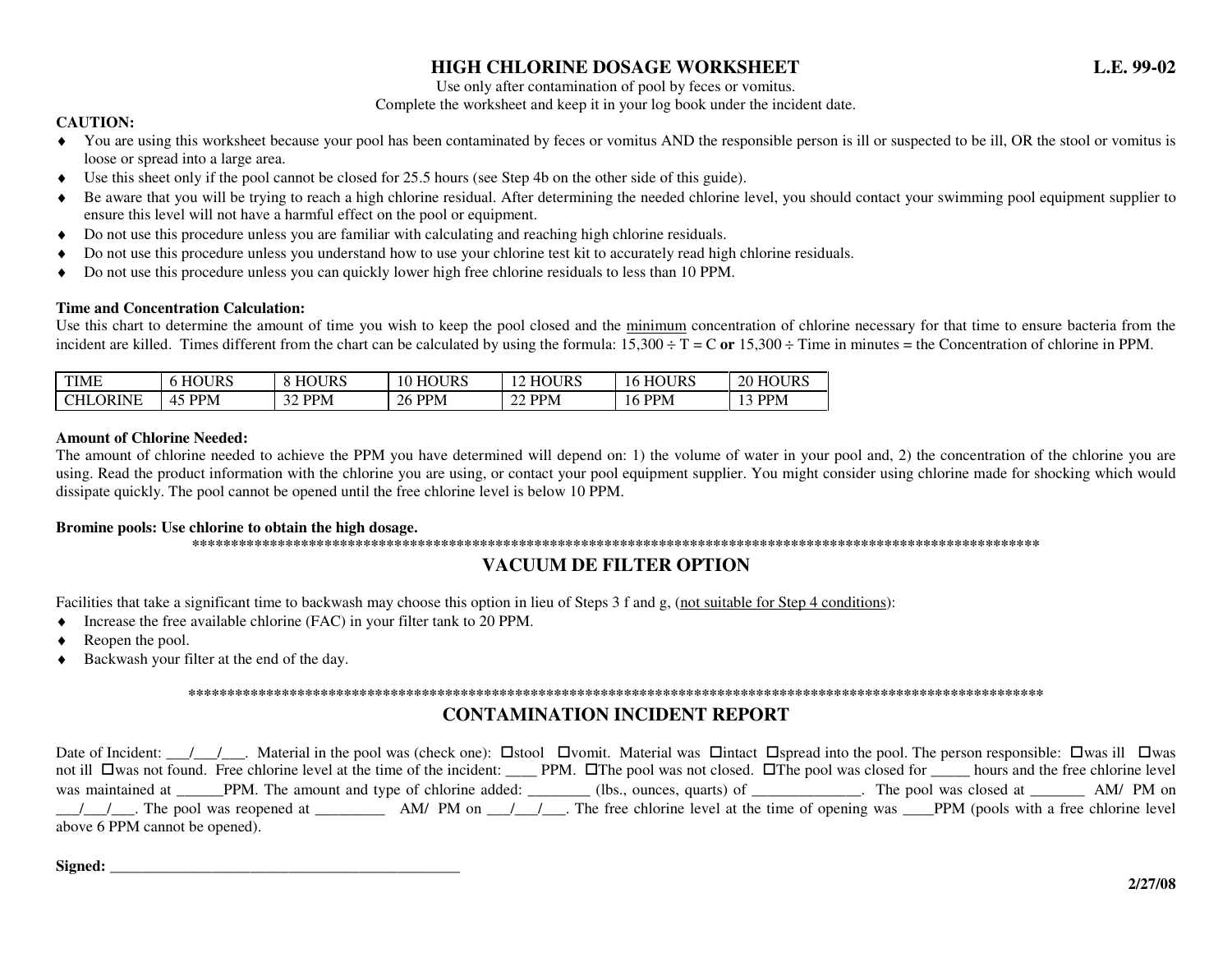## **Standard 16 Unit Kit**

|                                                                   | Units                       |
|-------------------------------------------------------------------|-----------------------------|
| Absorbent gauze 24"X72" (1 per package)                           | 1                           |
| Adhesive bandages 1" (16 per package)                             | 1                           |
| Bandage compresses 4" (1 per package)                             | $\mathcal{D}_{\mathcal{L}}$ |
| Eye dressing (1 per package)                                      | 1                           |
| Scissors and tweezers                                             | 1                           |
| Triangular bandages 40" (1 per package)                           | $\mathcal{L}$               |
| Individualized antiseptic pads (3 per<br>package)                 | 1                           |
| Surgical gloves (2 pr. minimum, 4<br>recommended)                 | 1                           |
| CPR mask (disposable or reusable type)                            | 1                           |
| Adhesive gauze or elastic or self-<br>adherent wrap roll material | $\mathbf{1}$                |
| Cold packs                                                        | $\mathbf{1}$                |
| First-aid cream or antibiotic ointment                            | $\mathbf{1}$                |
| 1/2" or 1" rolls of tape (2 rolls per<br>package)                 | $\mathbf{1}$                |
| Butterfly bandage                                                 | $\mathbf{1}$                |
| Knuckle or finger tip bandages                                    | $\mathbf{1}$                |
| Body clean up parts                                               | $\mathbf{1}$                |
| Additional units of required units                                | $\mathbf{1}$                |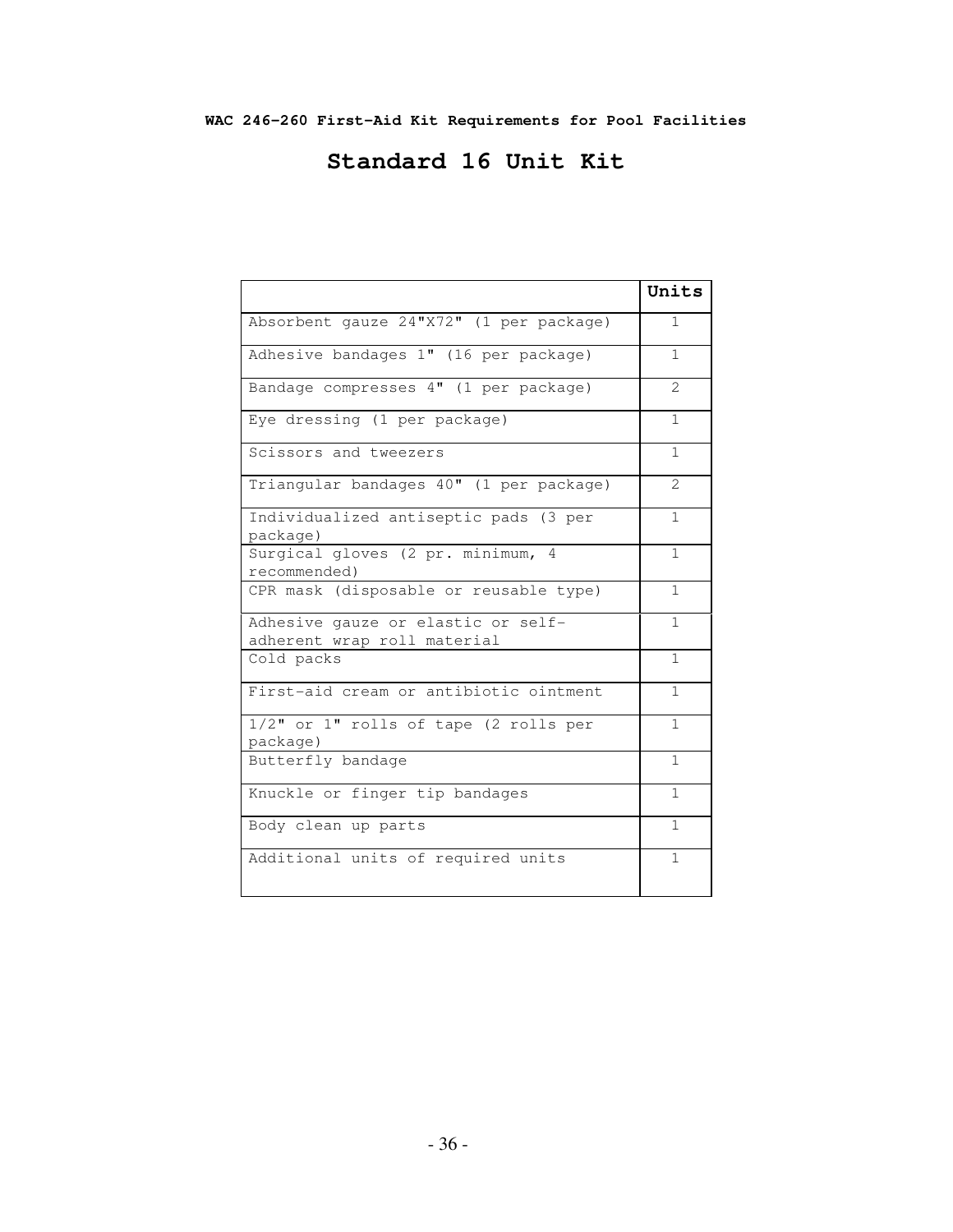

## **Washington State Department of Health Swim Pool Log Sheet**

Pool Name\_\_\_\_\_\_\_\_\_\_\_\_\_\_\_\_\_\_\_\_\_\_\_ Month\_\_\_\_\_\_\_\_\_\_ Year\_\_\_\_\_\_\_\_ Size of Pool (gallons)\_\_\_\_\_\_\_\_\_\_\_\_ Flow Rate Required (GPM)\_\_\_\_\_\_\_\_\_ Type of Disinfectant \_\_\_\_\_\_\_\_\_\_\_\_\_ Minimum of 1.5 PPM if inorganic chlorine, 2.0 PPM if stabilized or organic, and 2.5 PPM if Bromine.

|                           | <b>Daily Tests</b> |  |  |  |                           |  |                   |  |                    | <b>Weekly Tests</b>      |                        | <b>Chemicals Added</b> |                    | Maintenance & Notes |                    |                        |
|---------------------------|--------------------|--|--|--|---------------------------|--|-------------------|--|--------------------|--------------------------|------------------------|------------------------|--------------------|---------------------|--------------------|------------------------|
|                           |                    |  |  |  | Combined                  |  |                   |  |                    | Alkalinity               | Cyanuric               | Quantity of            | Other              |                     | Vacuum             |                        |
| Date                      | Disinfectant PPM   |  |  |  | Chlorine<br>$< 50\%$ free |  | pH<br>$7.2 - 8.0$ |  | Flow<br><b>GPM</b> | Rec. Range<br>60-160 PPM | Acid if<br>used $< 90$ | Disinfectant<br>Added  | Chemicals<br>Added | Back-<br>wash       | or<br><b>Brush</b> | Contaminant<br>Episode |
|                           |                    |  |  |  |                           |  |                   |  |                    |                          |                        |                        |                    |                     |                    |                        |
| $\mathbf 1$               |                    |  |  |  |                           |  |                   |  |                    |                          |                        |                        |                    |                     |                    |                        |
| $\sqrt{2}$                |                    |  |  |  |                           |  |                   |  |                    |                          |                        |                        |                    |                     |                    |                        |
| $\ensuremath{\mathsf{3}}$ |                    |  |  |  |                           |  |                   |  |                    |                          |                        |                        |                    |                     |                    |                        |
| $\overline{4}$            |                    |  |  |  |                           |  |                   |  |                    |                          |                        |                        |                    |                     |                    |                        |
| $\sqrt{5}$                |                    |  |  |  |                           |  |                   |  |                    |                          |                        |                        |                    |                     |                    |                        |
| $\,6\,$                   |                    |  |  |  |                           |  |                   |  |                    |                          |                        |                        |                    |                     |                    |                        |
| $\boldsymbol{7}$          |                    |  |  |  |                           |  |                   |  |                    |                          |                        |                        |                    |                     |                    |                        |
| $\, 8$                    |                    |  |  |  |                           |  |                   |  |                    |                          |                        |                        |                    |                     |                    |                        |
| $\boldsymbol{9}$          |                    |  |  |  |                           |  |                   |  |                    |                          |                        |                        |                    |                     |                    |                        |
| 10                        |                    |  |  |  |                           |  |                   |  |                    |                          |                        |                        |                    |                     |                    |                        |
| 11                        |                    |  |  |  |                           |  |                   |  |                    |                          |                        |                        |                    |                     |                    |                        |
| 12                        |                    |  |  |  |                           |  |                   |  |                    |                          |                        |                        |                    |                     |                    |                        |
| 13                        |                    |  |  |  |                           |  |                   |  |                    |                          |                        |                        |                    |                     |                    |                        |
| 14                        |                    |  |  |  |                           |  |                   |  |                    |                          |                        |                        |                    |                     |                    |                        |
| 15                        |                    |  |  |  |                           |  |                   |  |                    |                          |                        |                        |                    |                     |                    |                        |
| 16                        |                    |  |  |  |                           |  |                   |  |                    |                          |                        |                        |                    |                     |                    |                        |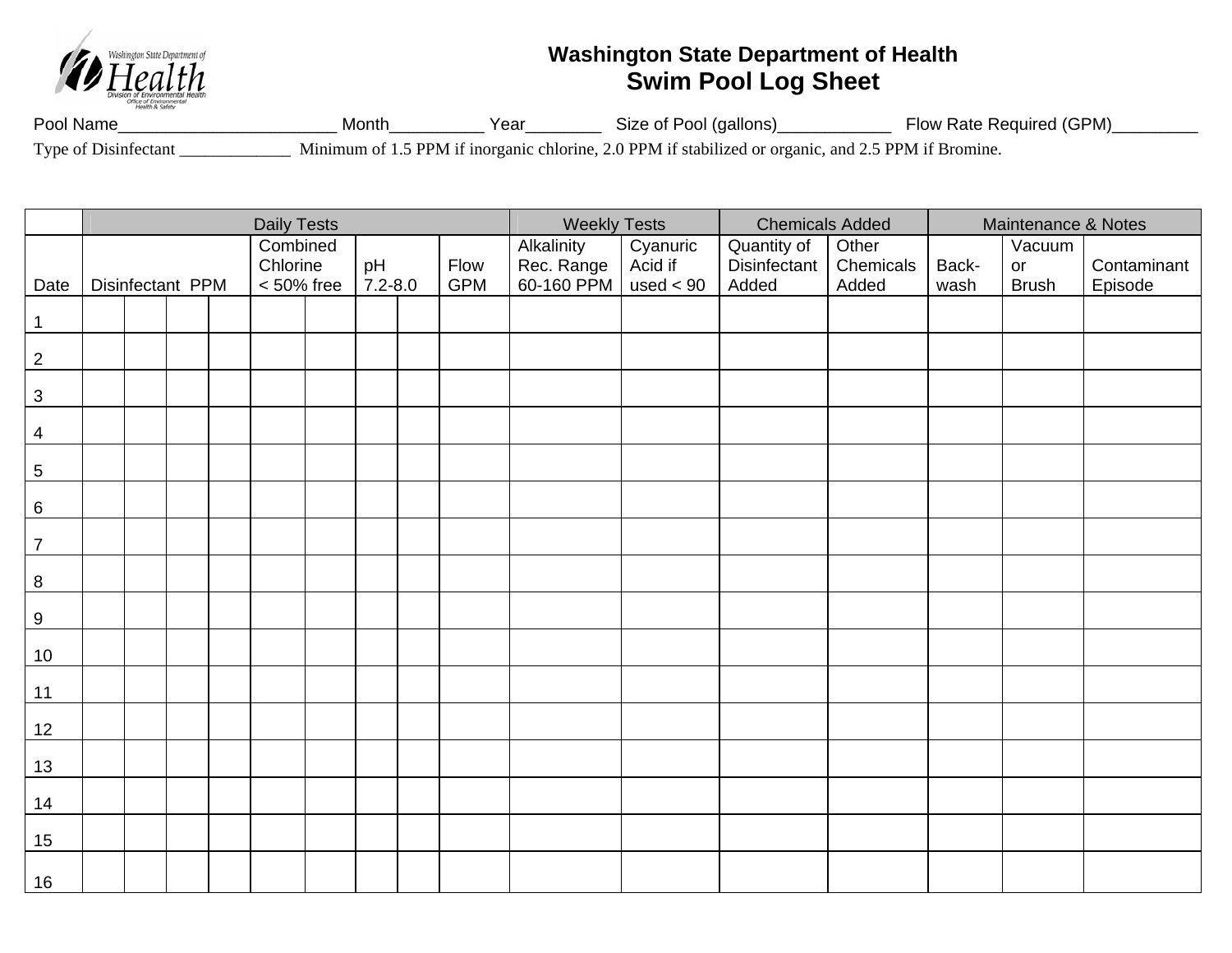

## **Washington State Department of Health Swim Pool Log Sheet**

Pool Name\_\_\_\_\_\_\_\_\_\_\_\_\_\_\_\_\_\_\_\_\_\_\_ Month\_\_\_\_\_\_\_\_\_\_ Year\_\_\_\_\_\_\_\_ Size of Pool (gallons)\_\_\_\_\_\_\_\_\_\_\_\_ Flow Rate Required (GPM)\_\_\_\_\_\_\_\_\_ Type of Disinfectant \_\_\_\_\_\_\_\_\_\_\_\_\_ Minimum of 1.5 PPM if inorganic chlorine, 2.0 PPM if stabilized or organic, and 2.5 PPM if Bromine.

Daily Tests **Notelling Chemicals Added** Maintenance & Notes Date | Disinfectant PPM **Combined Chlorine** < 50% free pH 7.2-8.0 Flow GPM **Alkalinity** Rec. Range 60-160 PPM**Cyanuric** Acid if used < 90 Quantity of **Disinfectant** Added Other **Chemicals** Added Backwash Vacuum or Brush **Contaminant** Episode 17 18 19 20 21 22 23 24 25 26 27 28 29 30 31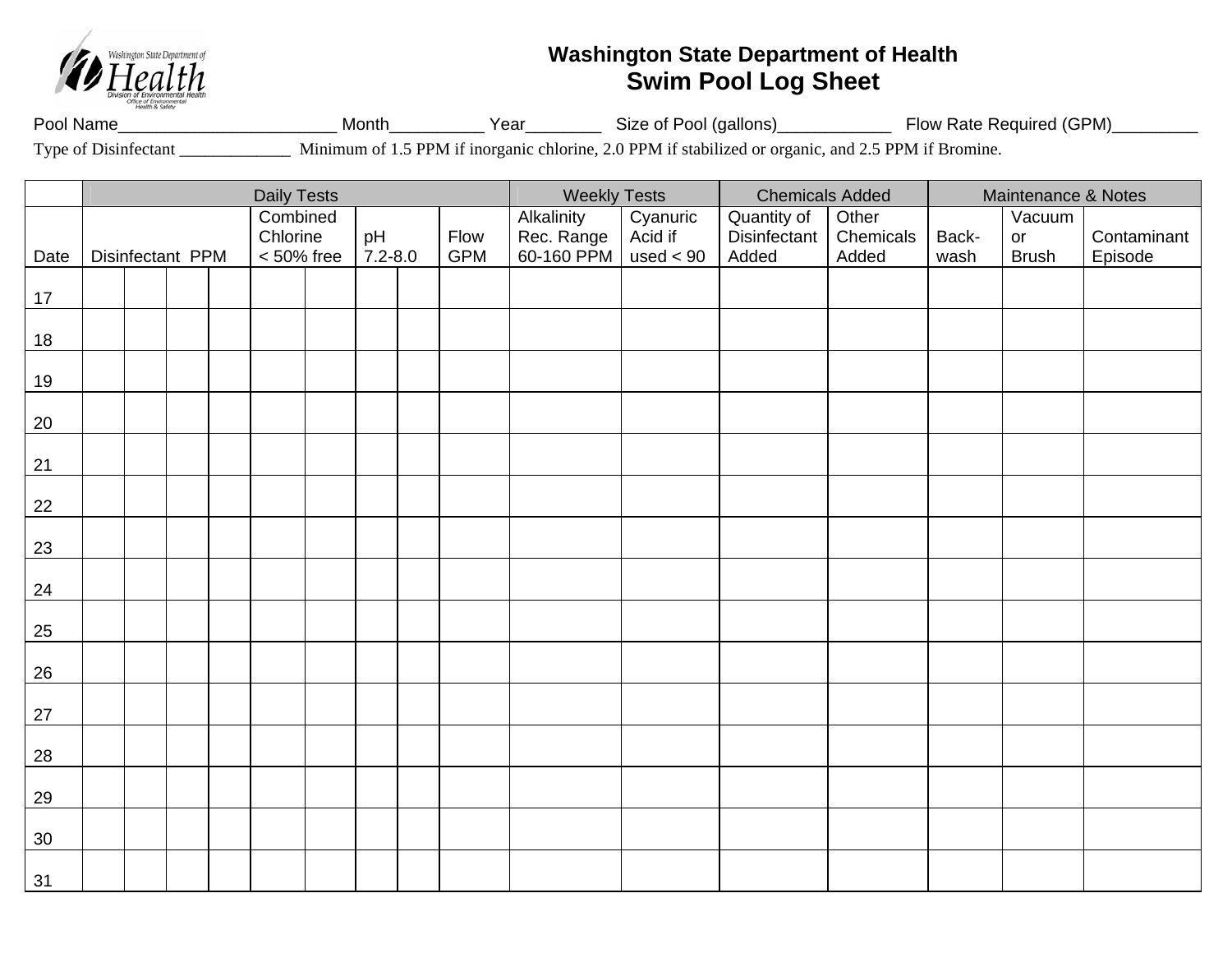

## **Washington State Department of Health Spa, Wading or Recirculating Spray Pool Log Sheet**

Pool Name\_\_\_\_\_\_\_\_\_\_\_\_\_\_\_\_\_\_ Month\_\_\_\_\_\_\_\_\_\_ Year\_\_\_\_\_\_\_\_ Size of Pool (gallons)\_\_\_\_\_\_\_\_\_\_\_\_ Flow Rate Required (GPM)\_\_\_\_\_\_\_\_\_ Type of Disinfectant \_\_\_\_\_\_\_\_\_\_\_\_\_ Minimum of 3.0 PPM if inorganic chlorine, 3.5 PPM if stabilized or organic, and 4.0 PPM if Bromine.

|                  | <b>Daily Tests</b> |  |  |                                       |               |  |                      |                                                     |                                    |                                      | <b>Weekly Tests</b>     | <b>Chemicals Added</b>                    |                    | Maintenance & Notes    |  |  |
|------------------|--------------------|--|--|---------------------------------------|---------------|--|----------------------|-----------------------------------------------------|------------------------------------|--------------------------------------|-------------------------|-------------------------------------------|--------------------|------------------------|--|--|
| Date             | Disinfectant PPM   |  |  | Combined<br>Chlorine<br>$< 50\%$ free | pH<br>7.2-8.0 |  | Temp<br>Max<br>104°F | Alkalinity<br>Rec.<br>Range<br>60-160<br><b>PPM</b> | Cyanuric<br>Acid if<br>used $< 90$ | Quantity of<br>Disinfectant<br>Added | Other<br>Chem.<br>added | Flow<br>Rate<br>& Date<br>of Back<br>wash | Vacuum<br>or Brush | Contaminant<br>Episode |  |  |
| $\mathbf 1$      |                    |  |  |                                       |               |  |                      |                                                     |                                    |                                      |                         |                                           |                    |                        |  |  |
| $\sqrt{2}$       |                    |  |  |                                       |               |  |                      |                                                     |                                    |                                      |                         |                                           |                    |                        |  |  |
| $\mathbf{3}$     |                    |  |  |                                       |               |  |                      |                                                     |                                    |                                      |                         |                                           |                    |                        |  |  |
| $\overline{4}$   |                    |  |  |                                       |               |  |                      |                                                     |                                    |                                      |                         |                                           |                    |                        |  |  |
| $\overline{5}$   |                    |  |  |                                       |               |  |                      |                                                     |                                    |                                      |                         |                                           |                    |                        |  |  |
| $\,6\,$          |                    |  |  |                                       |               |  |                      |                                                     |                                    |                                      |                         |                                           |                    |                        |  |  |
| $\overline{7}$   |                    |  |  |                                       |               |  |                      |                                                     |                                    |                                      |                         |                                           |                    |                        |  |  |
| $\,8\,$          |                    |  |  |                                       |               |  |                      |                                                     |                                    |                                      |                         |                                           |                    |                        |  |  |
| $\boldsymbol{9}$ |                    |  |  |                                       |               |  |                      |                                                     |                                    |                                      |                         |                                           |                    |                        |  |  |
| 10               |                    |  |  |                                       |               |  |                      |                                                     |                                    |                                      |                         |                                           |                    |                        |  |  |
| 11               |                    |  |  |                                       |               |  |                      |                                                     |                                    |                                      |                         |                                           |                    |                        |  |  |
| 12               |                    |  |  |                                       |               |  |                      |                                                     |                                    |                                      |                         |                                           |                    |                        |  |  |
| 13               |                    |  |  |                                       |               |  |                      |                                                     |                                    |                                      |                         |                                           |                    |                        |  |  |
| 14               |                    |  |  |                                       |               |  |                      |                                                     |                                    |                                      |                         |                                           |                    |                        |  |  |
| 15               |                    |  |  |                                       |               |  |                      |                                                     |                                    |                                      |                         |                                           |                    |                        |  |  |
| 16               |                    |  |  |                                       |               |  |                      |                                                     |                                    |                                      |                         |                                           |                    |                        |  |  |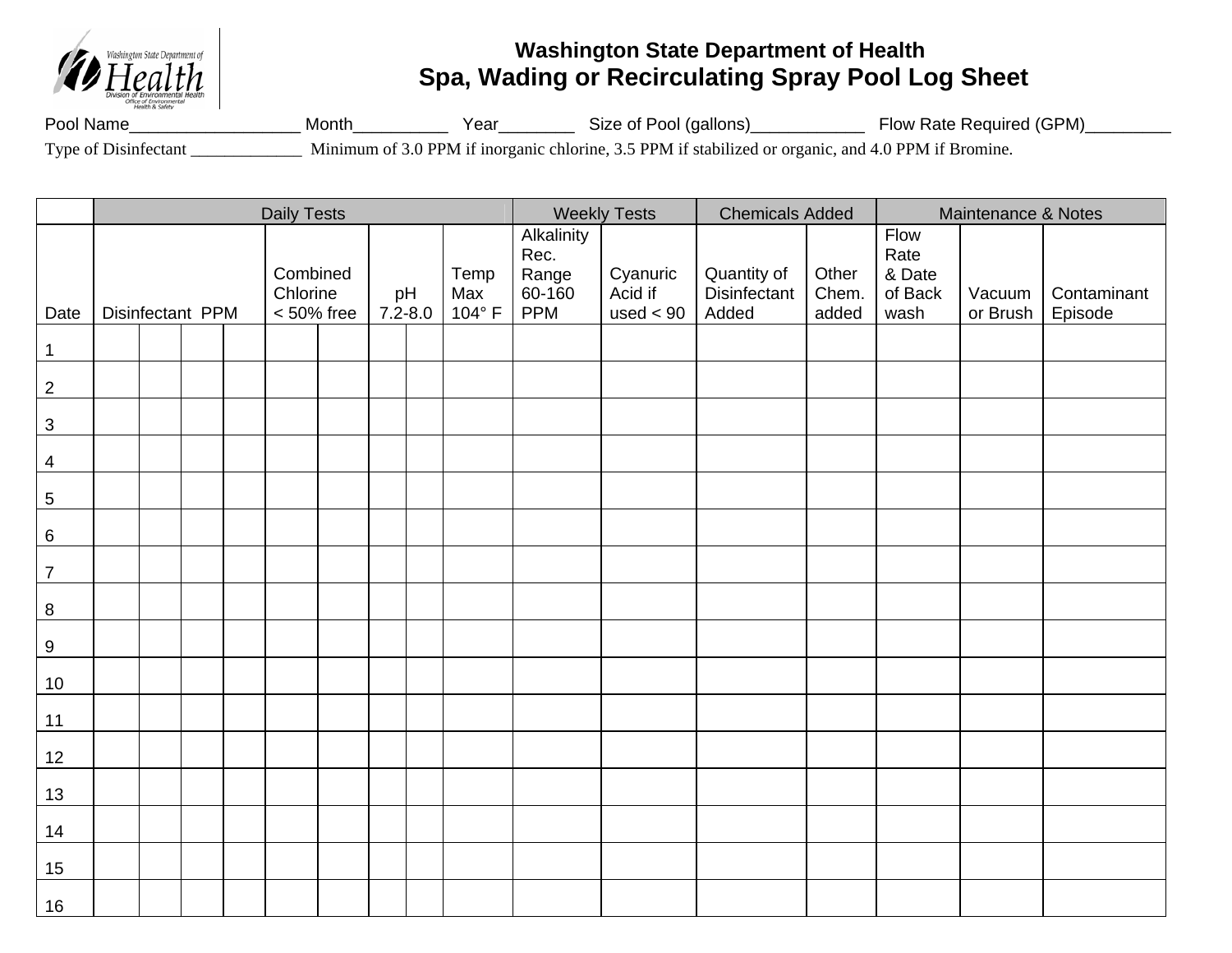

## **Washington State Department of Health Spa, Wading or Recirculating Spray Pool Log Sheet**

Pool Name\_\_\_\_\_\_\_\_\_\_\_\_\_\_\_\_\_\_\_\_\_\_\_ Month\_\_\_\_\_\_\_\_\_\_\_\_\_\_\_ Year\_\_\_\_\_\_\_\_\_\_\_\_Size of Pool (gallons)\_\_\_\_\_\_\_\_\_\_\_\_\_\_\_\_\_ Flow Rate Required (GPM)\_\_\_\_\_\_\_\_\_\_ Type of Disinfectant \_\_\_\_\_\_\_\_\_\_\_\_\_ Minimum of 3.0 PPM if inorganic chlorine, 3.5 PPM if stabilized or organic, and 4.0 PPM if Bromine.

Daily Tests **Notes 20 All 20 All 20 All 20 All 20 All 20 All 20 All 20 All 20 All 20 All 20 All 20 All 20 All 20 All 20 All 20 All 20 All 20 All 20 All 20 All 20 All 20 All 20 All 20 All 20 All 20 All 20 All 20 All 20 All** Date | Disinfectant PPM Combined **Chlorine** < 50% free pH 7.2-8.0 Temp Max  $104^{\circ}$  F **Alkalinity** Rec. Range 60-160 PPM Cyanuric Acid if used < 90 Quantity of **Disinfectant** Added **Other** Chem. added Flow Rate & Date of Back wash Vacuum or Brush**Contaminant** Episode 17 18 19 20 21 22 23 24 25 26 27 28 29 30 31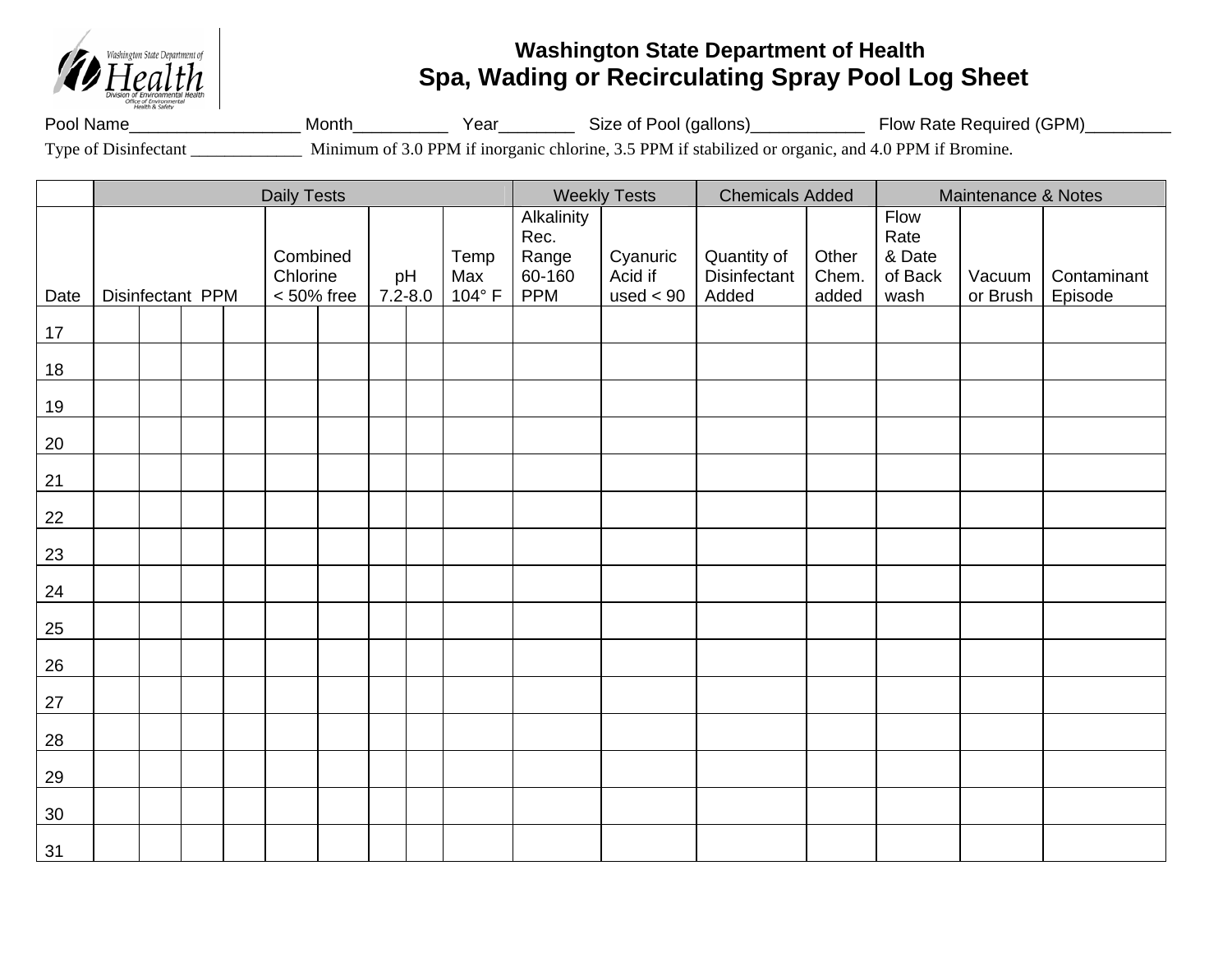## **Pool Rules (Effective October 31, 2004)**

### **All Pools**

-Running and horseplay are prohibited

-Use by anyone with a communicable disease or anyone who has been ill with vomiting or diarrhea within the last two weeks is prohibited

-Consumption of food and drink in the pool is prohibited

-Use by anyone under the influence of alcohol or drugs is prohibited

-Cleansing shower is required before pool entry

-A protective covering must be worn over diapers

-Diapers must be changed at designated diaper changing areas

-Anyone with seizure, heart or circulatory problems should swim with a buddy

- -Persons refusing to obey rules are subject to removal from the premises
- -Direct patrons to the location of the nearest telephone and first-aid kit for emergency use

-Where diving boards are used, provide signs for proper use.

### **Pools w/o lifeguard or attendants**

- -If a child twelve years of age or less is using the pool, a responsible adult eighteen years of age or older must accompany the child and be at the pool or pool deck at all times the child uses the facility
- -If an individual between thirteen years of age and seventeen years of age is using the pool, at least one other person must be at the pool facility.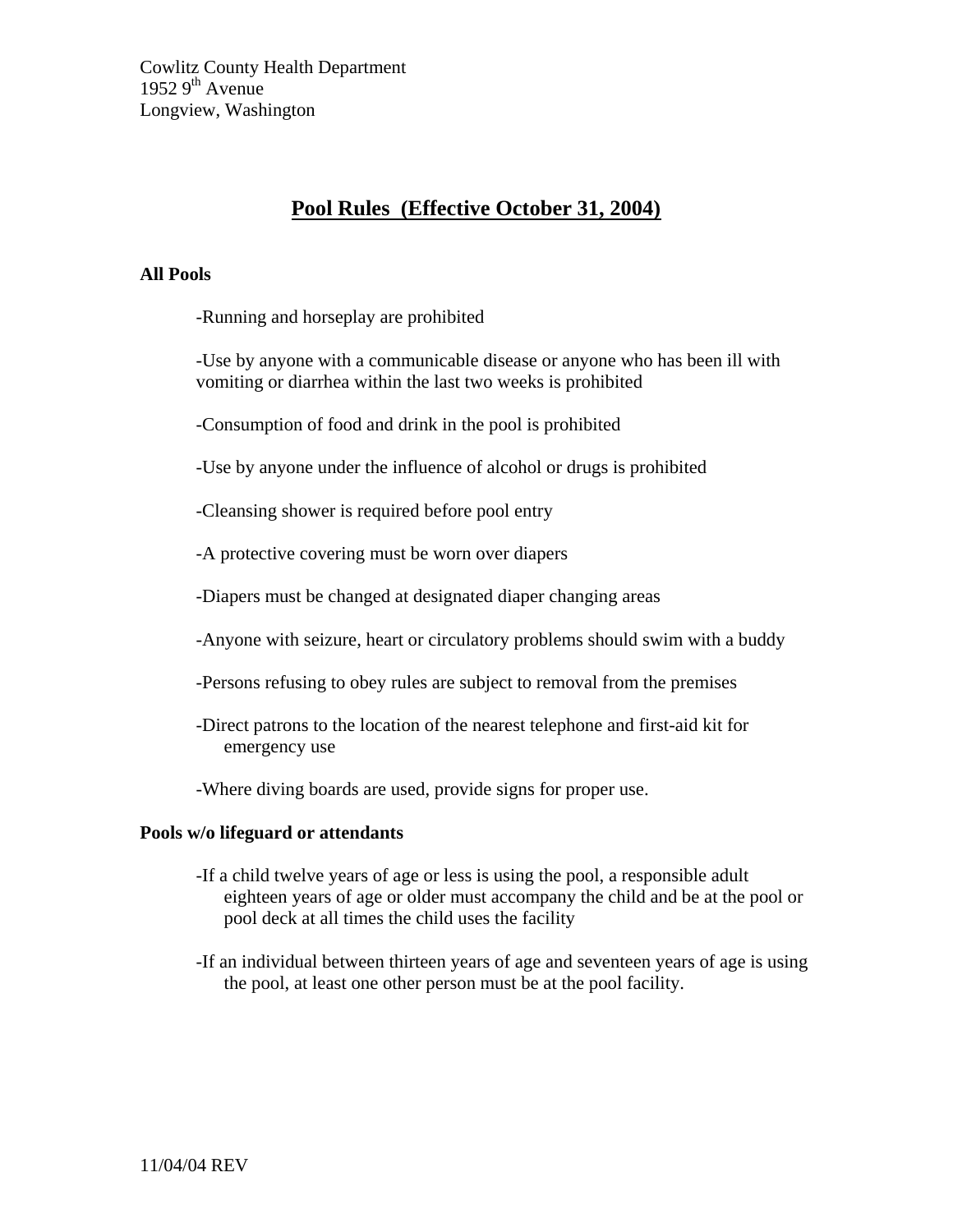## **Spa Pool Rules (Effective October 31, 2004)**

### **All Spa Pools**

-Running and horseplay are prohibited

- Use by anyone with a communicable disease or anyone who has been ill with

vomiting or diarrhea within the two weeks is prohibited

-Consumption of food and drink in the pool is prohibited

-Cleansing shower is required before pool entry

-A protective covering must be worn over diapers

-Diapers must be changed at designated diaper changing areas

-Persons refusing to obey rules are subject to removal from the premises

-Children six years or younger should not use the spa

-Consult a physician prior to spa use if you are suffering from heart disease,

diabetes or high blood pressure

-Women who are or might become pregnant should consult a physician before

using the spa

-Soak time should be limited to 15 minutes

-Posting the maximum bather capacity of each spa pool

-Direct patrons to the location of the nearest telephone and first-aid kit for

emergency use

### **Spa pools w/o lifeguards or attendants**

-If a child twelve years of age or less is using the pool, a responsible adult eighteen years of age or older must accompany the child and be at the pool or pool deck at all times the child uses the facility

-If an individual between thirteen years of age and seventeen years of age is using the pool, at least one other person must be at the pool facility.

11/04/04